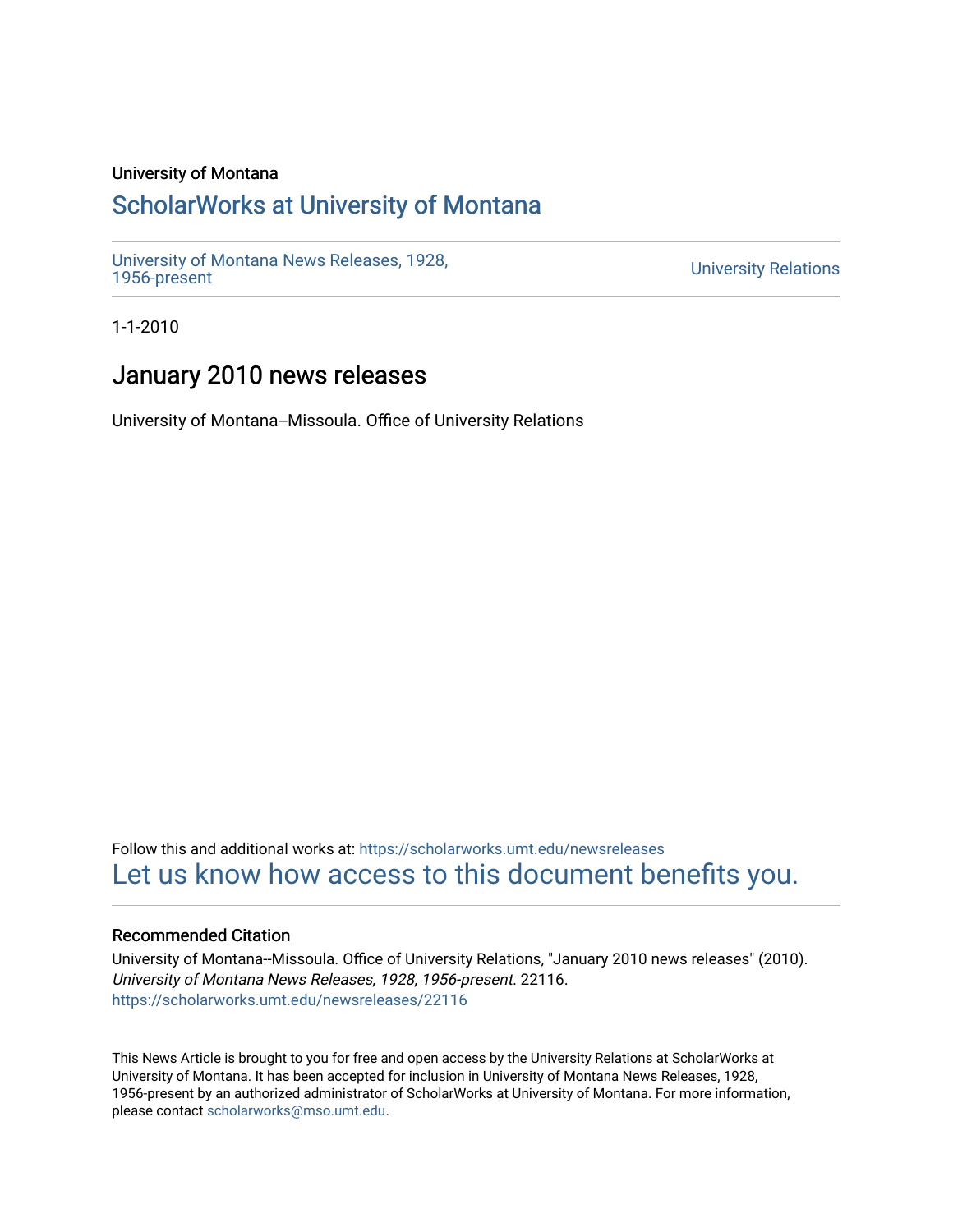

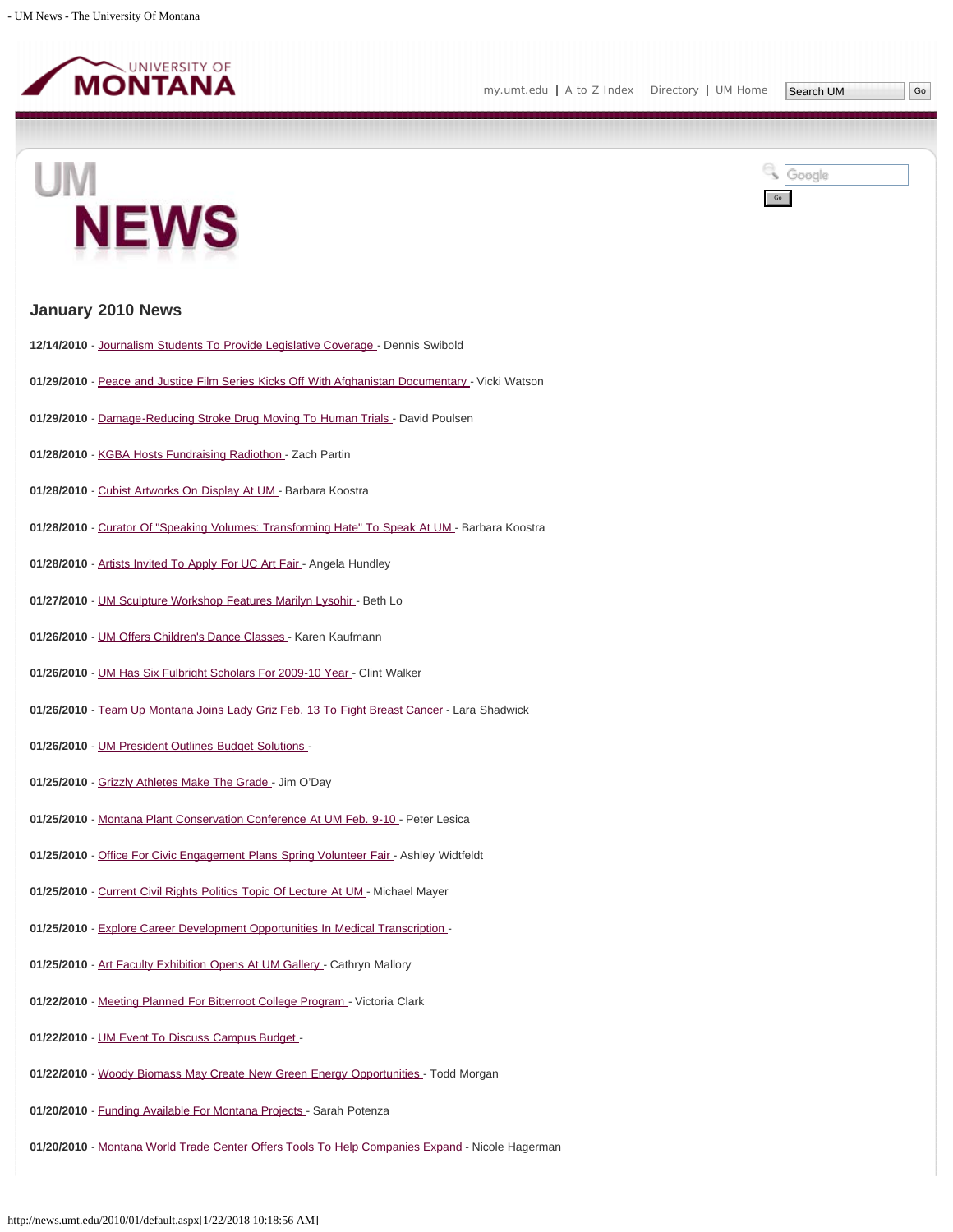|  |  | - UM News - The University Of Montana |
|--|--|---------------------------------------|
|  |  |                                       |

- 01/19/2010 - [COT Offers Windows Server 2008 Training For IT Professionals](#page-30-0)  Mary Opitz
- **01/19/2010** - [Montana Economy To Be Slow Coming Out Of Recession -](#page-31-0)
- 01/19/2010 - [UM To Celebrate Chinese Culture Week To Mark Opening Of Confucious Institute](#page-33-0)  Jeri Jacobsen
- 01/19/2010 - [UC Gallery Announces Artist Collective Exhibit, Reception](#page-34-0)  Samantha Guenthner
- 01/13/2010 - [UM Sustainability Project Garners National Attention](#page-35-0)  Derek Kanwischer
- 01/12/2010 - [Continuing Education Course Delves Into Piano Music -](#page-36-0) Dannette Fadness
- 01/12/2010 - [UM Alumni Association Seeks Scholarship Applications -](#page-37-0) Susan Cuff
- 01/11/2010 - [Researchers Examine Indoor Air Pollution, Respiratory Health Issues Among Alaska Natives -](#page-38-0) Tony Ward
- 01/08/2010 - [Registration Open For Lifelong Learning Courses At UM -](#page-39-0) Dannette Fadness
- **01/07/2010** - [Lecture Series To Explore Books, Art That Changed Our Lives -](#page-41-0) UM Office of Alumni Relations
- 01/07/2010 - [Vampire Weekend Plans March 16 Concert In Missoula -](#page-42-0) Zach Partin
- **01/06/2010** - [Study Finds Global Warming Will Stresses Region's Forests -](#page-43-0) Steven Running
- 01/05/2010 - [Mid-Winter Showcase Benefits Guardian Angels Foundation](#page-45-0)  Dunrovin Ranch
- **01/25/2010** - [UM President Dennison Announces Retirement -](#page-46-0)
- 01/05/2010 - [Economic Outlook Seminar Headed To Nine Montana Cities](#page-47-0)  Laura Felsch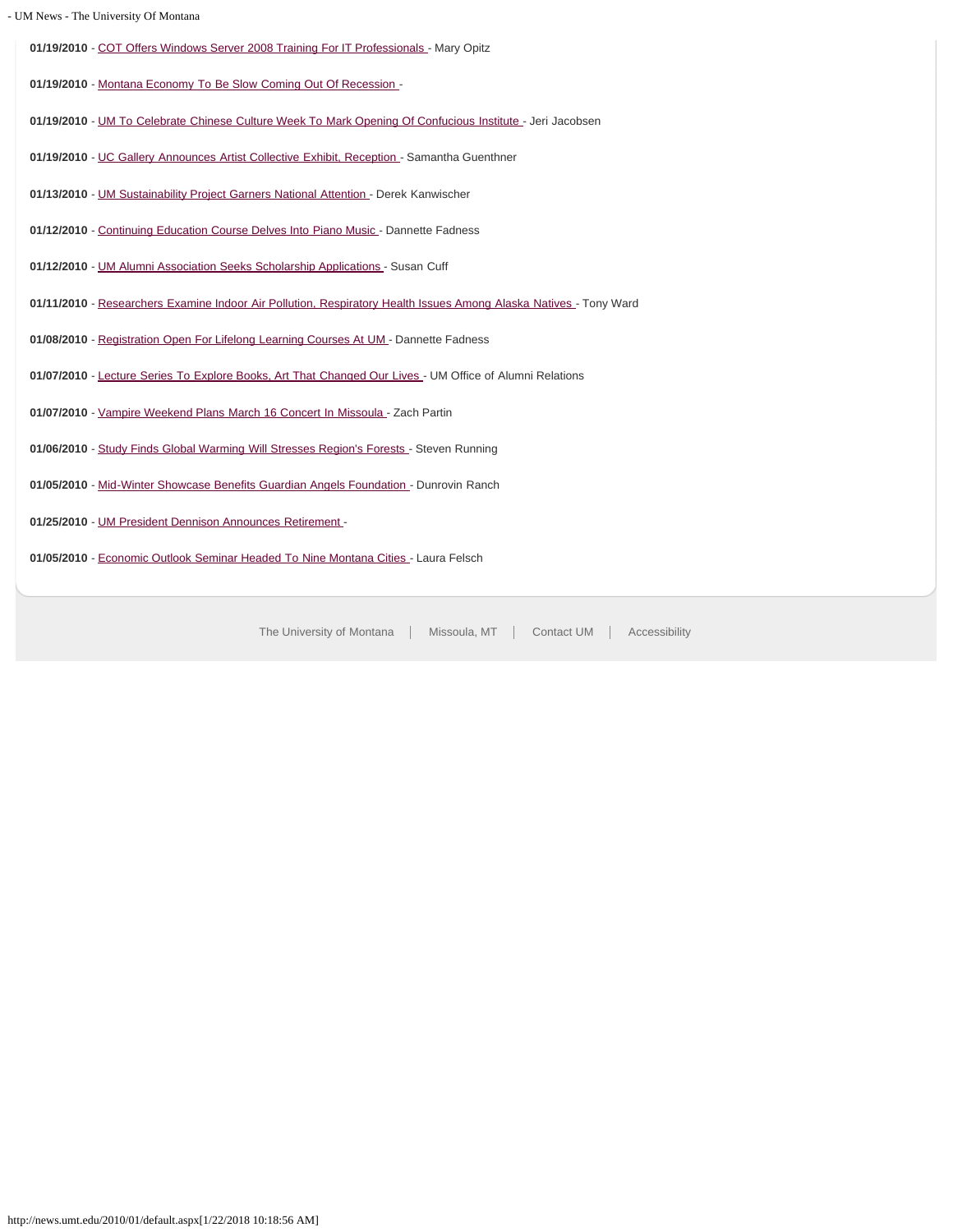<span id="page-3-0"></span>

Google



December 14, 2010

#### **MISSOULA –**

Two students from the University of Montana's School of Journalism have been chosen to provide news coverage of the Montana Legislature's 2011 session for scores of newspapers and radio stations across the state. The session begins Jan. 3.

Cody Bloomsburg, a second-year graduate student from Lewiston, Idaho, will provide coverage for newspapers affiliated with the Montana Newspaper Association, which helps fund the work.

Brittany Wooley, a senior in radio-television from Idaho Falls, Idaho, will provide daily reports to more than 50 radio stations. Her coverage is made possible by grants from the Greater Montana Foundation and the Montana Broadcasters Association.

Wooley's experience includes reporting for UM's KBGA college radio station, Montana Public Radio and KPAX-TV in Missoula. She placed in the William R. Hearst College Journalism Awards last year for her radio reporting.

Bloomsburg's experience includes reporting for two Idaho daily newspapers, Lewiston's Tribune and **Pocatello**'s Idaho State Journal, and for Bugle magazine, published by the Rocky Mountain Elk Foundation. He won the journalism school's Fred Martin Fellowship for graduate students specializing in public affairs reporting.

The students' work this session will be supervised by journalism Assistant Professor Ray Fanning and Professor Dennis Swibold. The 2011 session marks the 10th time journalism students have covered Montana's regular biennial legislative sessions for newspapers and the fourth time they have provided coverage for radio stations.

Newspapers interested in receiving the coverage should call Swibold at 406-243-2330 or e-mail [dennis.swibold@umontana.edu.](mailto:dennis.swibold@umontana.edu) Radio stations should call Fanning 406-2434747 or e-mail [ray.fanning@umontana.edu](mailto:ray.fanning@umontana.edu).

###

NOTE TO EDITORS: Photos of the journalism students in jpeg format are available by calling Swibold at 406-243-2330 or e-mailing [dennis.swibold@umontana.edu.](mailto:dennis.swibold@umontana.edu)

DS/bd

Local, state

121410mleg

**Contact:** Dennis Swibold, UM School of Journalism professor, 406-243-2230, [dennis.swibold@mso.umt.edu.](mailto:dennis.swibold@mso.umt.edu)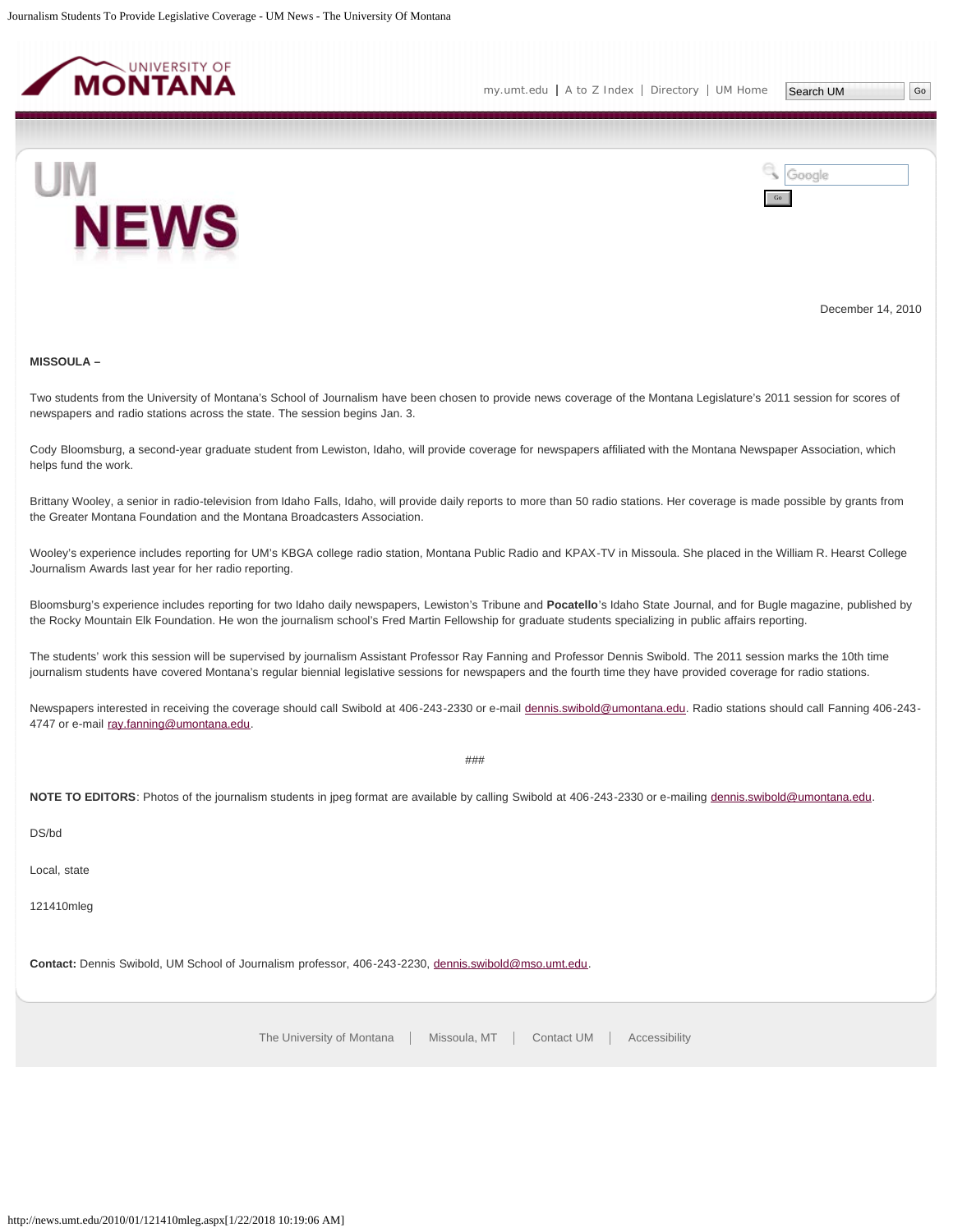<span id="page-4-0"></span>

Google



Go

January 29, 2010

# **MISSOULA ―**

The Winter-Spring 2010 Peace & Justice Film Series at The University of Montana kicks off with a showing of the documentary "Rethink Afghanistan" at 7 p.m. Thursday, Feb. 4, in the University Center Theater.

The documentary will analyze the effects of war on Afghanistan and its neighboring countries, including its human and monetary costs, the impact of the military escalation and the assumption that war can liberate Afghan women.

The Peace & Justice Film Series, which is free and open to the public, aims to educate participants on pressing world issues, and series organizers will lead a discussion following each film. The series runs every Thursday through May 6, except Feb. 18, March 4 and April 1.

All films will be shown in the UC Theater, with the exception of the April 15 and May 6 screenings, which will be held in Urey Lecture Hall. For a complete schedule of films, visit [http://www.peaceandjusticefilms.org](http://www.peaceandjusticefilms.org/).

###

The series is sponsored by UM's Environmental Studies Program, UM Students for Peace and Justice, and the Jeannette Rankin Peace Center.

For more information, call environmental studies Professor Vicki Watson at 406-243-5153 or e-mail [vicki.watson@umontana.edu](mailto:vicki.watson@umontana.edu).

VW/als

Local

012910film

**Contact:** Vicki Watson, UM environmental studies professor, 406-243-5153, [vicki.watson@umontana.edu.](mailto:vicki.watson@umontana.edu)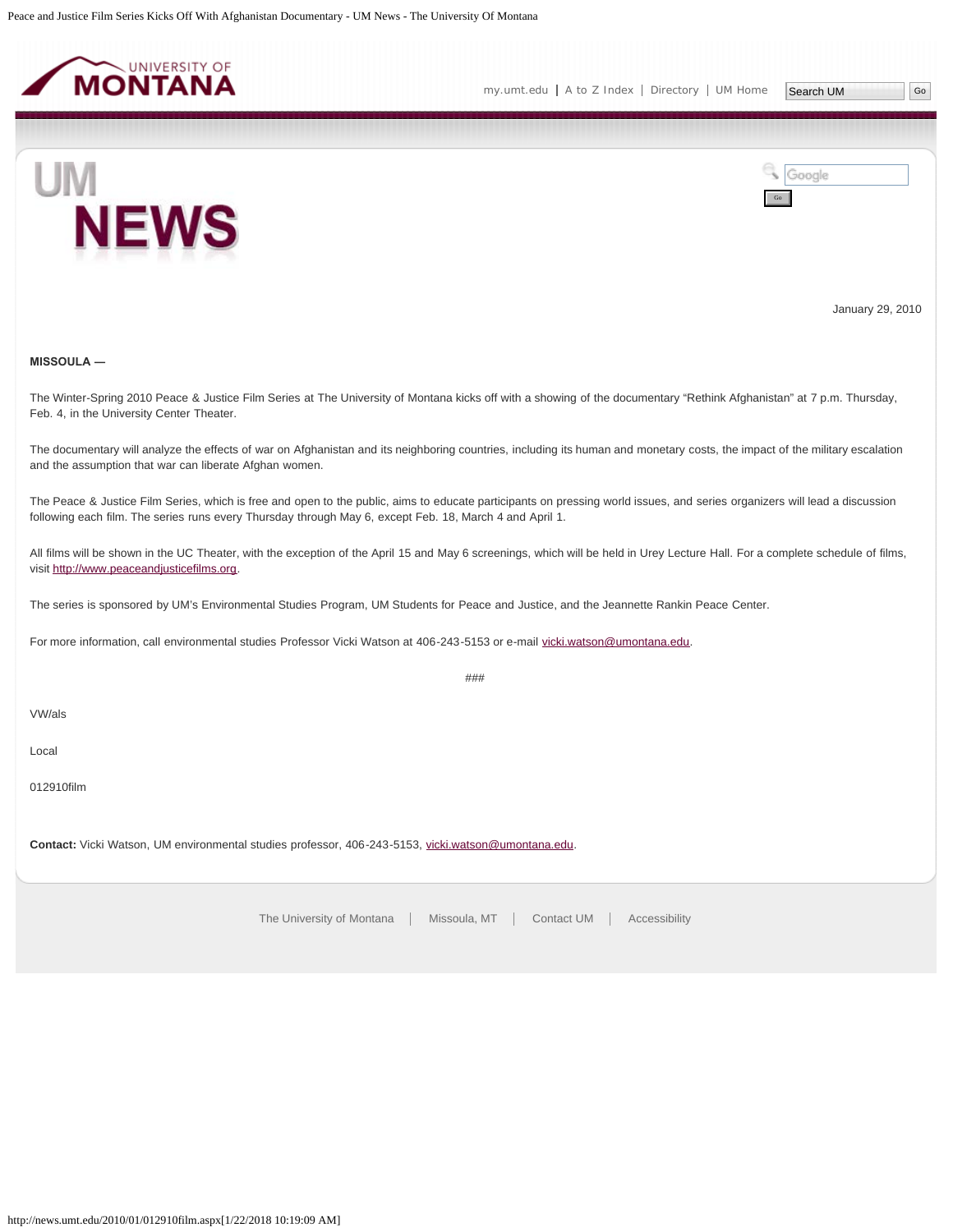<span id="page-5-0"></span>



January 29, 2010

#### **MISSOULA –**

University of Montana researchers have learned that low doses of methamphetamine given to rodents after strokes reduce brain damage and impairment by 50 percent or more. Now a UM research spinoff company, Sinapis Pharma, intends to start human Phase I clinical trials of the drug application in coming months.

"We have had fabulous results with rodent models," said David Poulsen, a research associate professor in UM's Department of Biomedical and Pharmaceutical Sciences and chief scientific officer for the new company. "If we have comparable results with people, this could become the standard of care."

On the street, meth is a dangerous, addictive illegal drug. However, the Food and Drug Administration first approved prescription methamphetamine for clinical uses in 1944, and now it is used to treat attention deficit hyperactivity disorder, obesity and narcolepsy. Poulsen and his postdoctoral student Tom Rau have since discovered the protective effect of low-dose meth for strokes.

"The drug already has been approved for treating ADHD in children and obesity in adults as an oral dose," Poulsen said. "What we are doing is giving the drug in an IV form, so this is a new formulation that's being administered for a new application – stroke. This has never been done before."

Sinapis Pharma will file an Investigational New Drug application with the FDA in February, and Poulsen expects Phase I trials to begin shortly thereafter and be completed by summer. During the trials, researchers test the new drug on a small group of people (20 to 80) to evaluate its safety, determine dosage and identify side effects.

"Basically we give them the drug in an IV and draw blood from them every couple of hours and monitor their blood pressure and heart rate and such," Poulsen said.

He expects the Phase I trials to go smoothly because methamphetamine has been around a long time, and there is a lot of documentation about what humans can and can't handle. "We don't have to deal with a lot of the steps and hurdles encountered with the development of a new drug," he said.

If Phase I goes well, the process will move to Phase II, when patients experiencing strokes at hospitals will be asked to give informed consent to test the drug.

"Some people will say no, and some will say yes, and some won't meet the criteria," Poulsen said. "We are talking about hundreds of patients for this kind of trial, so we would do it at large metropolitan areas across the United States, but I would like St. Patrick Hospital (and Health Sciences Center in Missoula) to be one of the places we recruit patients. I know I would want the drug if I was having a stroke."

The researcher hopes to start Phase II trials by the end of the year.

About 60 different drugs have been tested as neuroprotective agents over the years, and they all have failed. Poulsen said this is because a cascade of pathological events occurs during a stroke, and most of those drugs target only one event, which is insufficient to tip the balance to protection.

"In order to have good therapeutic efficacy, you have to affect multiple targets," he said. "Well, it turns out that is what methamphetamine is doing. It's affecting inflammation, cell death, excitotoxicity. It's clearly hitting multiple targets."

Poulsen has scores of multihued images on his computer showing how rodent brains that have suffered stroke look when treated with methamphetamine versus those that didn't receive the drug. Whether the drug is administered immediately, six hours or even 12 hours after the stroke, the reduction in damage is striking and clearly visible.

The researchers also gauge the functional dexterity of the animals with tests such as measuring how long it takes them to walk across a beam or pull adhesive tape off their paws. The animals that have had strokes and received the drug do significantly better on the tests.

Poulsen said trying to take his research from the lab to the business world has been quite an adventure. While working at St. Patrick Hospital in the Montana Neuroscience Institute, a collaboration between UM and the hospital, he met two surgeons, Nick Chandler and Peter VonDoersten, who became principal owners of Sinapis Pharma. Chandler chairs the new company and has since moved to Jacksonville, Fla.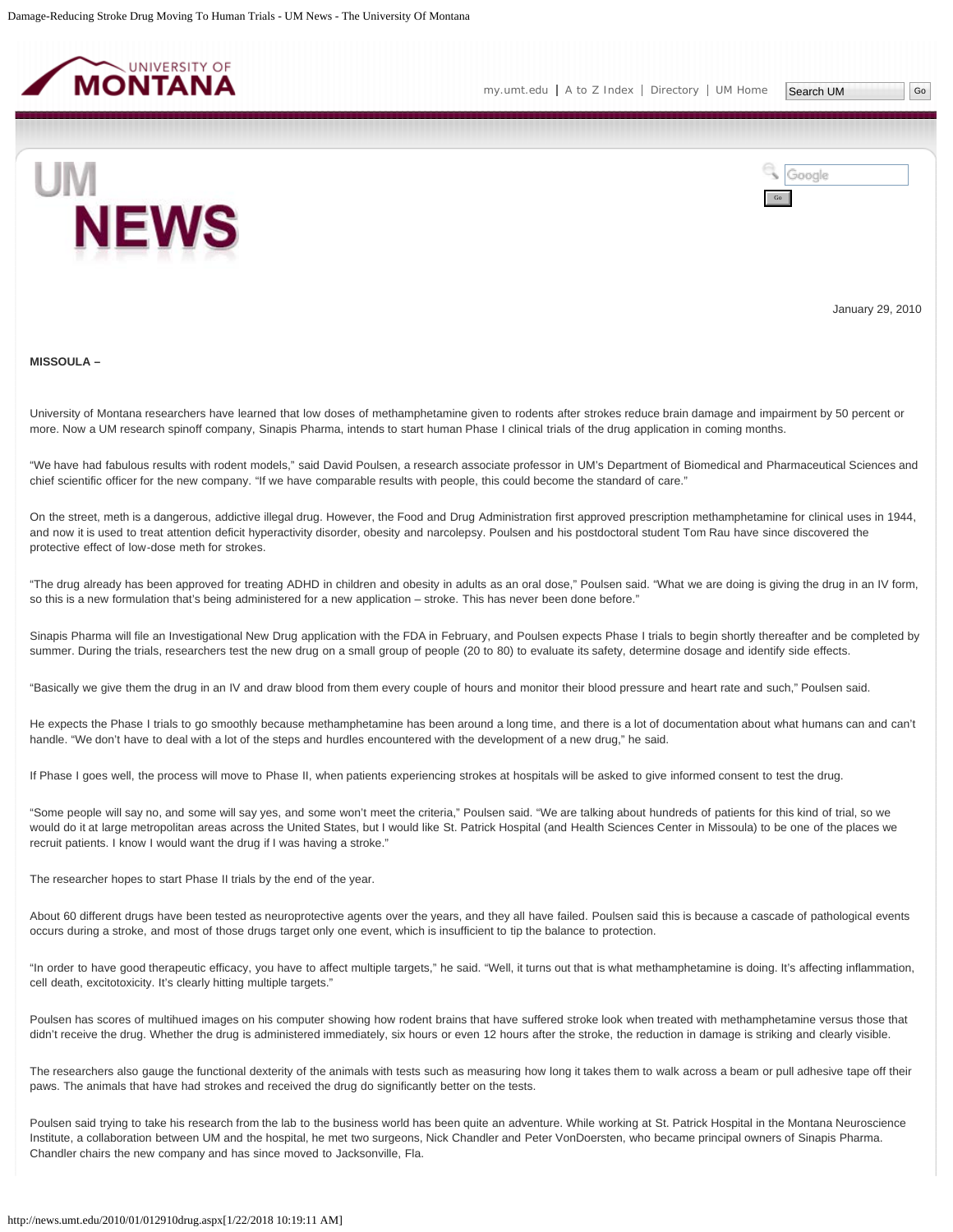# Damage-Reducing Stroke Drug Moving To Human Trials - UM News - The University Of Montana

"Right now we are basically a virtual company," Poulsen said. "I'm doing the research aspects, and Nick's in Florida managing things. Our CEO, Don Picker in New Jersey, is a serial entrepreneur who has taken several drugs through the process and moved them to market. Al Henry, who is on our board of directors, is in Chicago and has run several venture capital funds that were focused on the life sciences and drug development. So we are spread all over."

He said \$350,000 in "critical" state funding from the Montana Board of Research and Commercialization Technology allowed them to generate the preliminary data to reach this point. Sinapis also has raised about \$500,000 in private equity to fund Phase I trials. If the process continues successfully, the company will need another \$6 million to \$8 million for Phase II trials.

UM has a standard formula for any royalties generated by its intellectual properties such as the new drug application: Half goes to the faculty inventors and half to the University. And of UM's share, one-third of that is made available to enhance the inventors' campus research operation.

But will there be any royalties? Poulsen admits it's still a long shot at this point.

"But our whole goal is to try to create startup companies that stay here in Montana," he said. "This has been fun. I get as excited about the business of science as the science of science. It's exciting to have the chance to develop something that actually gets into the clinic and changes lives."

###

CBS

Local, dailies

012910drug

**Contact:** David Poulsen, research associate professor, UM College of Health Professions and Biomedical Sciences, 406-243-4970, [david.poulsen@umontana.edu](mailto:david.poulsen@umontana.edu).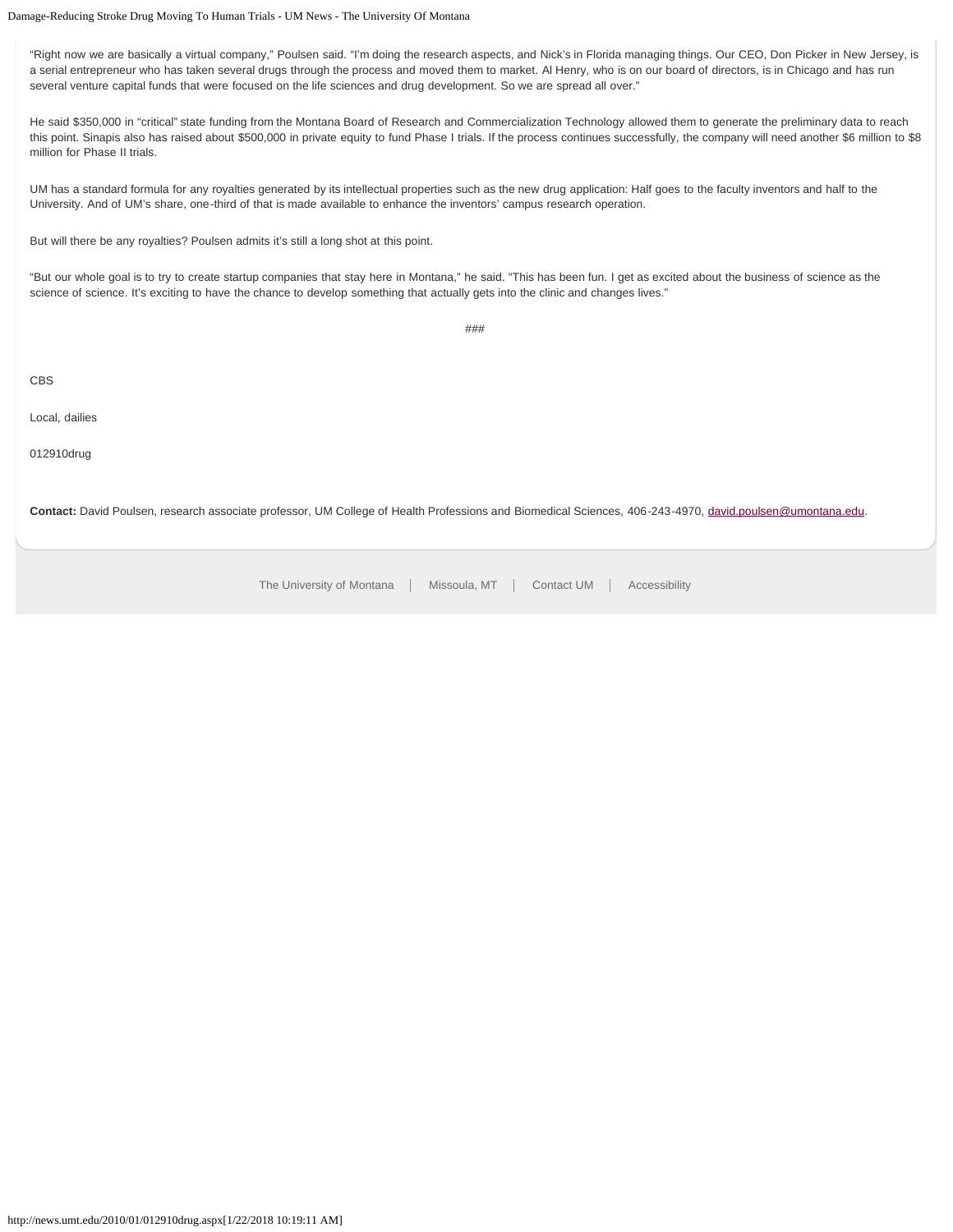<span id="page-7-0"></span>



January 28, 2010

**MISSOULA –**

KBGA College Radio 89.9 FM at The University of Montana will host its annual on-air fundraiser, RadioThon, the week of Feb. 8-14.

The student-run radio station's goal during its pledge week is to raise \$13,000 – a thousand dollars for each year it's been in existence. KBGA staff and volunteers will be in the office answering phones from 8 a.m. to 8 p.m. each day, accepting donations in exchange for premium packages. Premiums will include KBGA merchandise and items, services and gift certificates donated by local and regional businesses.

To donate premiums or pledge your support, call 406-243-KBGA (5242).

KBGA will celebrate a successful fundraiser with a benefit concert, EndofThon, Saturday, Feb. 13, at the Badlander and Palace Lounge in downtown Missoula. The concert will feature five bands - The Hood Internet, Black Velvet Elvis, Visqueen, Shahs and Capricorn Vertical Slum - in addition to three DJs, screen printing, giveaways and specials. A similar KBGA event last September attracted more than 900 people.

EndofThon doors open at 9 p.m., and the show starts at 10 p.m. Admission is open to ages 18 and older and costs \$5.

The lineup's three DJs are DJ STV SLV (The Hood Internet's Steve Reidell), a laptop-armed alchemist who makes gold from pop, rap, indie rock, R&B and more; Missoula's soon-to-be-legendary DJ Kris Moon; and DJ Fleege, who will close out the night with a not-too-late-night dance party, mixing progressive and tech-house dance music.

Playing upstairs in the Badlander, The Hood Internet comes all the way from Chicago with hundreds of hip-hop-indie-rock mash-ups that have earned them notoriety everywhere from Lollapalooza to the South by Southwest festival.

Local favorites Black Velvet Elvis reunite for one show only, bringing their original lineup and a new drummer.

In the Palace, Seattle's Visqueen returns to Missoula on the heels of the release of their new album, "Message to Garcia," where Neko Case returns lead singer Rachel Flotard's vocal favors.

Also in the Palace, local one-man bands Shahs and Capricorn Vertical Slum open up the night. Shahs has been described as "the antithesis of Animal Collective," while Capricorn Vertical Disco describes himself "as if disco-era Rolling Stones were jamming in the closet of R. Kelly's spaceship."

For more information, visit [http://www.kbga.org.](http://www.kbga.org/)

###

ZP/ps

Local, specialized western

012810kbga

**Contact:** Zach Partin, promotions director, KBGA College Radio, 406-243-6139, [promotions@kbga.org](mailto:promotions@kbga.org).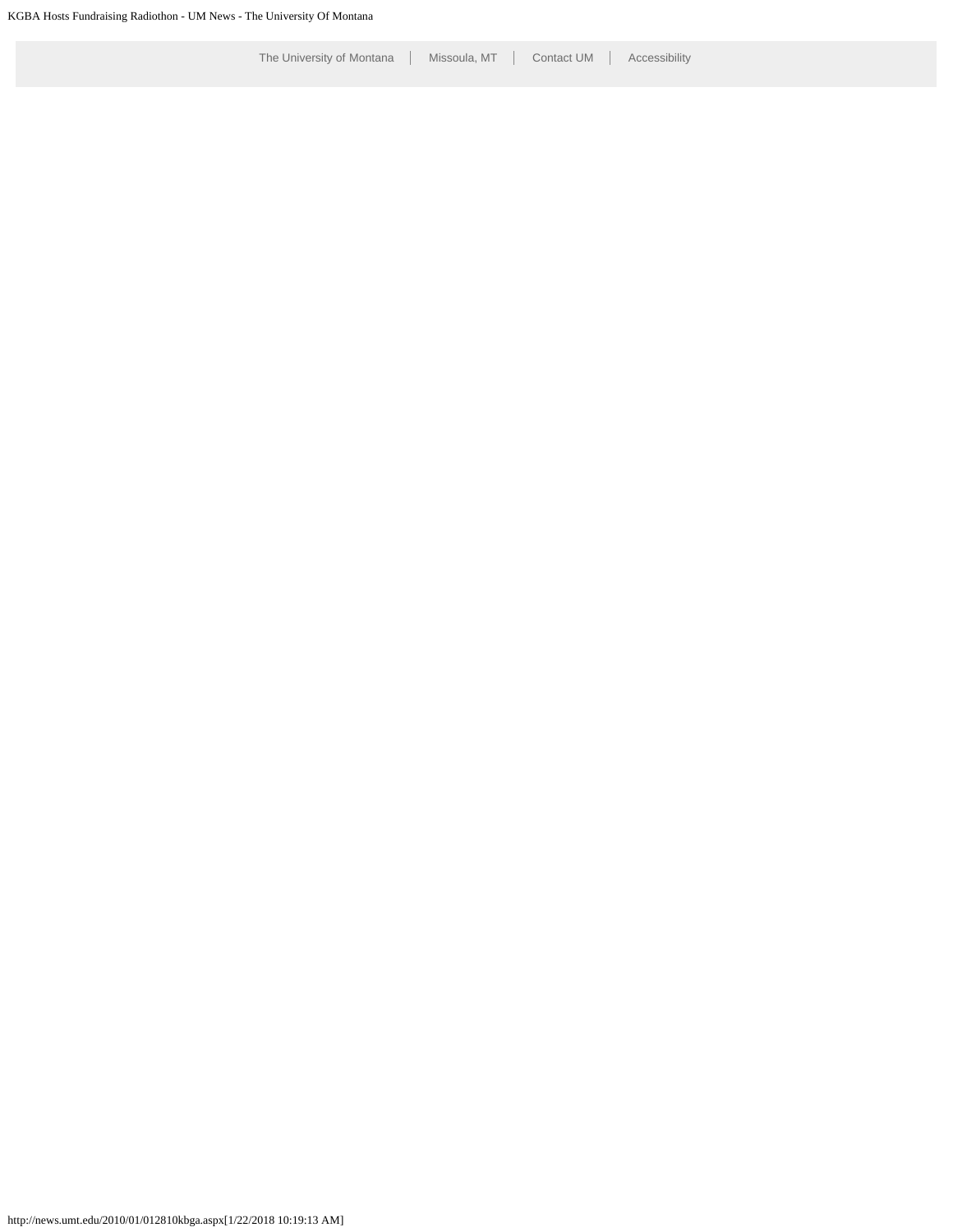<span id="page-9-0"></span>





January 28, 2010

#### **MISSOULA –**

Community members can view four impressive Cubist-inspired works of art in the lobby of the President's Office at The University of Montana through Wednesday, April 14.

The four works, currently on loan to the Montana Museum of Art & Culture from a private collection, are: "L'amore del mondo" (1960), oil on canvas by Giorgio de Chirico; "Portrait du Marquis Sommi" (1925) and "Portrait de Madame M." (1932), oil on canvas by Tamara De Lempicka; and "Baigneuse assise" (1916), cast bronze by Jacques Lipchitz.

Italian born and raised partly in Greece, De Chirico (1888-1978) studied in Athens, Greece, and in Munich, Germany, with 19th-century Swiss Symbolist Arnold Böcklin. His metaphysical work takes the commonplace out of its natural environment. The multiple points of perspective found in "L'amore del mondo" are not meant to represent normal space. Rather than one vanishing point, there are often several, which are a means of distortion used to disquiet the eye.

De Lempicka (1898-1980) incorporates elements of Futurism and Cubism into her paintings. She employs repetitive geometric shapes to reference modernist architecture. The appeal of De Lempicka's work was in large part because of her ability to reflect contemporary attitudes. She was born Maria Gorska in Warsaw, Poland, and was a selffashioned entrepreneur who ascended the ranks of society. In 1925 she set out for Italy to study Quattrocento painting. By the 1930s, she was one of the most sought-after portraitists among wealthy Europeans and Americans.

Lipchitz (1891-1973) was born in Druskininkai, Lithuania, and studied engineering. In 1909 he moved to Paris, where he came into contact with Cubism and readily contributed to its development. His abstract sculptures were influenced by his figural studies. "Baigneuse assise," he writes, "represents again an important change and development in my Cubism. Here I began to abandon that rigid vertical-horizontal aspect that marked the works of the preceding years."

More information about the artworks and the artists is on the MMAC Web site at [http://www.umt.edu/montanamuseum.](http://www.umt.edu/montanamuseum) For more information, call MMAC at 406-243-2019.

###

**NOTE TO EDITORS:** Digital images of the artworks are available by calling Becky Garner, MMAC coordinator of programs and publications, at 406-243-2019.

BD

Local, specialized western

012810mmac

**Contact:** Barbara Koostra, director, Montana Museum of Art and Culture, barbara.koostra@mso.umt.edu, [406-243-2019](mailto:406-243-2019).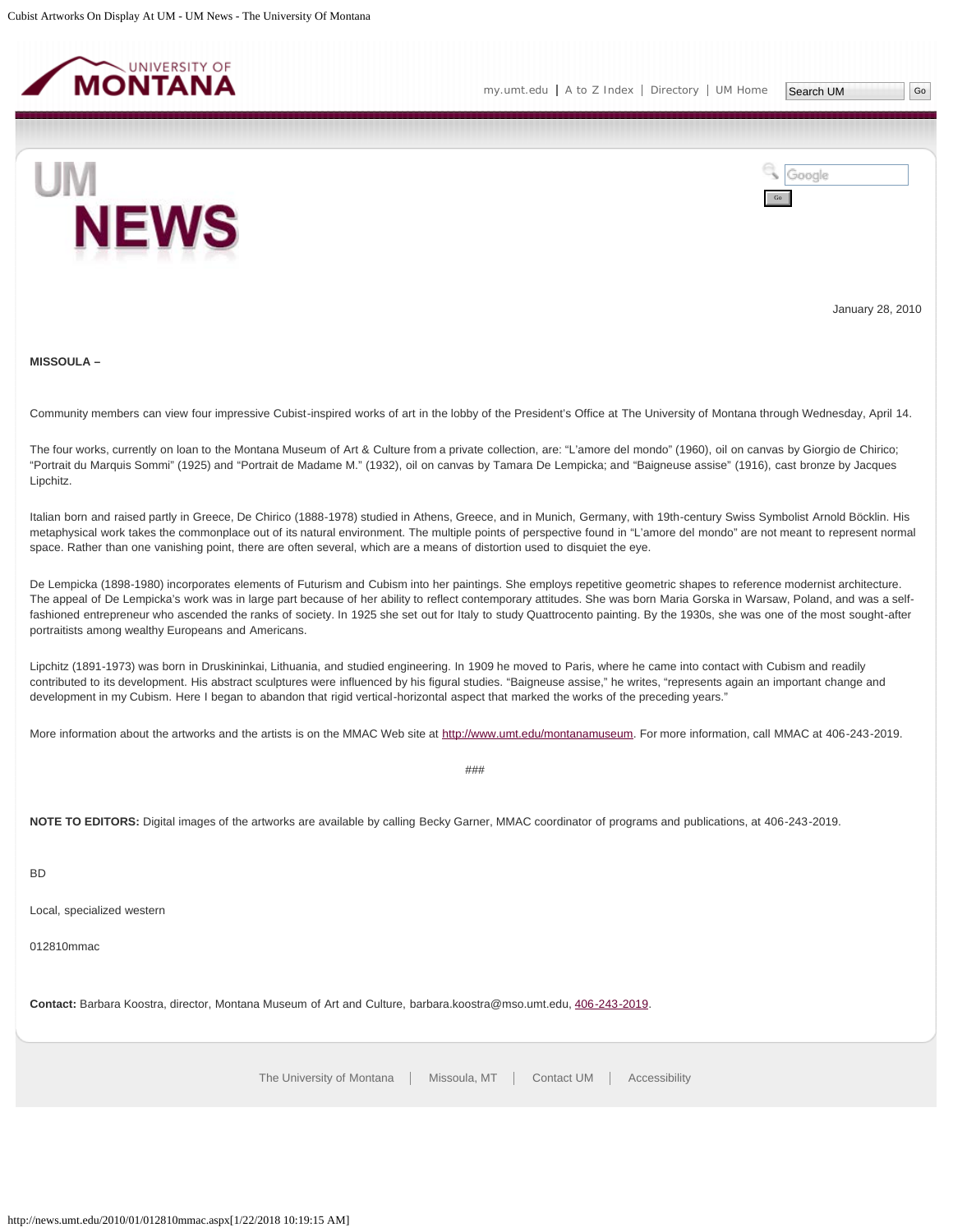<span id="page-10-0"></span>

[my.umt.edu](http://my.umt.edu/) | [A to Z Index](http://www.umt.edu/search/atoz/) | [Directory](http://www.umt.edu/directory/) | [UM Home](http://www.umt.edu/)

Google

Go



January 28, 2010

**MISSOULA –**

The Montana Museum of Art & Culture will host artist and educator Katie Knight as part of the Humanities Montana Speakers Bureau program with "Speaking Volumes: Transforming Hate" on Thursday, Feb. 4, at The University of Montana.

Knight is curator of the exhibition "Speaking Volumes: Transforming Hate," which is at MMAC through Saturday, March 6. The exhibition features artists from across the United States who used white supremacist propaganda to create thought-provoking works. It was developed as a partnership between the Holter Museum of Art in Helena and the Montana Human Rights Network and is on tour through the Museum and Gallery Directors Association of Montana.

Knight's visual presentation illuminating the ideas and activities involved with the exhibition will take place at 7 p.m. in the Masquer Theatre of the Performing Arts and Radio/Television Center. The program is free and open to the public.

Knight will talk about how the Montana Human Rights Network obtained 4,000 books from a defecting leader of the hate group World Church of the Creator, known as the Creativity Movement. She will discuss how artists from coast to coast were invited to respond to, integrate and transform the white supremacist propaganda into provocative works of art using diverse media. The project's ambitious intention is to deepen our understanding of our vulnerability to prejudice and our capacity to overcome it.

Knight has been a photographer, artist and educator for 32 years. Her documentary projects have taken her to war zones in southern Africa and Latin America. She earned a master of fine arts degree in visual art from the University of Minnesota and teaches art at Carroll College and Capital High School in Helena.

She was awarded the Montana Human Rights Network 2008 Walt Brown Award, the Montana Amnesty International 2008 Award and the Jacob K. Javits Scholarship. Her photographs and essays are published in books, magazines and on Web sites.

###

For more information, call MMAC at 406-243-2019. More information about the exhibition, images of artwork and gallery hours are on the museum's Web site at [http://www.umt.edu/montanamuseum.](http://www.umt.edu/montanamuseum)

BD

Local, specialized western

012810kngt

**Contact:** Barbara Koostra, director, Montana Museum of Art and Culture, 406-243-2019, [barbara.koostra@mso.umt.edu](mailto:barbara.koostra@mso.umt.edu).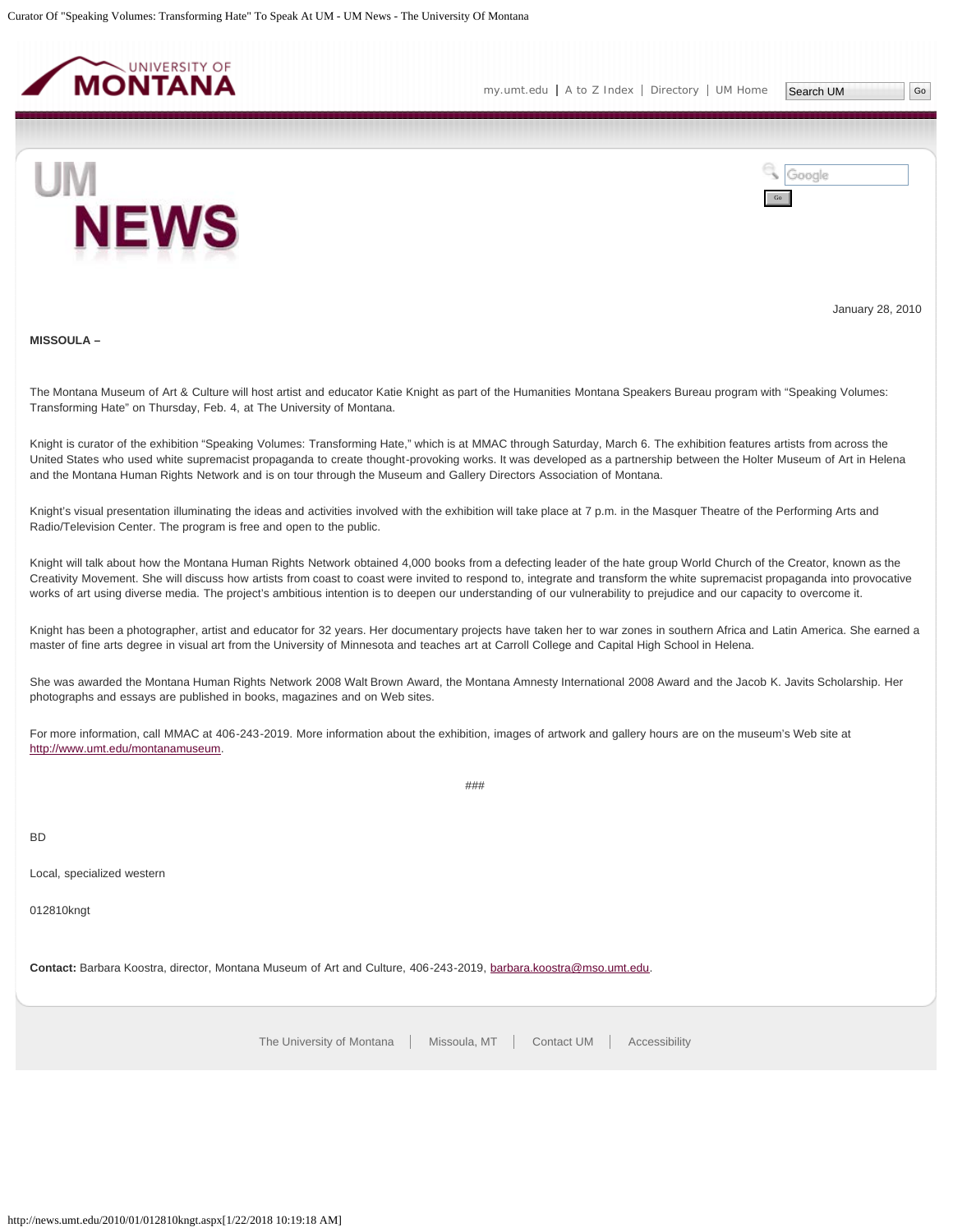<span id="page-11-0"></span>

Google





January 28, 2010

**MISSOULA —**

The University Center at The University of Montana is accepting applications from local and regional artists interested in selling their wares at the UC's Spring Art Fair.

The Spring Art Fair will take place Thursday through Saturday, April 22-24, in the highly trafficked UC Atrium. The UC hosts three art fairs a year – spring, Homecoming and holiday – that feature unique, handcrafted items from selected artists and craftspersons.

The deadline for artist applications is Monday, March 8. Applications are available online at [http://life.umt.edu/uc/ucsi/art\\_fairs](http://life.umt.edu/uc/ucsi/art_fairs) or at The Source in the University Center.

For more information, call Angela Hundley, art fair coordinator, at 406-243-5714 or e-mail [ucartfair@mso.umt.edu](mailto:ucartfair@mso.umt.edu).

###

AH/ps

Local, specialized western, state dailies, Spokesman-Review, Lively Times

012810apps

**Contact:** Angela Hundley, art fair coordinator, University Center, 406-243-5714, [ucartfair@mso.umt.edu.](mailto:ucartfair@mso.umt.edu)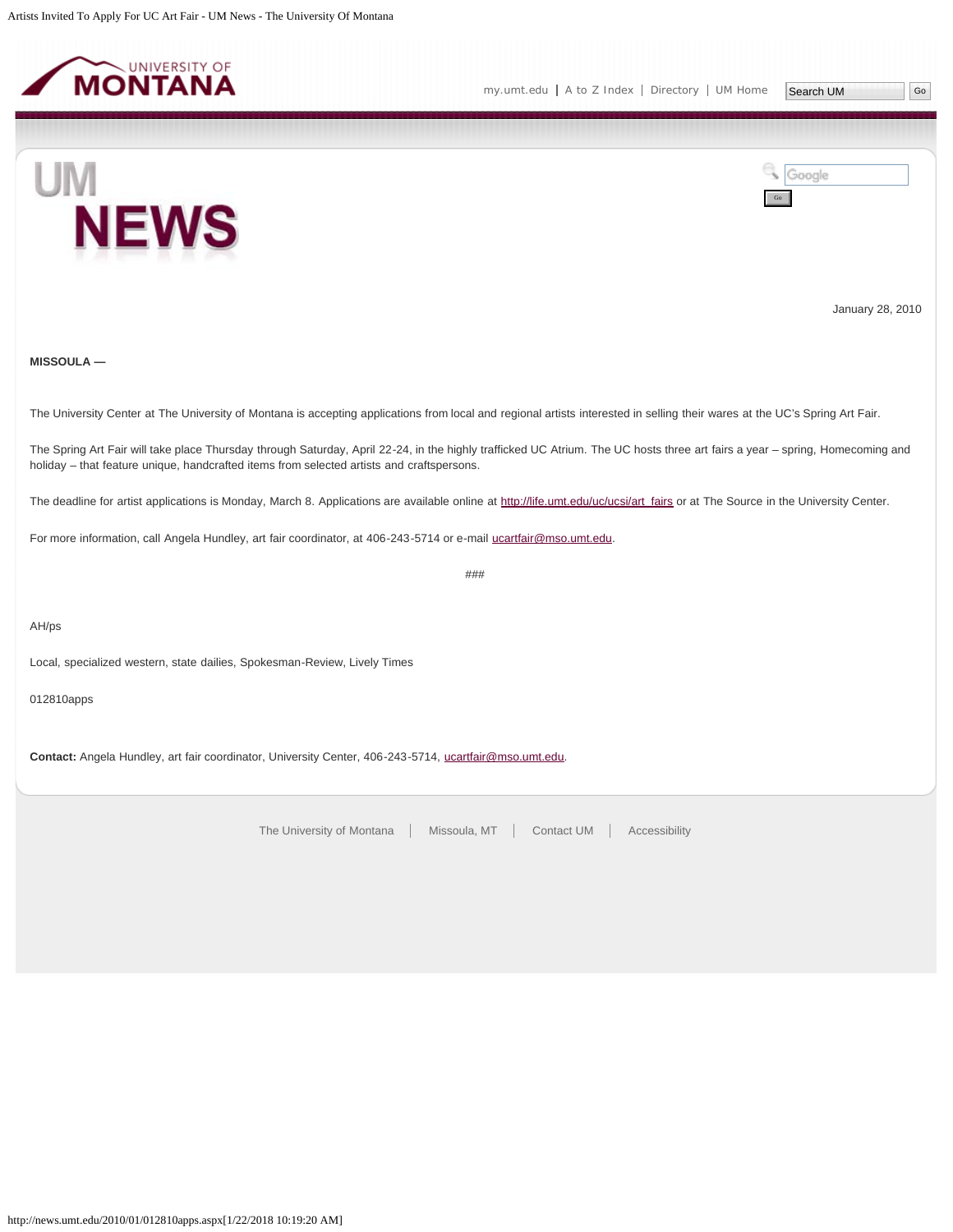<span id="page-12-0"></span>

Google



January 27, 2010

**MISSOULA –**

A figurative sculpture workshop presented by Marilyn Lysohir will take place from 2 to 4 p.m. Monday, Feb. 8, at The University of Montana.

The event, sponsored by the University's School of Art and UM Emerging Ceramic Artists, is free and open to the public. The workshop will be held in the Ceramics Studio of UM's Art Annex, located south of the Adams Center.

Lysohir, whose work will be displayed at the Missoula Art Museum from March 5 through May 30, will demonstrate techniques that she used to create the 160 ceramic portrait busts that are featured in the exhibition.

She lives and works in Moscow, Idaho, and has been an adjunct assistant professor of art at Washington State University and artist in residence and visiting artist at Kohler Foundation, the Kansas City Art Institute and Kent State University.

For more information about the workshop, call UM art Professor Beth Lo at 406-243-6476.

###

BL/bd

Local, specialized western

012710sclp

**Contact:** Beth Lo, UM School of Art professor, 406-243-6476, .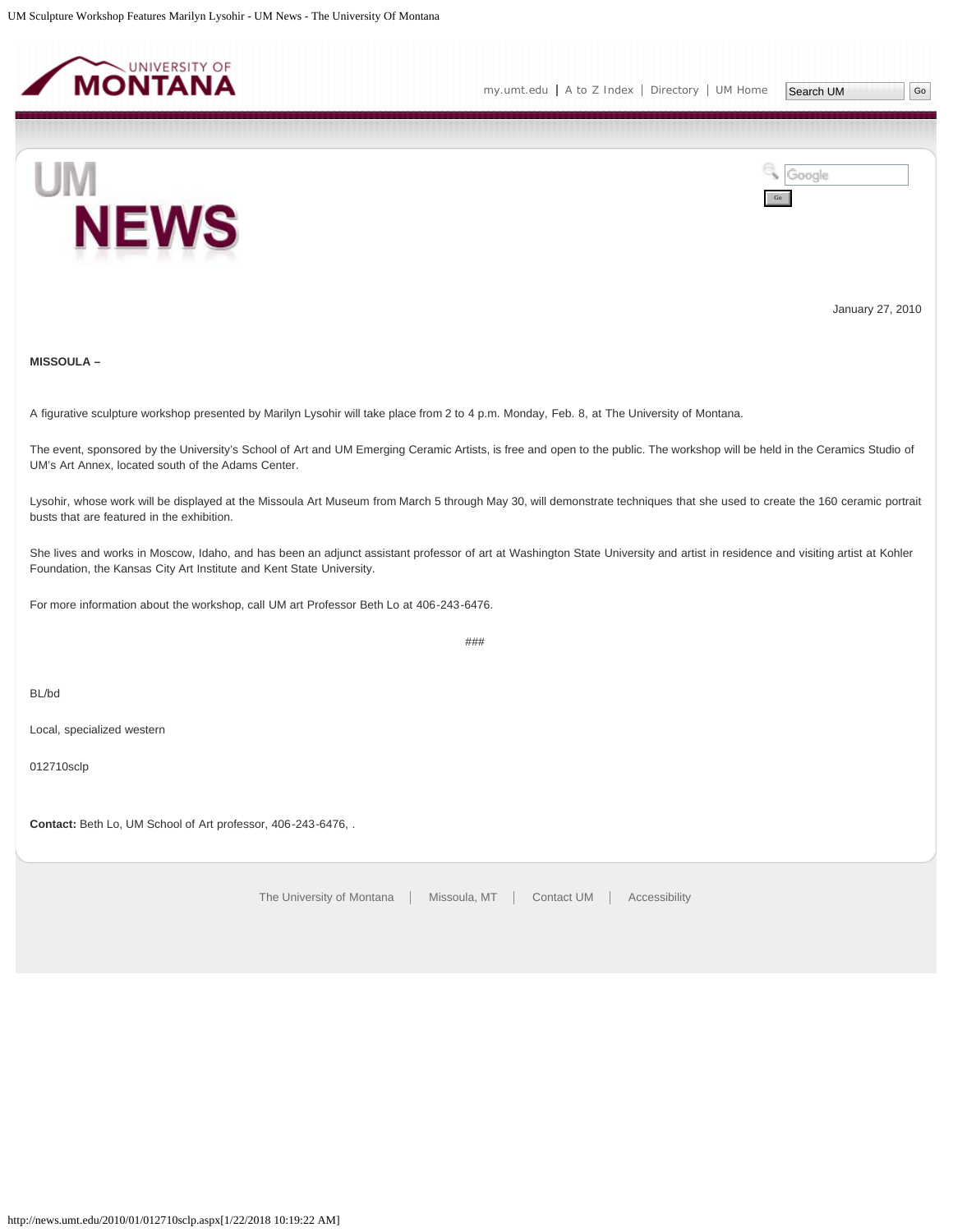<span id="page-13-0"></span>

Google



January 26, 2010

**MISSOULA –**

The University of Montana School of Theatre & Dance will hold children's dance classes beginning Tuesday, Feb. 9.

The classes are taught by University instructors with UM student interns assisting. Classes run 12 weeks and will take place at the ballet studio in UM's Performing Arts and Radio/Television Center. Tuition for the 12 sessions is \$80.

Creative Movement classes are offered for children ages 3½ to 4 from 3:30 to 4 p.m. Tuesdays and for ages 5 to 6 from 4:15 to 5 p.m. Tuesdays. Creative and Modern Dance is offered for ages 7 to 8 from 4:15 to 5 p.m. Thursdays. Dance and Choreography for ages 9 to 12 will take place from 5:10 to 6 p.m. Thursdays.

The UM Children's Dance program's philosophy is to address the technical aspects of dance while nurturing creativity and expression. As students progress through the class levels, objectives for training develop and expand. Early in their training, students begin to create their own choreography and movement sequences.

To learn more or to sign up for classes, call Teresa Clark at 406-243-2849 or e-mail [teresa.clark@umontana.edu.](mailto:teresa.clark@umontana.edu)

###

TC/bd

Local, specialized western

012610dnce

**Contact:** Karen Kaufmann, UM professor, 406-243-2870, ; Teresa Clark, 406-243-2849, [teresa.clark@umontana.edu](mailto:teresa.clark@umontana.edu).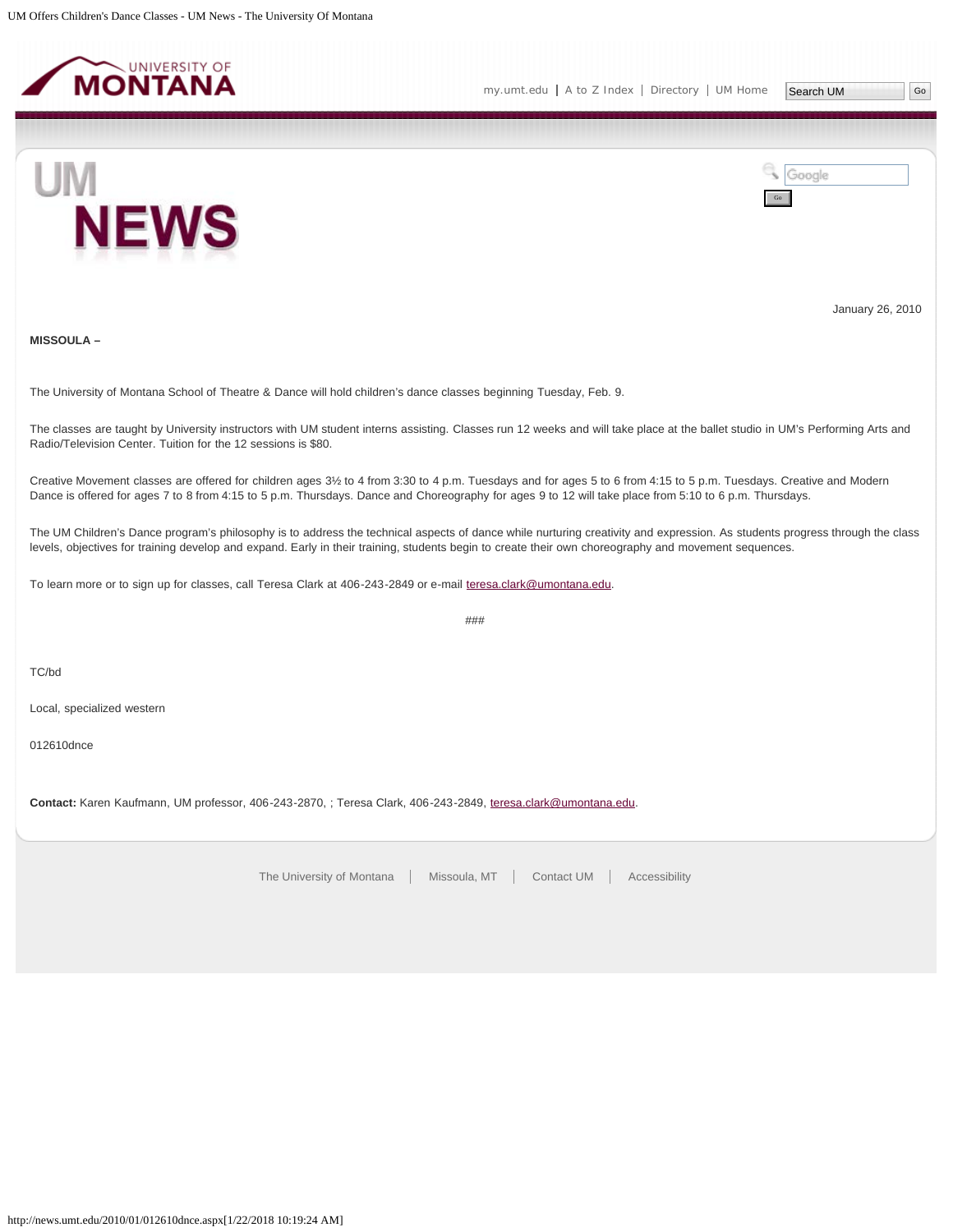<span id="page-14-0"></span>

Google



January 26, 2010

### **MISSOULA –**

Six University of Montana students and recent graduates were awarded Fulbright U.S. Student scholarships for the 2009-2010 academic year, making it one of the most successful years on record for the prestigious awards at UM.

The Fulbright Program is the nation's leading international exchange program, operating in more than 155 countries. It is sponsored by the U.S. Department of State's Bureau of Educational and Cultural Affairs. Recipients of Fulbright awards are selected on the basis of academic or professional achievement, as well as demonstrated leadership potential in their fields.

UM's 2009-2010 Fulbright Scholars, their areas of study and exchange destinations are:

- Ian Bassingthwaighte, creative writing, Egypt.
- Joshua Birchall, linguistics, Brazil.
- Sean Gibbons, energy, Sweden.
- Michael Kautz, teaching English as a foreign language, Turkey.
- Ann Piersall, geography, Kyrgyz Republic.
- Aaron Shulman, creative writing, Guatemala.

UM had four Fulbright award recipients in 2008-09 and this year's total of six awards puts it in the company of such universities as Penn State, Rice and Vanderbilt.

The campus Fulbright committee encourages students to apply for upcoming Fulbright awards. Interested students should contact Clint Walker, Fulbright program adviser, at 406-243-2501 or [clint.walker@mso.umt.edu](mailto:clint.walker@mso.umt.edu).

###

| <b>PS</b>                                                                                                                                                                            |
|--------------------------------------------------------------------------------------------------------------------------------------------------------------------------------------|
| Local                                                                                                                                                                                |
| 012310fulb                                                                                                                                                                           |
| Contact: Clint Walker, Fulbright Program adviser andUM associate professor, Department of Modern and Classical Languages and Literatures, 406-243-2501,<br>clint.walker@mso.umt.edu. |
|                                                                                                                                                                                      |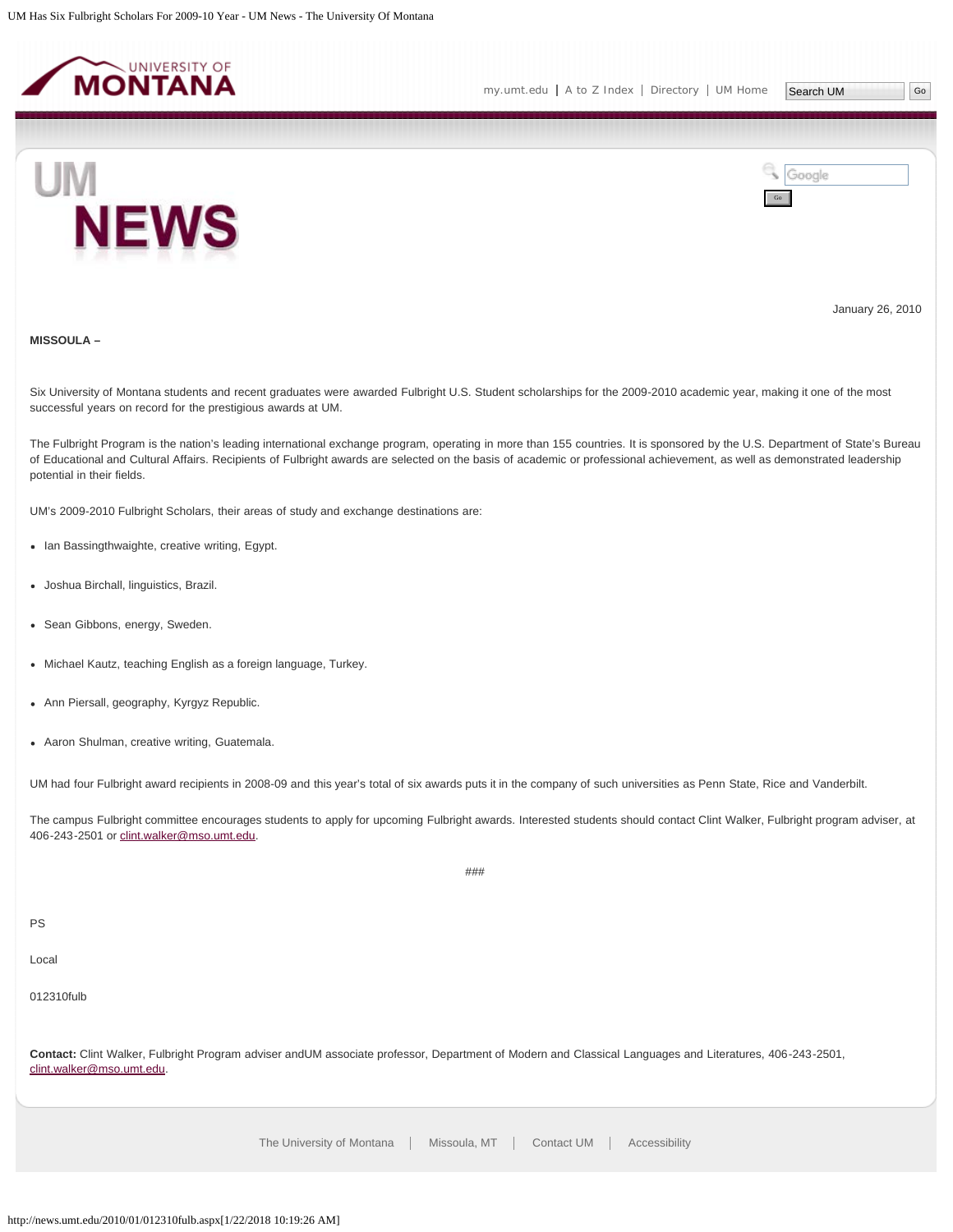<span id="page-15-0"></span>



January 26, 2010

#### **MISSOULA –**

Join current and former Lady Griz players at "Team Up Montana: Get in the Game against Breast Cancer" on Saturday, Feb. 13, at The University of Montana Adams Center.

Team Up Montana events raise cancer awareness and funding for Western Montana communities. "Get in the Game" will take place before and during the Lady Griz vs. Eastern Washington game, which begins at 7 p.m. in Dahlberg Arena.

A pregame ceremony at center court will acknowledge breast cancer survivors, and throughout the game survivors, family and friends will be recognized.

Pink shirts will be sold during the game, and donations will be accepted at tables in the Adams Center. Donations also can be made online at [http://www.teamupmontana.com.](http://www.teamupmontana.com/)

Women who receive a mammogram at St. Patrick Hospital Feb. 1-12 will be admitted free to the game, receive a free pink shirt and sit in a special "Pink Zone." Mammograms can be schedule by calling 406-543-7271.

Team up Montana was developed by St. Patrick Hospital and Health Sciences Center, UM, Safeway, the Missoulian, St. Joseph Medical Center, KPAX-TV and St. Patrick Hospital and Health Foundation. All proceeds benefit the St. Patrick Hospital Foundation Cancer Compassion Fund to help Montanans with breast cancer.

Donations from 2009 Team Up Montana events allowed the St. Patrick Hospital and Health Sciences Foundation to pledge \$10,000 in the form of screening mammogram vouchers distributed to primary care providers in Missoula.

During 2010, any woman unable to afford a screening mammogram can obtain a voucher from a primary care provider. Vouchers cover the entire cost of a screening mammogram and will be accepted at St. Patrick Hospital. Any woman without a primary care provider can call Partnership Health Center at 406-258-4789 for a St. Patrick Hospital referral and voucher.

Learn more online at [http://www.teamupmontana.com.](http://www.teamupmontana.com/)

###

JH/bd

Local, specialized western

012610team

**Contact:** Lara Shadwick, director of marketing and public relations, St. Patrick Hospital and Health Sciences Center, 406-329-2905, .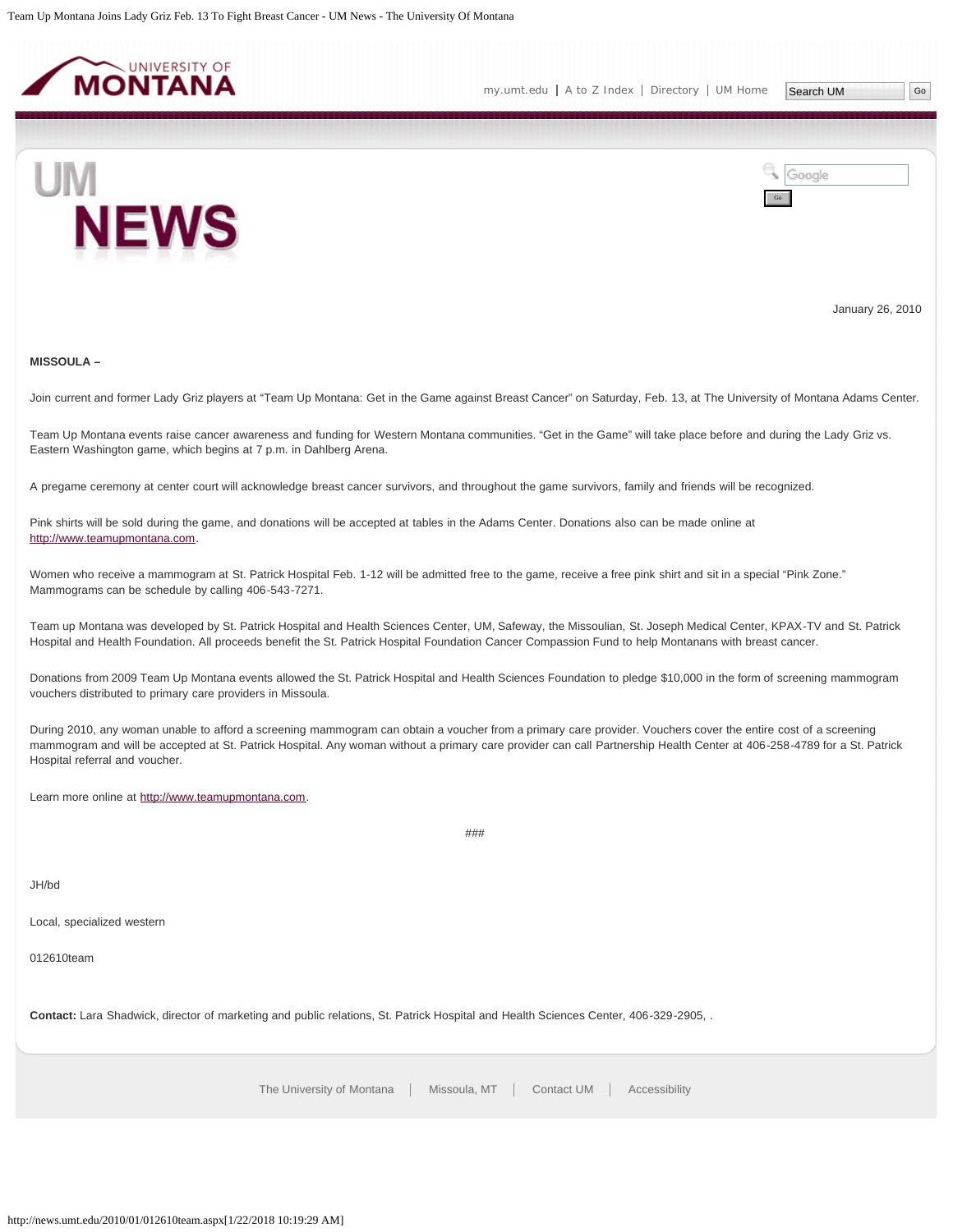<span id="page-16-0"></span>



January 26, 2010

#### **MISSOULA –**

University of Montana President George M. Dennison unveiled a plan to account for upcoming budget shortfalls Monday, Jan. 25, during a Campus Convocation in the University Theatre.

Dennison said the plan will shore up an expected budget deficit of \$500,000 to \$2.2 million during the next fiscal year. It also will compensate for the withdrawal of federal stimulus funds at the beginning of the next biennium and maintain a contingency fund for unanticipated challenges.

He said the plan will balance the budget, assure students can get the classes they need, prevent employee layoffs, protect academic programs and maintain momentum in research and graduate education.

Pending Board of Regents approval, the plan will be implemented during the next three years starting in July.

Dennison said revenues are needed, as well as cutting costs. He proposes a 1 percent tuition increase during each of the next three years, which would generate \$3 million in revenue. That yield could grow with increased enrollment.

UM students now pay the same tuition when taking 12 to 21 academic credits, which Dennison calls "the flat spot." He proposes changing the flat spot to nine to 21 credits, so those students taking nine to 11 credits would pay more than they currently do. This would generate about \$1.5 million in revenue, and Dennison suggests it would encourage students to take larger loads and finish college more quickly. This flat spot change would not affect the UM College of Technology.

Dennison also suggested changing the state formula for prorated subsidy per student so it follows the student to the campus selected for enrollment. Right now there is an imbalance in the Montana University System in which UM does not receive the subsidy for 1,500 students on the four UM campuses.

"A reallocation going half of the distance will provide \$1 million per year to the Missoula campus and \$2 million over two years," Dennison said.

He also suggested several ways to cut expenses. They are:

- Implement a four-day workweek for employees and students, except in those instances when closing facilities would violate UM priorities. This could save \$450,000.
- Leave select employee positions vacant in the next two and a half years. This could save \$500,000.
- Reduce overtime and extra-compensation pay when possible. This could save \$150,000.
- Reduce travel expenses that draw on general funds, implement energy-saving steps, cut operating costs and reduce copying facilities and the like. This could save \$250,000.

"To summarize, these revenue and expense changes could generate \$7.85 million in base adjustments over the next three years," Dennison said. "With these adjustments and the continuation of our reform and reinvention effort, we can manage the challenge of the next few years, focus on student success, protect the academic programs and sustain the University in its mission."

**CBS**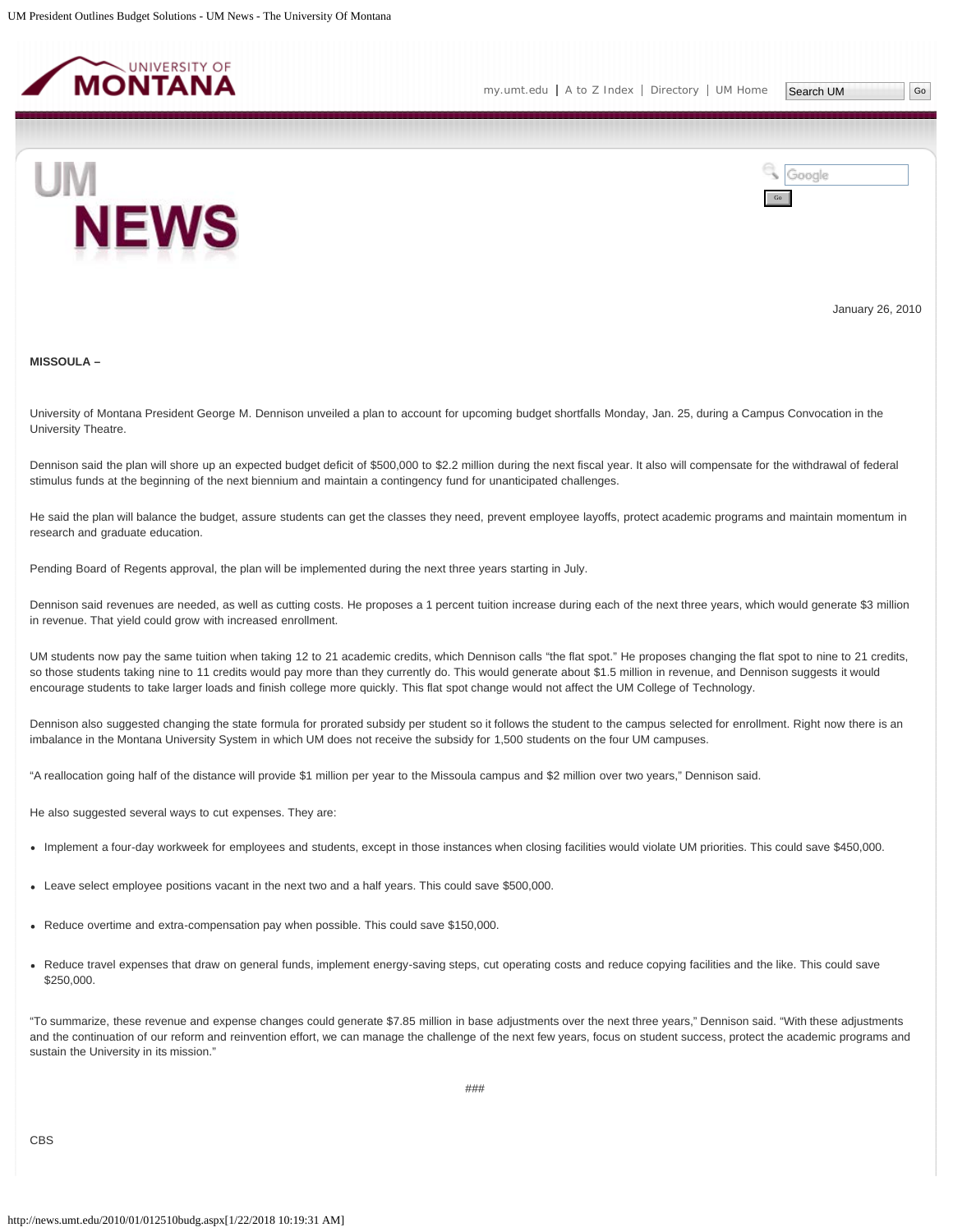UM President Outlines Budget Solutions - UM News - The University Of Montana

[The University of Montana](http://www.umt.edu/) | Missoula, MT | [Contact UM](http://www.umt.edu/comments) | [Accessibility](http://www.umt.edu/home/accessibility) Local, dailies, weeklies 012510budg **Contact:** UM President's Office, 406-243-2311, .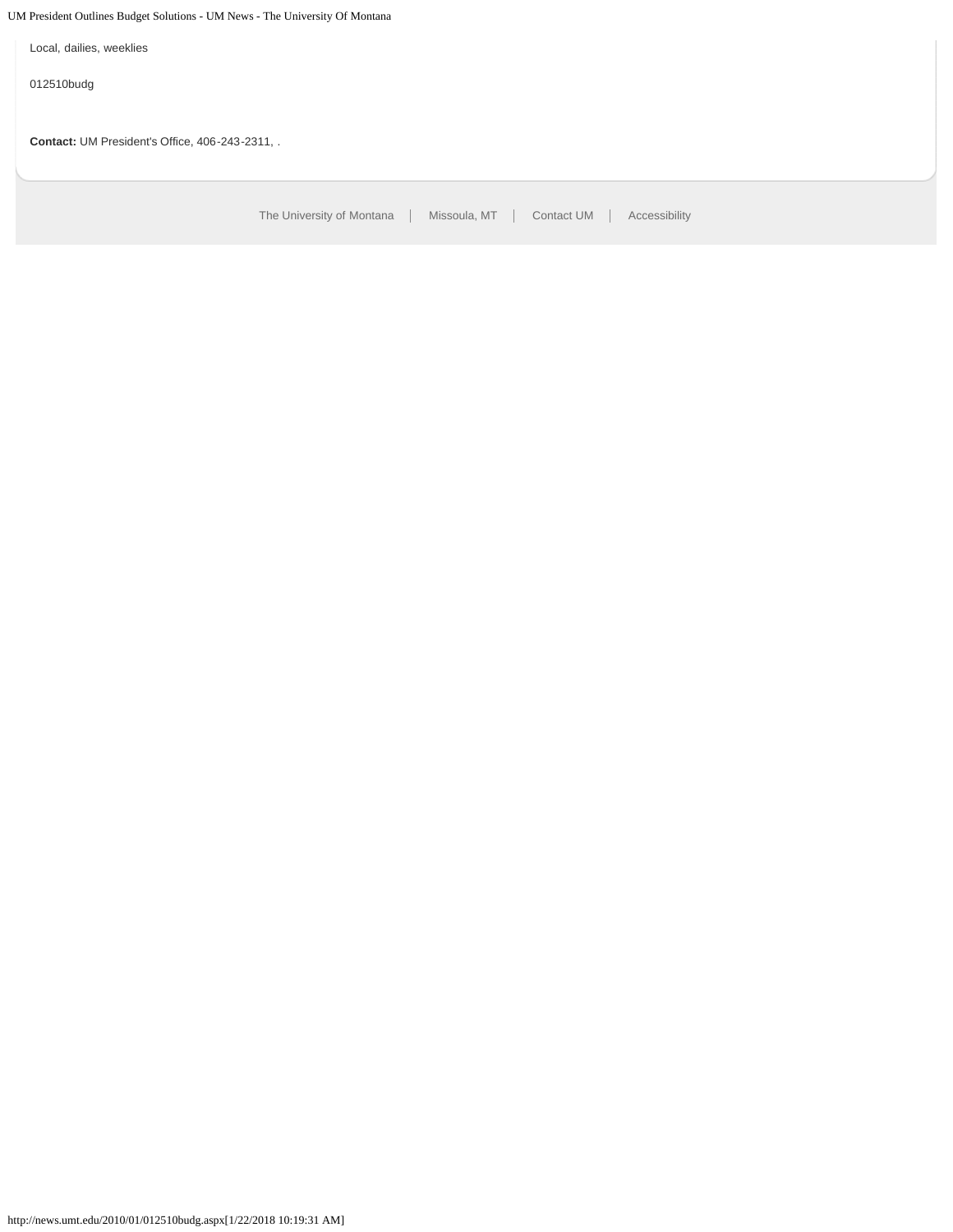<span id="page-18-0"></span>





January 25, 2010

# **MISSOULA –**

The University of Montana is proud to announce that its 296 student-athletes posted a cumulative grade-point average of 3.06 for the 2009 fall semester.

Women's golf (3.43), women's soccer (3.32) and men's cross country (3.31) highlighted the Grizzlies' fall academic success. Other top GPA earners include women's basketball (3.29), women's track and field (3.24) and women's cross country (3.23).

"We are extremely happy with these numbers – the best yet by our student-athletes over the years," said UM Director of Athletics Jim O'Day. "This is a true testament to the young men and women we are recruiting and the outstanding efforts by our coaches and staff to make academics a priority at The University of Montana.

"Putting this all into perspective, student-athletes at UM posted a cumulative GPA of 3.06, while the average grade-point average for the entire undergraduate population at the university is 2.89. One of our departmental goals is to have a cumulative GPA above the regular student body, and that is the case once again."

###

JS

Local

012210gpas

**Contact:** Jim O'Day, UM director of athetics, 406-243-5419, [james.oday@umontana.edu](mailto:james.oday@umontana.edu).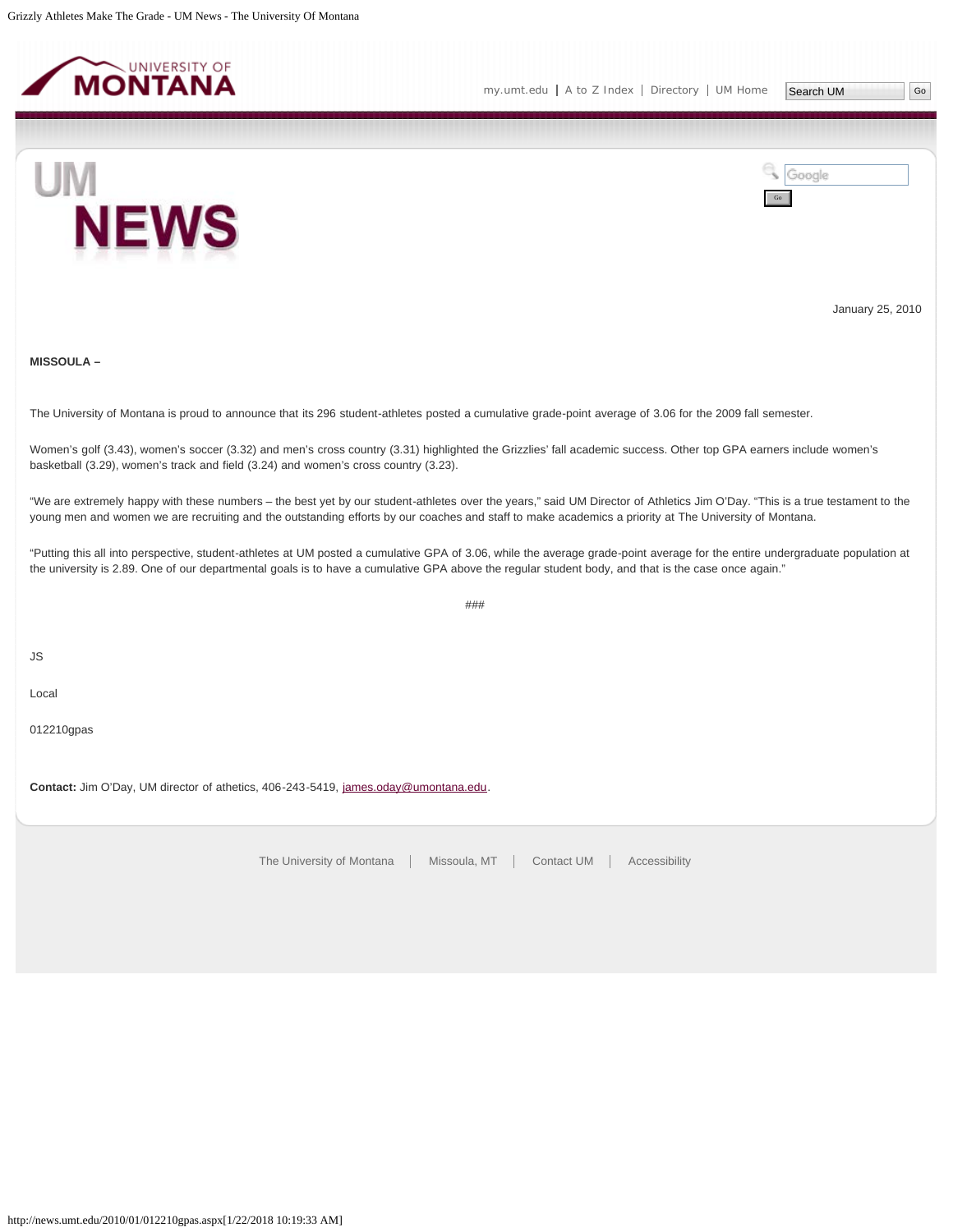<span id="page-19-0"></span>





January 25, 2010

# **MISSOULA –**

Researchers will present findings on when and how to apply herbicides on wildlands at the 2010 Montana Plant Conservation Conference to be held Tuesday and Wednesday, Feb. 9-10, at The University of Montana.

The conference, co-hosted by the Montana Native Plant Society, the Montana Natural Heritage Program, the Natural Resources Conservation Service and UM, will take place on the third floor of the University Center.

The first day of the conference will be oriented toward laypeople and plant science professionals, with the herbicide-use findings and a panel discussion of them, as well as information about three online plant-related databases.

The conference's second day focuses more on gathering information from plant professionals and others in workshops.

Registration costs \$25 or \$20 for Montana Native Plant Society members and \$5 for students. Participants can register in advance or at the door. Conference abstracts and registration forms can be downloaded from the Montana Native Plant Society Web site at [http://www.mtnativeplants.org](http://www.mtnativeplants.org/).

For more information, call conference organizer Peter Lesica at 406-728-8740 or e-mail [lesica.peter@gmail.com.](mailto:lesica.peter@gmail.com)

###

PL/bd

Local, state

012510plnt

**Contact:** Peter Lesica, 2010 Montana Plant Conservation Conference organizer, 406-728-8740, .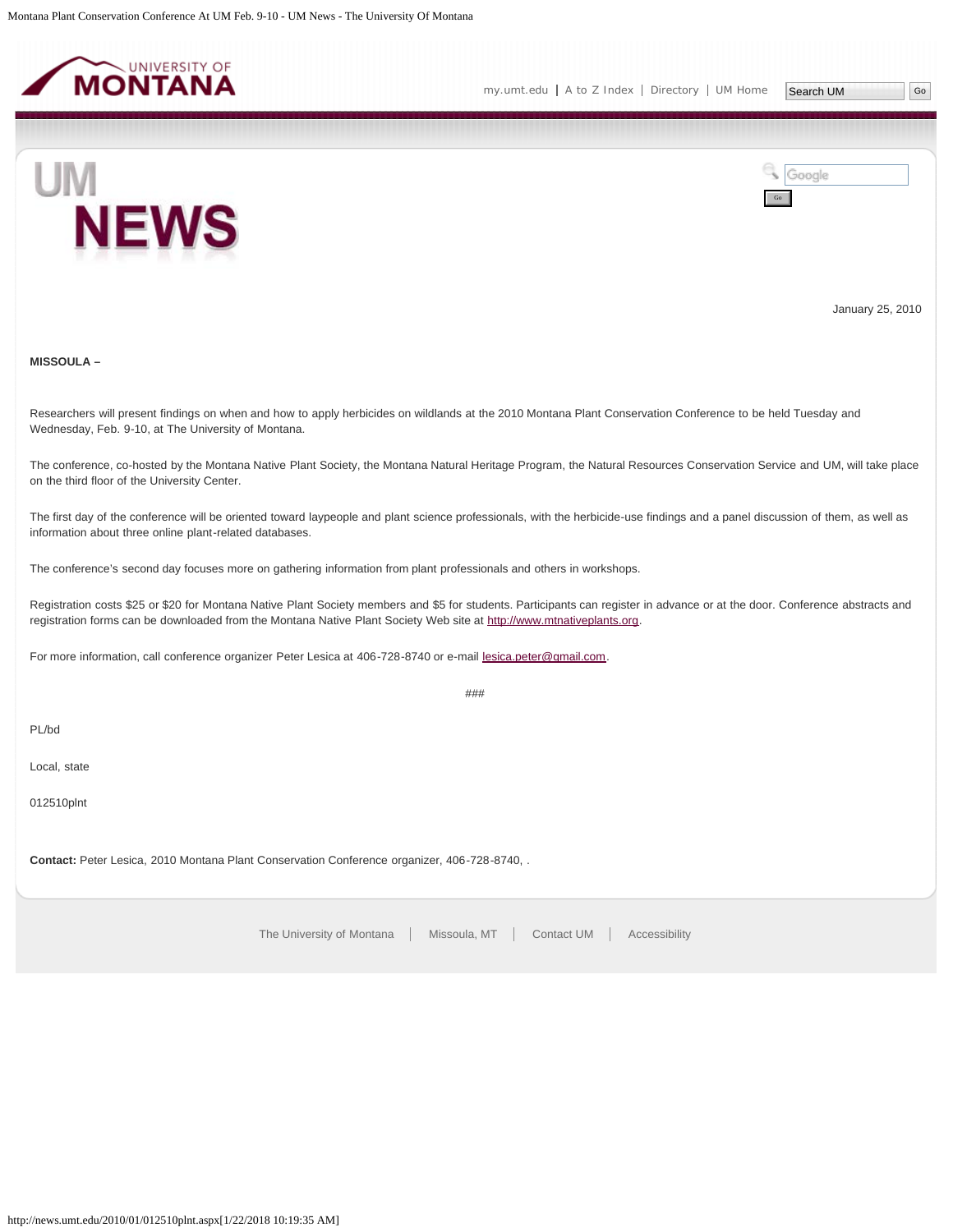<span id="page-20-0"></span>

**NEWS** 



January 25, 2010

**MISSOULA –**

**UM** 

The University of Montana Office for Civic Engagement will hold its biannual volunteer fair Tuesday and Wednesday, Feb. 2-3, in the University Center Atrium.

From 10 a.m. to 2 p.m. both days, more than 20 community organizations will be on hand to inform UM students, employees and community members about numerous volunteer opportunities available in and near Missoula.

The OCE volunteer fair gives nonprofit organizations an opportunity to recruit new volunteers and members while also promoting their activities.

The Office for Civic Engagement is a department of the Davidson Honors College and serves as UM's primary agent of community activism and civic responsibility. Through various programs and projects, the OCE promotes civic engagement as a means to develop actively engaged citizens.

###

AW/ps

Local

012510fair

**Contact:** Ashley Widtfeldt, Campus Corps team leader, UM Office for Civic Engagement, 406-243-5531, .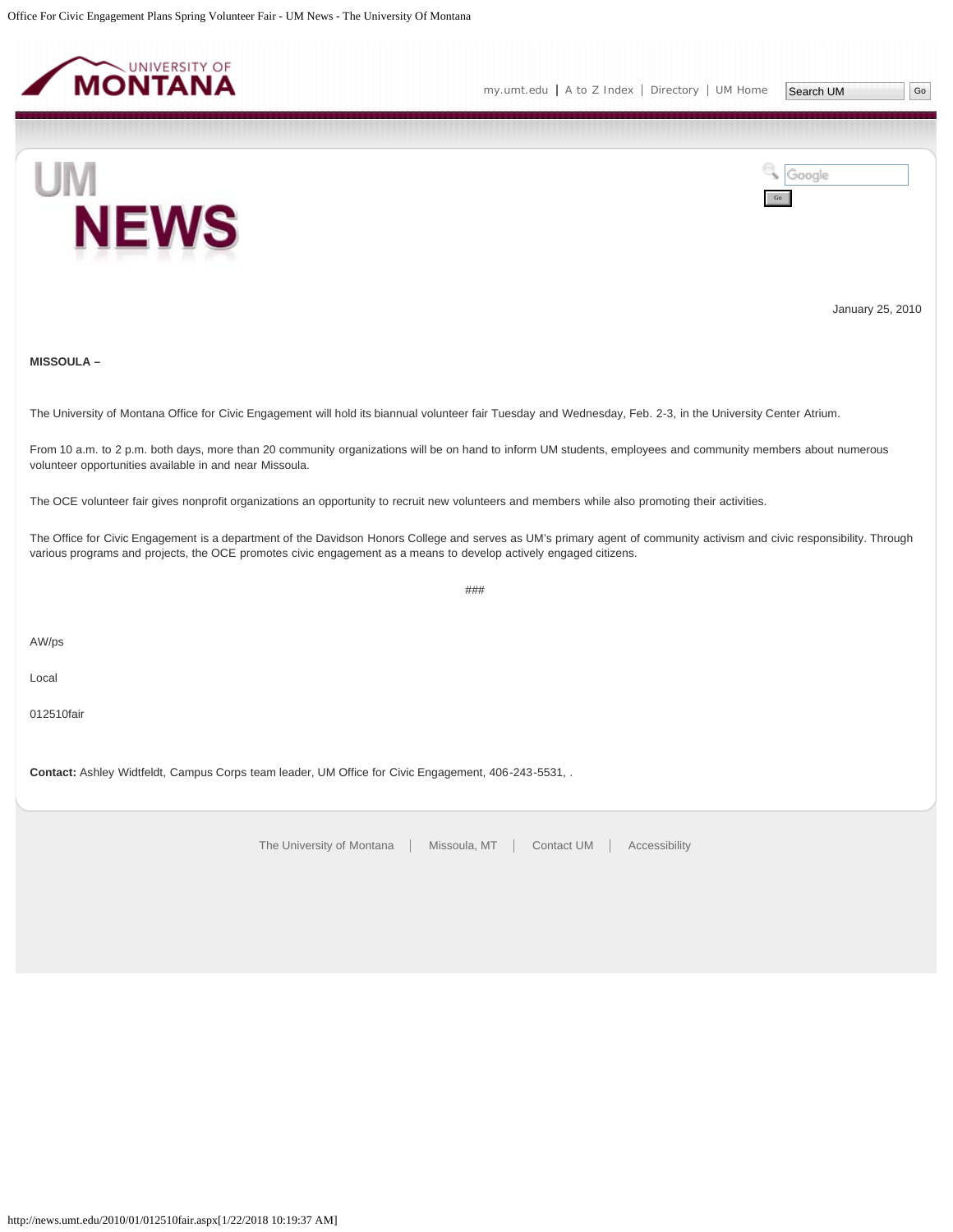<span id="page-21-0"></span>

Google



January 25, 2010

# **MISSOULA –**

Josef Sorett, an interdisciplinary historian of religion in America, will present "Empire State of Mind: Civil Rights Politics in the Age of Black Presidents and Hip Hop Aesthetics" at The University of Montana on Thursday, Feb. 4.

The event, in commemoration of Martin Luther King Jr. Day, will take place from 7:30 to 9 p.m. in the North Underground Lecture Hall. It is free and open to the public.

A Boston native, Sorett received a doctorate from Harvard University, where he began in 2001 as a member of the first cohort of doctoral students in Harvard's Department of African and African American Studies. He currently teaches at the Institute for Research in African-American Studies at Columbia University.

As part of his doctoral research, Sorett studied the significance of religion and spirituality in popular music and culture. He serves as an adviser to the African Hip Hop Research Project at Harvard University and is an ordained elder in the African Methodist Episcopal Church. His writing has been published in The African American Pulpit, the Journal for the Scientific Study of Religion and Pneuma, The Journal of the Society for Pentecostal Studies.

###

BD Local 012510king

**Contact:** Michael Mayer, UM history professor, Martin Luther King Jr. Day Committee chair, 406-243-2088, [michael.mayer@umontana.edu](mailto:michael.mayer@umontana.edu).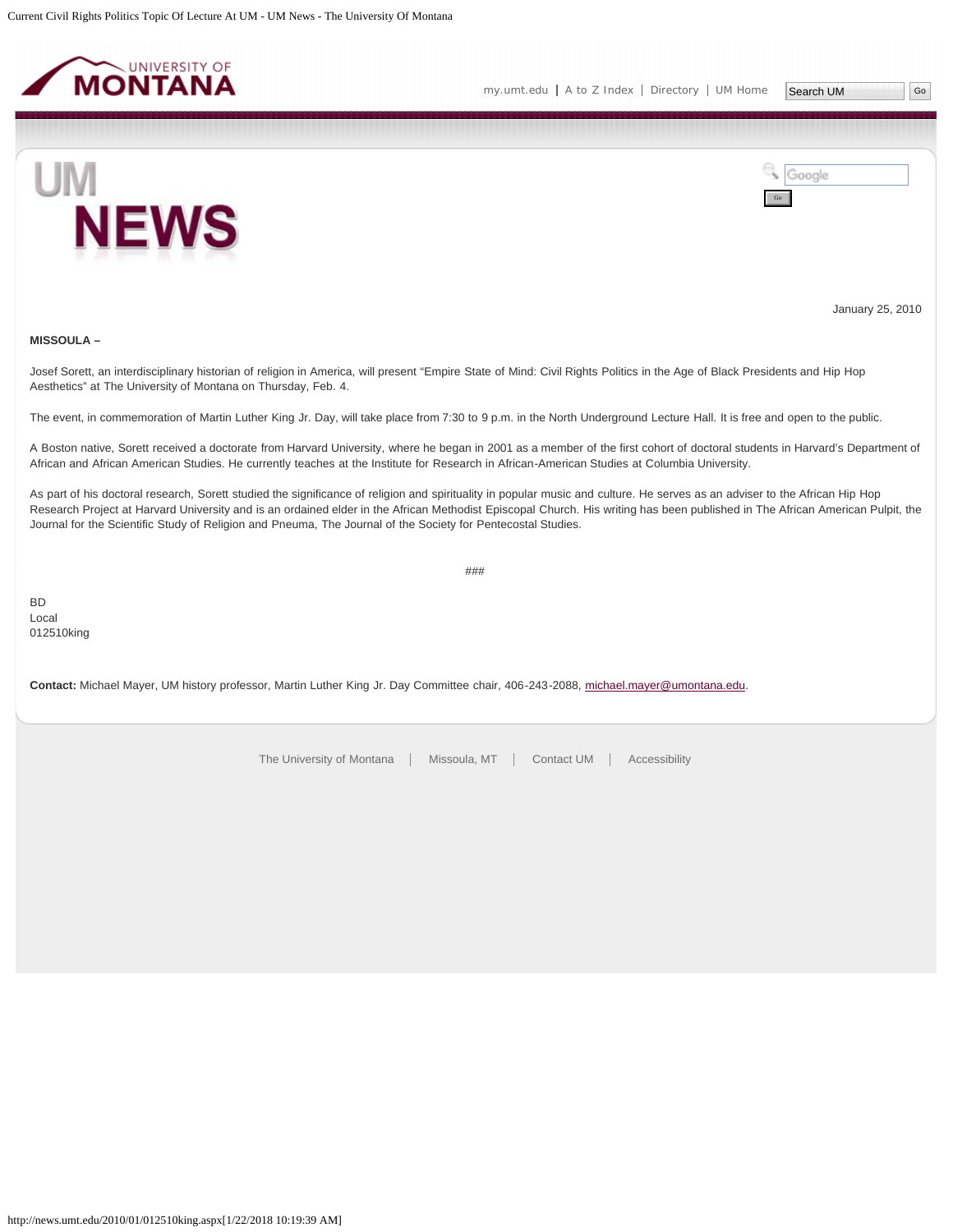<span id="page-22-0"></span>

Google



January 25, 2010

EXPLORE CAREER OPPORTUNITIES IN MEDICAL TRANSCRIPTION

#### **MISSOULA –**

The University of Montana College of Technology will hold an information session Thursday, Jan. 28, for those interested in pursuing careers in medical transcription.

The event will begin at 7 p.m. in Room AD16 of the COT Administration Building, located at 909 South Ave. W. in Missoula.

COT has partnered with Career Step, a leading health care education company, to offer training in medical transcription. The new program will expand COT's online noncredit offerings.

Students who enroll in the course will have the flexibility to train on their own schedules. Students who take the course do not have to apply for admission to the University.

For a limited time, Career Step also is offering a free laptop to each student who enrolls in the program.

"We're excited about the career training opportunities our partnership will bring to the students of The University of Montana," said Justin Pettit, Career Step's vice president of academic partners. "Through our partnership with UM COT, students will gain the knowledge and skills they need to succeed in the growing field of medical transcription."

###

For more information, call the COT Outreach and Workforce Program at 406-243-7812.

DRS/bd Local, specialized western 012510trns

**Contact:** UM College of Technology Outreach and Workforce Program, 406-243-7812, .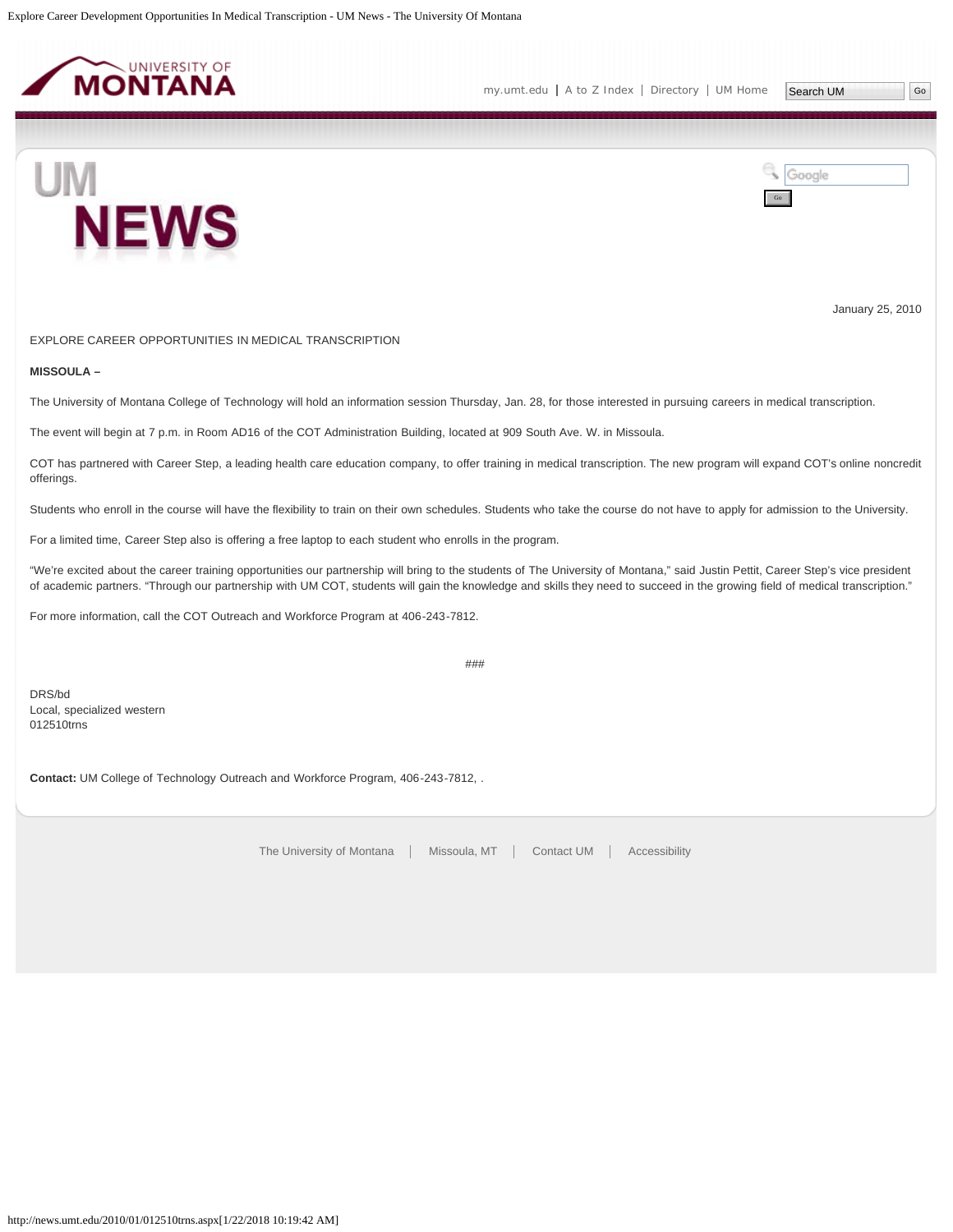<span id="page-23-0"></span>

Google



January 25, 2010

**MISSOULA –**

The annual University of Montana Art Faculty Exhibition will open at the UM Gallery of Visual Arts on Tuesday, Feb. 2, and run through Feb. 24.

An opening reception for the show is scheduled from 5 to 7 p.m. Thursday, Feb. 4, in the gallery, which is located on the first floor of the Social Science Building. Admission to the gallery is free, and the reception is open to the public.

Gallery hours are 11 a.m. to 5 p.m. Tuesdays, Wednesdays and Fridays; 11 a.m. to 6 p.m. Thursdays; and Mondays by appointment only.

Each year School of Art faculty exhibit their work to introduce themselves to students, the campus community and area residents. This year's show will highlight permanent tenure-track faculty and adjunct faculty, which include Brad Allen, James Bailey, Kevin Bell, Mary Ann Bonjorni, Elizabeth Dove, Julia Galloway, Karina Hean, Valerie Hedquist, Trey Hill, Lisa Jarrett, Steven Krutek, Beth Lo, Cathryn Mallory, Michael Parker, Jody Paulson, Edgar Smith and Bobby Tilton.

Hedquist, associate professor of art history and criticism, will present a lecture on her research, "Gainsborough's Blue Boy: From Bath to Bathhouse," at 5:45 p.m. Wednesday, Feb. 24, in Social Science Building Room 356.

For more information, contact Cathryn Mallory, gallery director, at 406-243-2813 or [gallery.visarts@umontana.edu](mailto:gallery.visarts@umontana.edu). Information about the UM School of Art is online at [http://www.umt.edu/art.](http://www.umt.edu/art)

###

CM/ps

Local, specialized western

012510arts

**Contact:** Cathryn Mallory, director, UM Gallery of Visual Arts, 406-243-2813, [gallery.visarts@umontana.edu](mailto:gallery.visarts@umontana.edu).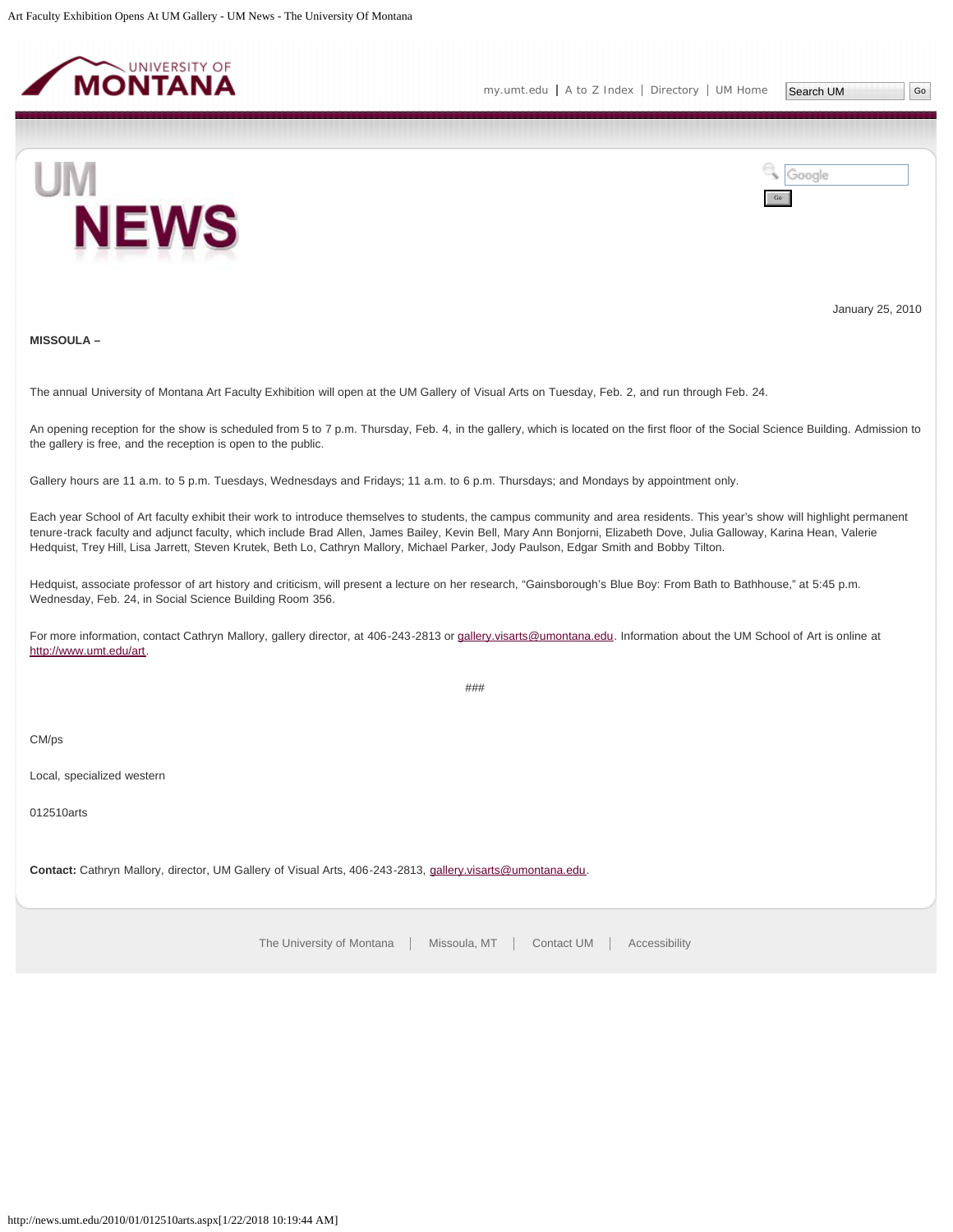<span id="page-24-0"></span>



January 22, 2010

### **HAMILTON –**

The Bitterroot College Program Steering Committee will hold a meeting at 3 p.m. Tuesday, Jan. 26, at the Ravalli County Commissioners Meeting Room, located at 215 S. Fourth St. in Hamilton.

The BCP Steering Committee is a public board and welcomes community members to observe and participate at its meetings.

Agenda topics will include operational and educational planning issues. The meeting agenda is available on the BCP Web site at <http://www.umt.edu/bcp>(click on "Meetings" under "Steering Committee"), by calling BCP Interim Director Victoria Clark at 406-375-0100 or by e-mailing [victoria.clark@umontana.edu.](mailto:victoria.clark@umontana.edu)

The BCP Steering Committee is a collaborative group composed of local Ravalli County stakeholders, University of Montana officials and state higher education representatives. The committee is charged with planning an entity to provide responsive and sustainable adult and higher education opportunities to the residents of Ravalli County.

BCP currently offers 13 UM College of Technology courses in the Hamilton area.

###

VC/bd

Local, specialized western

012210bitt

**Contact:** Victoria Clark, interim director, Bitterroot College Program of The University of Montana, 406-375-0100, [victoria.clark@umontana.edu](mailto:victoria.clark@umontana.edu).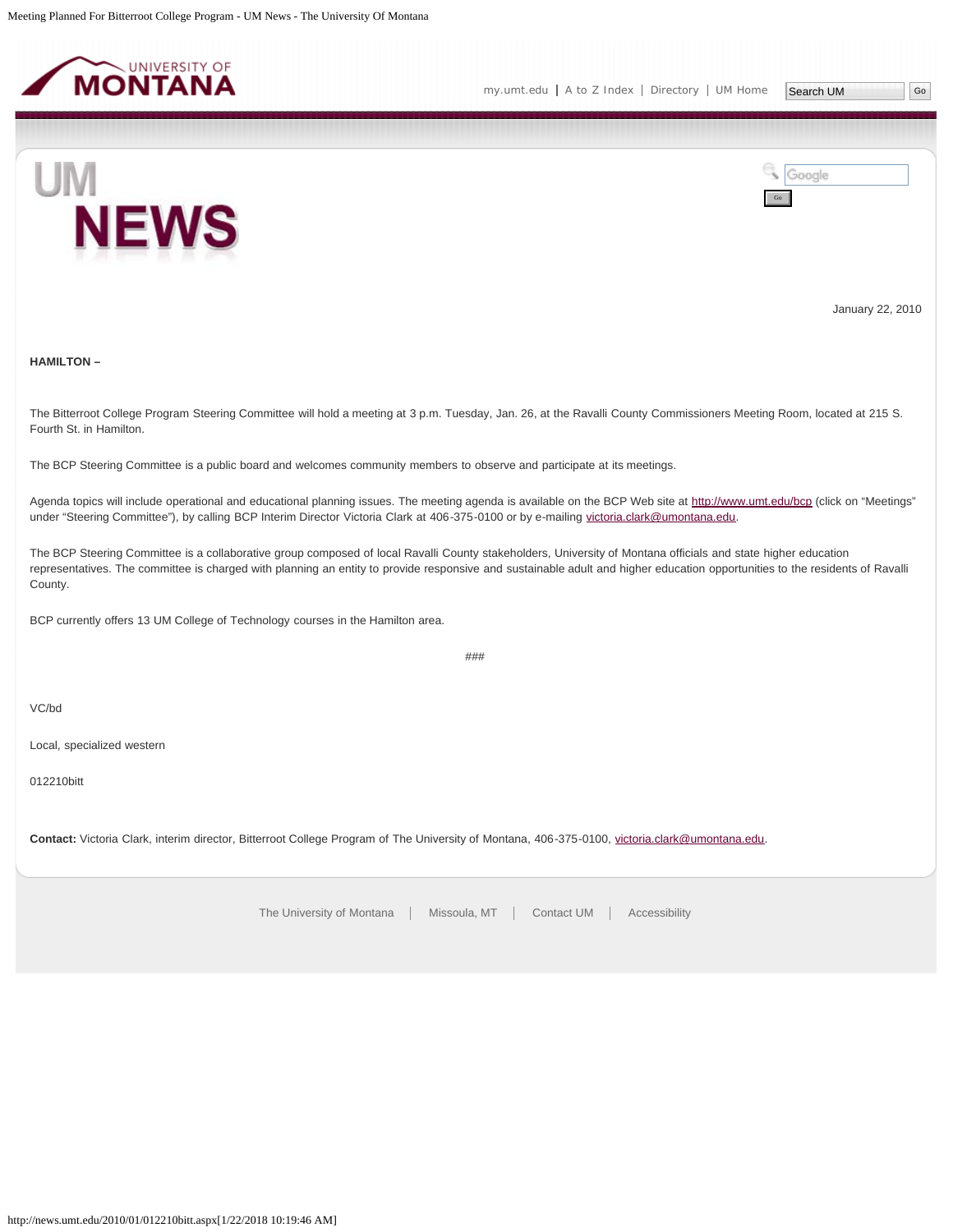<span id="page-25-0"></span>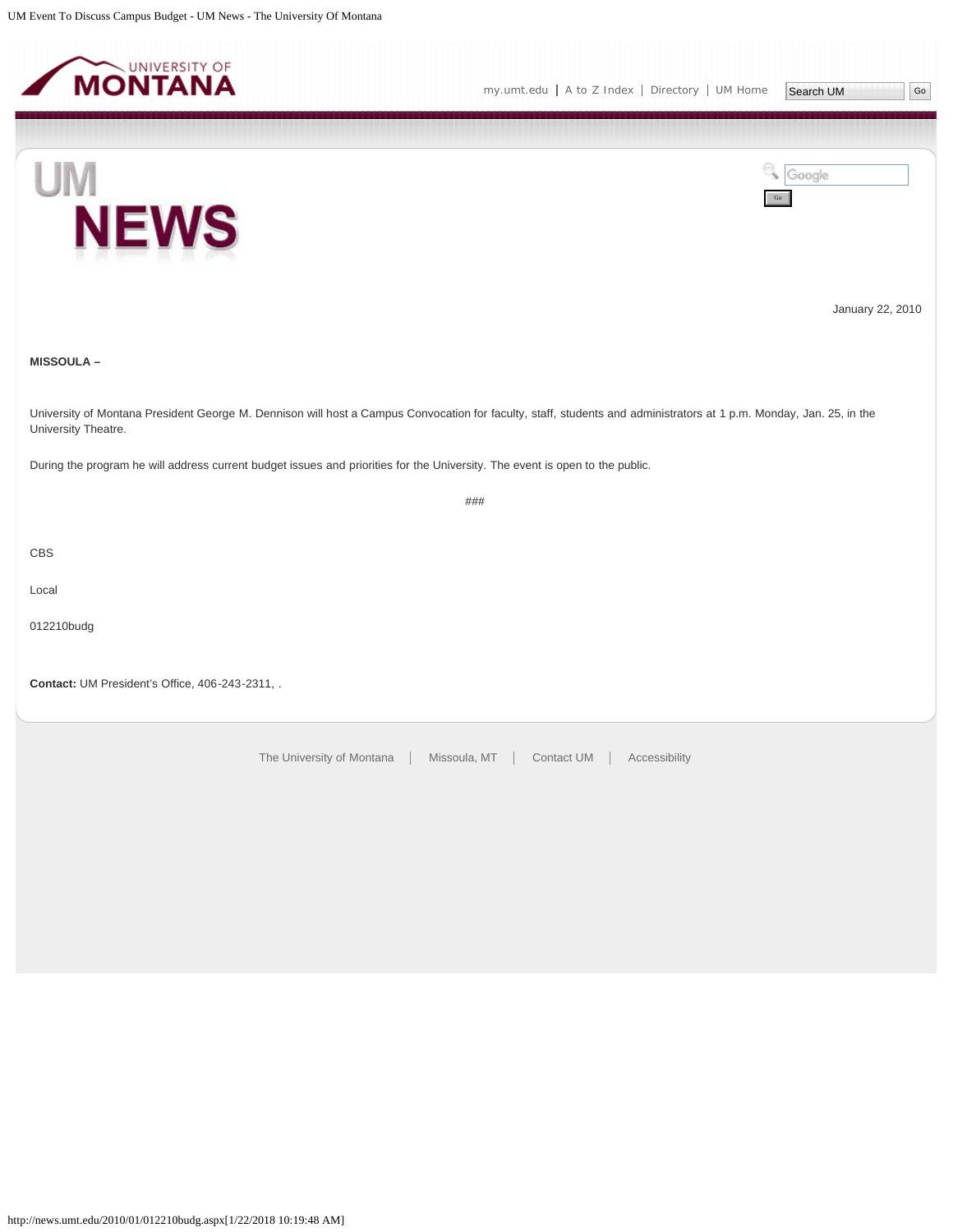<span id="page-26-0"></span>



January 22, 2010

#### **MISSOULA –**

With the closure of Smurfit-Stone Container Corp. in Frenchtown and the dismal economic conditions in Montana's forest products industry, developing a biomass energy industry is becoming increasingly important for the state's forests and forest-dependent communities and industry, according to the latest issue of Montana Business Quarterly.

Turning locally grown and produced wood waste into a clean, renewable, sustainable source of heat and energy may provide Montanans with new opportunities, author Todd Morgan wrote in an article titled, "Woody Biomass: Can Forests Fuel Our Future?" Mill residuals, logging slash and small trees are all potential sources of woody biomass for heat and energy.

"With woody biomass, Montanans have an opportunity to capitalize on the popularity and federal support of green jobs and energy while also addressing important local issues like employment losses in the forest products industry, tree mortality from insects, wildfire threats from overly dense forests, rising costs of heating fuels and impacts of global climate change," Morgan said.

Woody biomass users in the state consist of 10 bark or wood-pellet plants, 10 active Fuels for Schools facilities, two board facilities and the recently closed Frenchtown pulp mill. Before the pulp mill shut down, woody biomass users in Montana consumed about 2.5 million dry tons of woody biomass each year, Morgan said. Without the pulp mill, the figure will be closer to 1 million to 1.5 million dry tons.

Morgan estimated that Montana has nearly 3.6 million accessible acres of nonreserved timberland that contain 40 million dry tons of potentially available woody biomass, adding that this timberland represents the largest and most feasible source for additional woody biomass feedstock in the state. However, nearly 70 percent of the potentially available biomass is located on 1.65 million acres of national forest land.

"National forests will play a pivotal role in Montana's biomass energy future, if for no other reason than their majority share of timberland and biomass supply in the state," Morgan said.

Much more woody biomass material could become available through increases in forest restoration, fire hazard reduction treatments, commercial timber harvests, salvage logging and precommercial thinning, Morgan said.

"While there is no guarantee of these activities increasing in Montana's near or distant future, increasing these activities could help to slow or reverse current trends in forest mortality, industry decline and hazardous fuel accumulation in our forests," he said.

Other articles in the winter issue of Montana Business Quarterly include "Smurfit-Stone Mill Closure will have Lasting Impacts on Montana's Economy," "Montanans Health may be Compromised by Declining Number of Primary Care Physicians," "Too Much Junk Food and TV? 'Obesity Epidemic' on Upward Trajectory" and "Today's Children, Tomorrow's Business Leaders: Early Childhood Investment Important for Current and Future Workforce."

The Montana Business Quarterly is published by The University of Montana Bureau of Business and Economic Research and is partially supported by the Missoula Federal Credit Union. Annual subscriptions are available for \$35. For more information or to subscribe, go to [http://www.bber.umt.edu](http://www.bber.umt.edu/) or call 406-243-5113.

SF/js

Local, dailies, weeklies

012210bber

###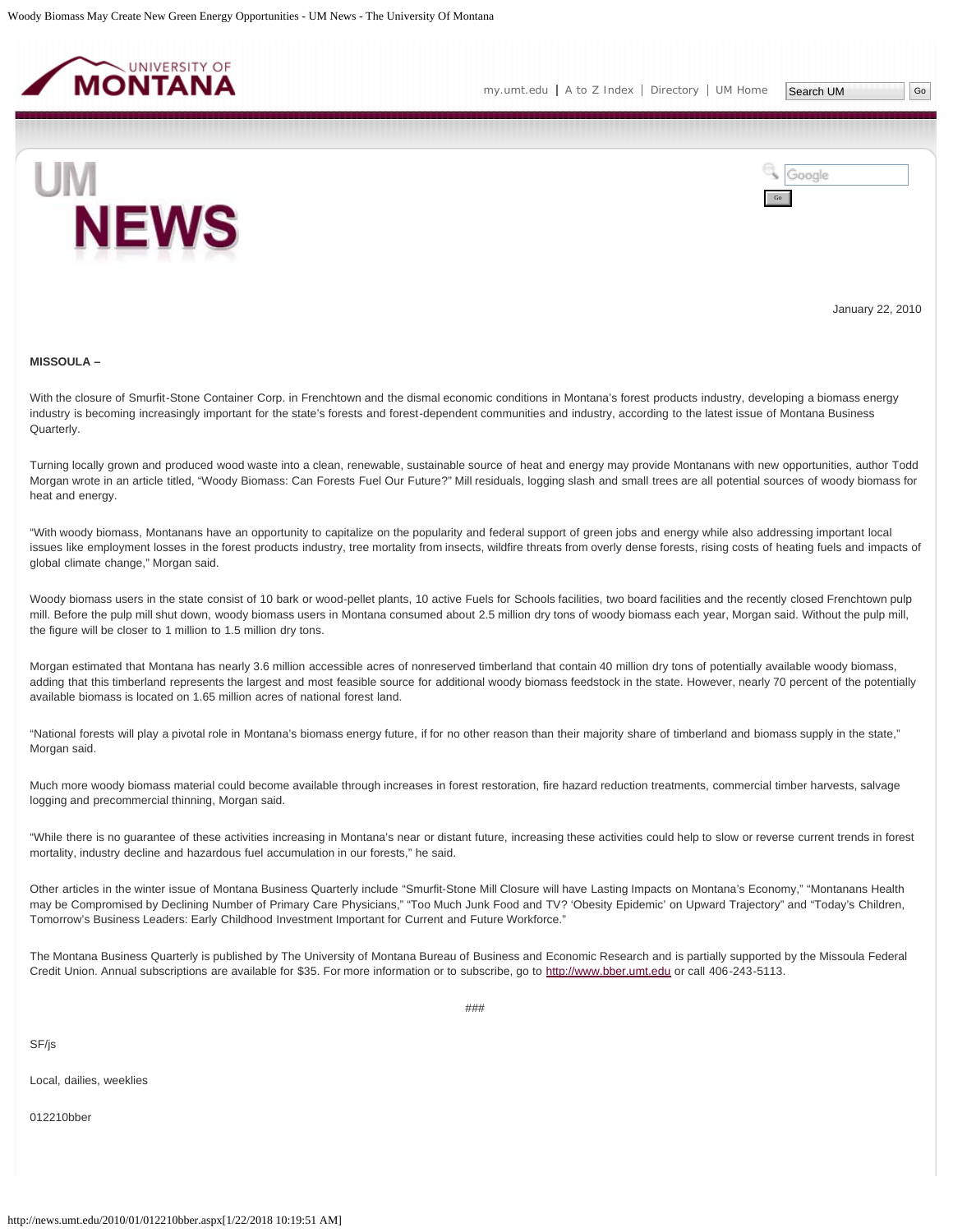**Contact:** Todd Morgan, director of forest industry research, UM Bureau of Business and Economic Research, 406-243-5113, [todd.morgan@business.umt.edu](mailto:todd.morgan@business.umt.edu).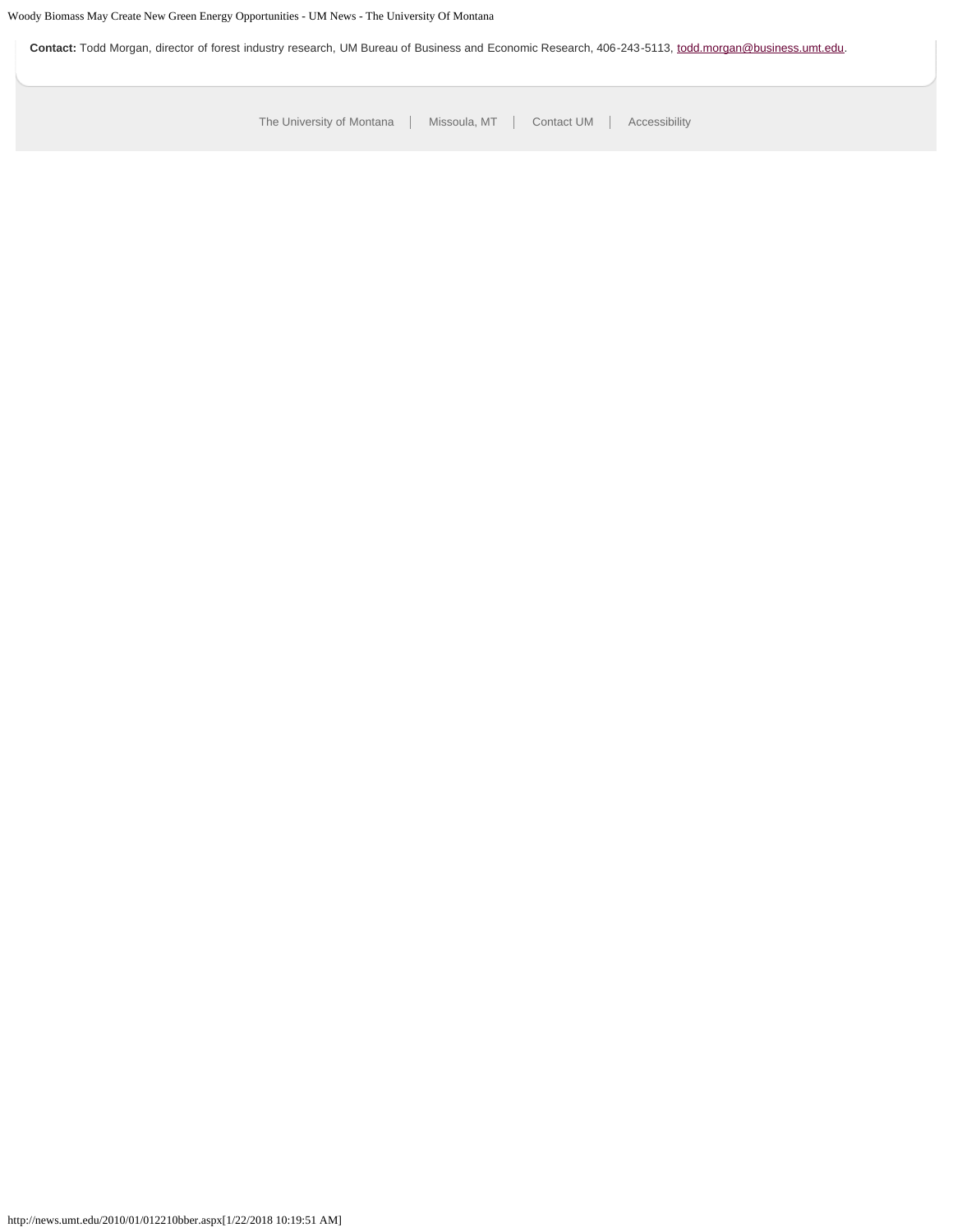<span id="page-28-0"></span>



January 20, 2010

# **MISSOULA –**

The University of Montana Wilderness Institute is accepting proposals for grants that support historical research, creative writing and wilderness studies projects that explore Montana's land and people.

The grants range from \$400 to \$1,000 and are awarded through the Matthew Hansen Endowment, established in 1984 as a memorial to Hansen and his ideals. The deadline to submit proposals is March 1. Awards will be announced in April.

Projects should encourage mindful stewardship of the land and contribute to the preservation of Montana's cultural heritage. Proposals from individuals will take precedence over those from institutions. The endowment committee recommends projects that can be completed in one year.

Proposals must be no more than two pages long and describe how the idea originated, what the project hopes to accomplish, how it is related to Montana's heritage and whom it will benefit. In addition to the proposal, applicants must submit a detailed budget, timeline and a brief personal resume of qualifications. They also should include a project cover page with their name, contact, project title and budget, and submit seven copies of the proposal and seven copies of a previous work, if available.

Send proposals to The Matthew Hansen Endowment, Wilderness Institute, College of Forestry and Conservation, The University of Montana, Missoula, MT 59812. For more information, call 406-243-5361, e-mail [wi@cfc.umt.edu](mailto:wi@cfc.umt.edu) or visit<http://www.cfc.umt.edu/wi>.

Hansen's "An Oral History of Montanans at Work," a set of audiotapes, is available for checkout from the Wilderness Institute Library, located in Main Hall Room 303. His written works "The South Fork of the Teton River: A History of its People" and "Clearing," a book of poems, also are at the library.

###

JS

Local, dailies, specialized western

012110hans

**Contact:** Sarah Potenza, program manager, UM Wilderness Institute, 406-243-6956, [sarah.potenza@cfc.umt.edu](mailto:sarah.potenza@cfc.umt.edu).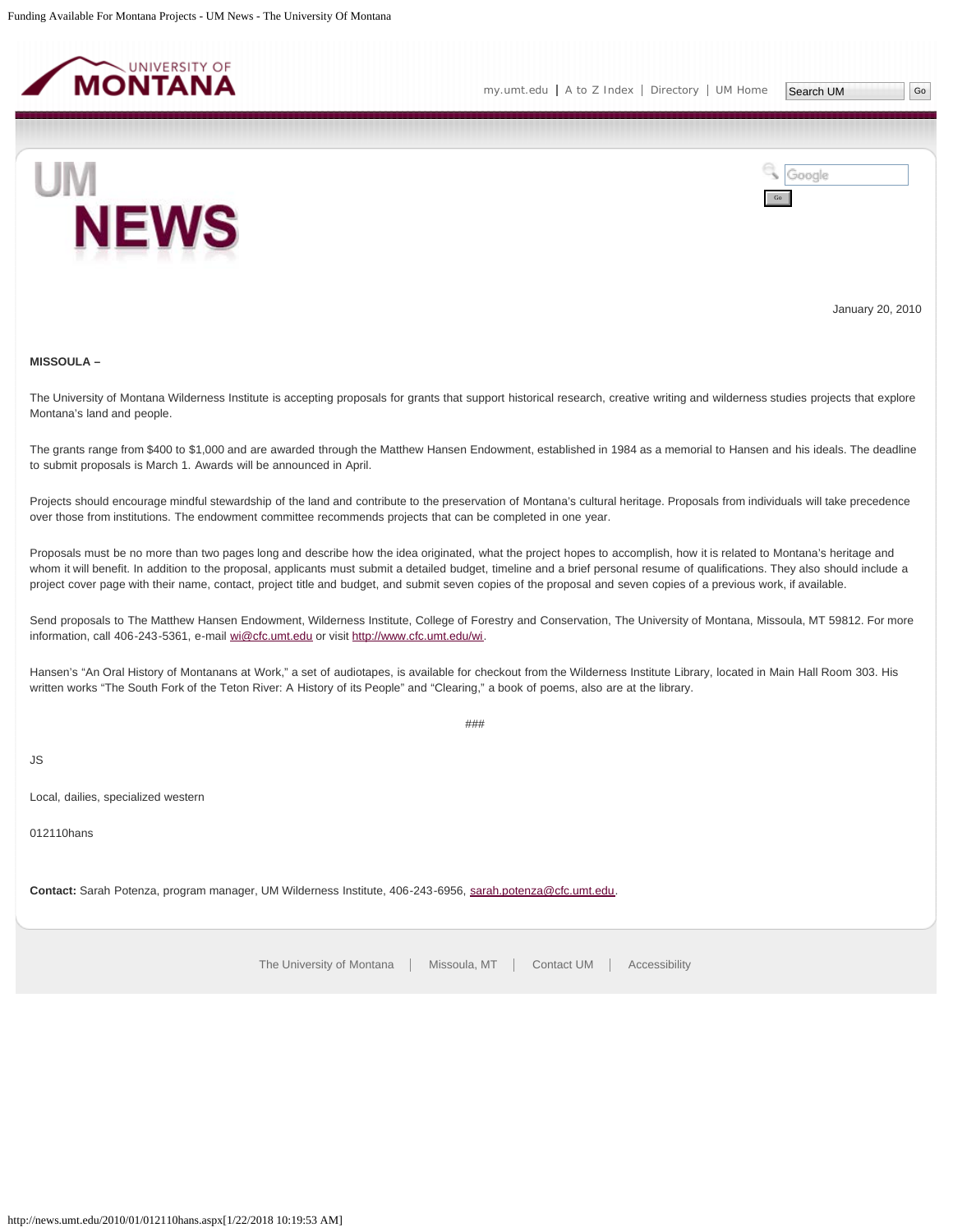<span id="page-29-0"></span>



January 20, 2010

# **MISSOULA ―**

The University of Montana-based Montana World Trade Center will hold a luncheon training seminar titled "Double Your Trade Show Results ― Guaranteed" from 11:15 a.m. to 1:30 p.m. Wednesday, Feb. 17, at MonTech, 1121 Broadway in Missoula. The cost is \$25 for MWTC members and \$35 for nonmembers, and lunch will be provided. The event is part of the International Business Seminar Series sponsored by the Governor's Office of Economic Development and the Small Business Administration.

Out-of-state and international sales will continue to be a significant revenue stream for Montana manufacturers, producers and service providers, and industry trade shows provide a crucial platform to buy and sell products and services. During economic downturns, many companies cut back on this often expensive option, and MWTC recognizes the importance for companies to continue pursuing national and international opportunities at trade shows. At a time when expanding a business has never been more challenging and confusing, the training seminar will offer Montana companies effective strategies that guarantee results, in addition to providing information on ways to reduce costs and secure funding assistance from state and federal programs.

Barry Siskind, an internationally recognized industry expert, will be the keynote speaker and will share the secrets of trade show success at the workshop, slated to run an hour and a half.

"Trade shows are among the most effective ways to reach new global customers," said Arnie Sherman, executive director of the Montana World Trade Center. "Barry Siskind will share his proven methods of how to most effectively use trade shows to your advantage."

"The success of a trade show depends on having a real understanding of what opportunities are waiting for you at shows, how to master the tools and techniques for success and how to measure your results," Siskind added.

For more information about the program, call Nicole Hagerman at 406-243-5856 or visit<http://www.mwtc.org/GTCP>.

###

NH/als

Local, dailies, weeklies

012010mwtc

**Contact:** Nicole Hagerman, project manager, Montana World Trade Center, 406-243-5856, [nicole@mwtc.org](mailto:nicole@mwtc.org).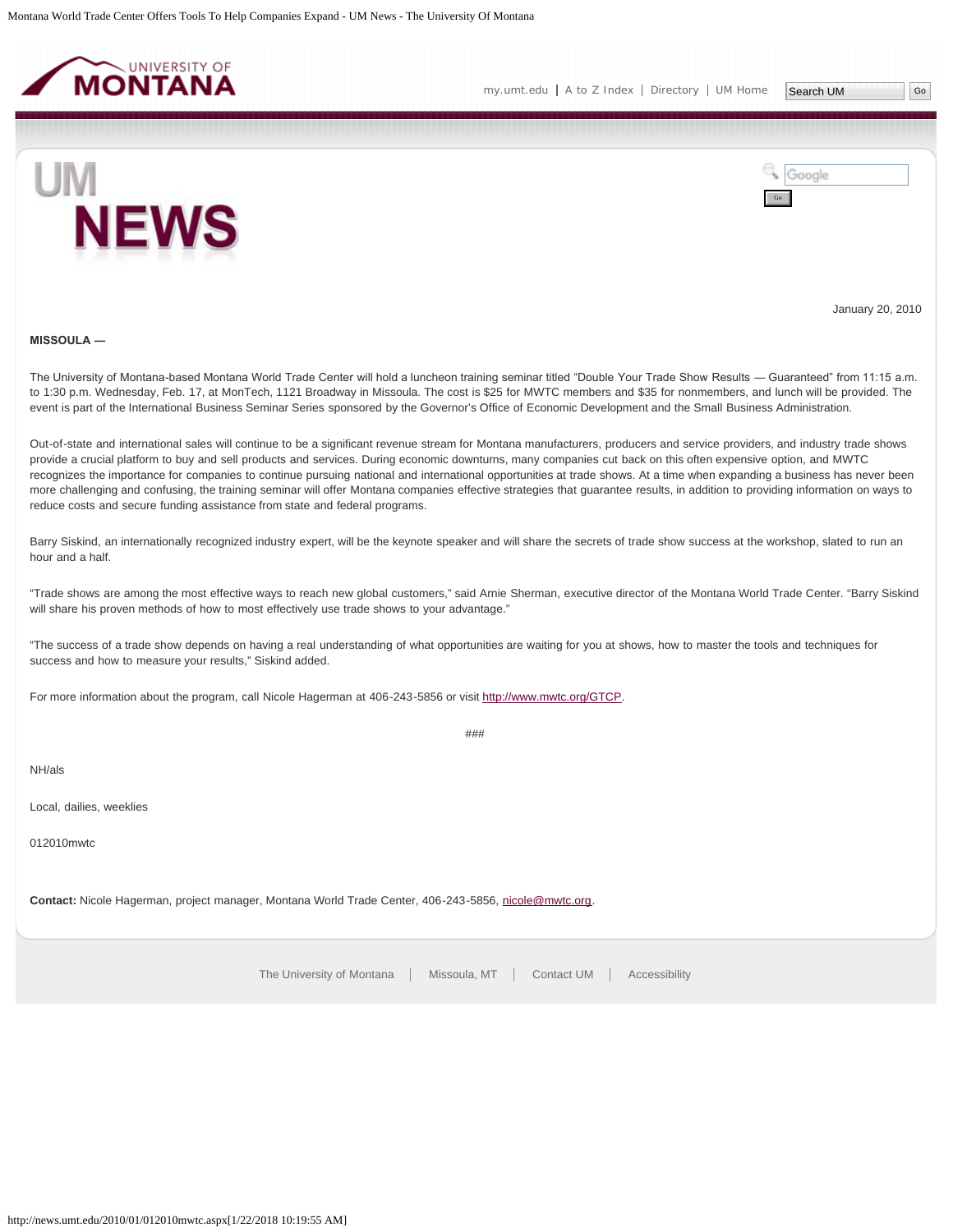<span id="page-30-0"></span>

[my.umt.edu](http://my.umt.edu/) | [A to Z Index](http://www.umt.edu/search/atoz/) | [Directory](http://www.umt.edu/directory/) | [UM Home](http://www.umt.edu/)

Go

Google



January 19, 2010

### **MISSOULA –**

The University of Montana College of Technology is offering a 15-week training session for information technology professionals interested in managing or supporting Microsoft Windows Server 2008.

The training will take place from 4 to 7 p.m. Mondays from Feb. 1 through May 17. Cost of the training is \$700, which includes textbooks and all materials. Prospective students should have a working familiarity with Microsoft Windows servers.

Sessions will cover the fundamental skills and knowledge necessary to implement and manage Microsoft Windows Server 2008, including file and print, terminal and Web services, as well as network applications.

The training will include an online component for students to schedule their study time. Within a year, students can complete the three classes required for the Microsoft Certified Technology Specialist credential.

Dianne Burke, who brings more than 25 years of experience in the information technology training field, will present the training sessions. Burke is a Microsoft Certified Systems Engineer specializing in Active Directory, Network Administration, Exchange Servers and Security.

For enrollment information, call the COT Outreach Program at 406-243-7812. More information about the training sessions is online at [http://www.cte.umt.edu/outreach.](http://www.cte.umt.edu/outreach)

###

BD

Local, state

011910mcro

**Contact:** Mary Opitz, program assistant, UM College of Technology, 406-243-7812, [mary.opitz@umontana.edu](mailto:mary.opitz@umontana.edu).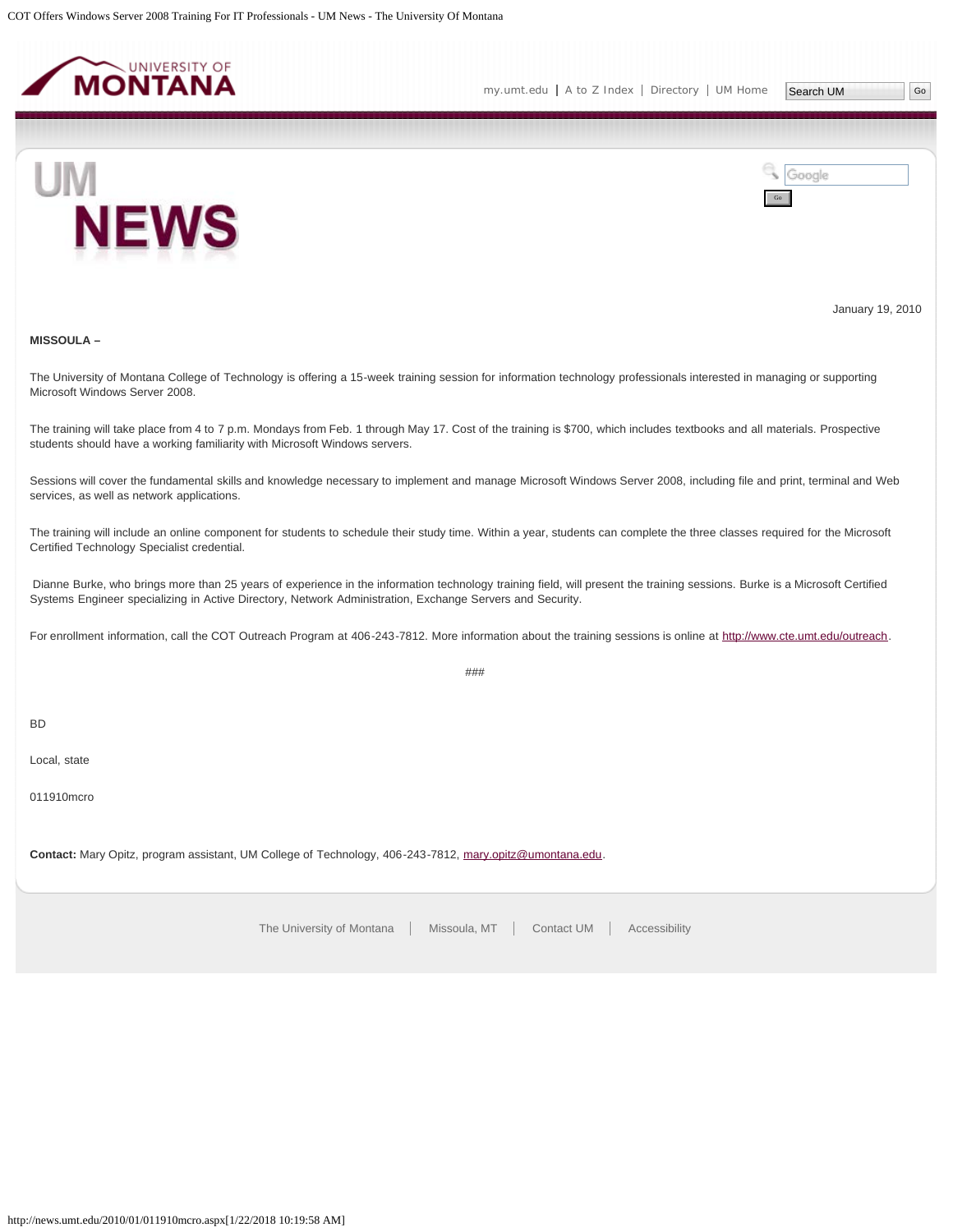<span id="page-31-0"></span>



January 19, 2010

#### **MISSOULA ―**

Cities across Montana will experience slow growth for the next few years while the state recovers from the worst recession since the 1980s, according to University of Montana economist Patrick Barkey.

"Montana did not sit on the sidelines during this recession ― it has impacted almost every corner of the state," said Barkey, director of UM's Bureau of Business and Economic Research. "Healthy recovery in the state economy will be slow to get out of the gate and will not produce significant job growth until 2011."

Barkey and Paul Polzin, director emeritus of BBER, will outline the state's economic forecast at the bureau's annual Economic Outlook Seminars, to be held in nine cities throughout Montana.

Barkey and other economists from the Montana University System will examine local, state and national economic trends throughout the series of seminars.

In addition to economic forecasts, this year's seminars also will examine the different outlooks for men and women workers during the economic recovery, with a presentation by Wendy Stock, chair of Montana State University's Department of Economics and Agricultural Economics.

The seminar series begins in Missoula on Friday, Jan. 22, at the Hilton Garden Inn. Other seminars are scheduled as follows:

- Helena Jan. 26, Best Western Great Northern
- Great Falls Jan. 27, Hilton Garden Inn
- Billings Feb. 2, MSU-Billings, Student Union Ballroom
- Bozeman Feb. 3, Best Western GranTree Inn
- $\bullet$  Butte Feb. 4, Holiday Inn Express
- Kalispell Feb. 12, Hilton Garden Inn
- Lewistown March 16, Central Montana Education Center
- Havre March 17, MSU-Northern, Hensler Auditorium

Barkey said state government in particular will face fiscal challenges throughout the biennium, as reflected in recent reports showing Montana's declines in total state tax collections in the third quarter of 2009, which ranked worse than all but three other states.

The recent closure of the Smurfit-Stone Container Corp. mill near Missoula, along with several large retail store closures, represents another challenge to short-term growth.

"The recession impacts are greater in western Montana," Polzin said. "The recession came early and will linger longest in Missoula, while the Flathead is definitely the state's recession epicenter."

However, Barkey does see some signs of improvement for Montana's economy in 2010. Stability in housing, consumer spending and natural resource industries signifies modest growth, and signs of recovery in Asia also bode well for Montana's natural resource industry.

For more information or to register for a seminar, call 406-243-5113 or visit the BBER Web site at [http://www.bber.umt.edu.](http://www.bber.umt.edu/)

JE/als

Local, dailies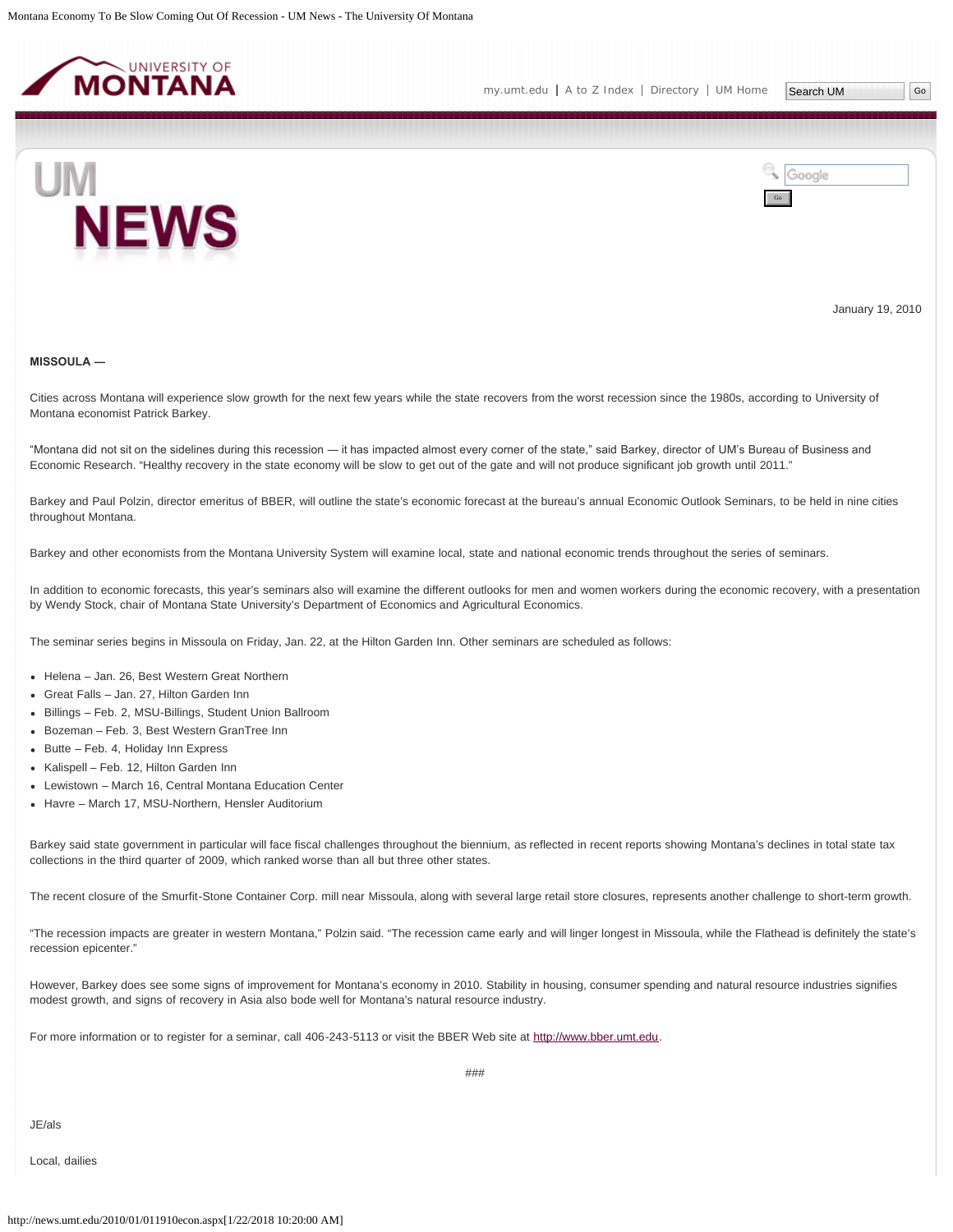[The University of Montana](http://www.umt.edu/) | Missoula, MT | [Contact UM](http://www.umt.edu/comments) | [Accessibility](http://www.umt.edu/home/accessibility) 011910econ **Contact:** UM Bureau of Business and Economic Research, 406-243-5113, .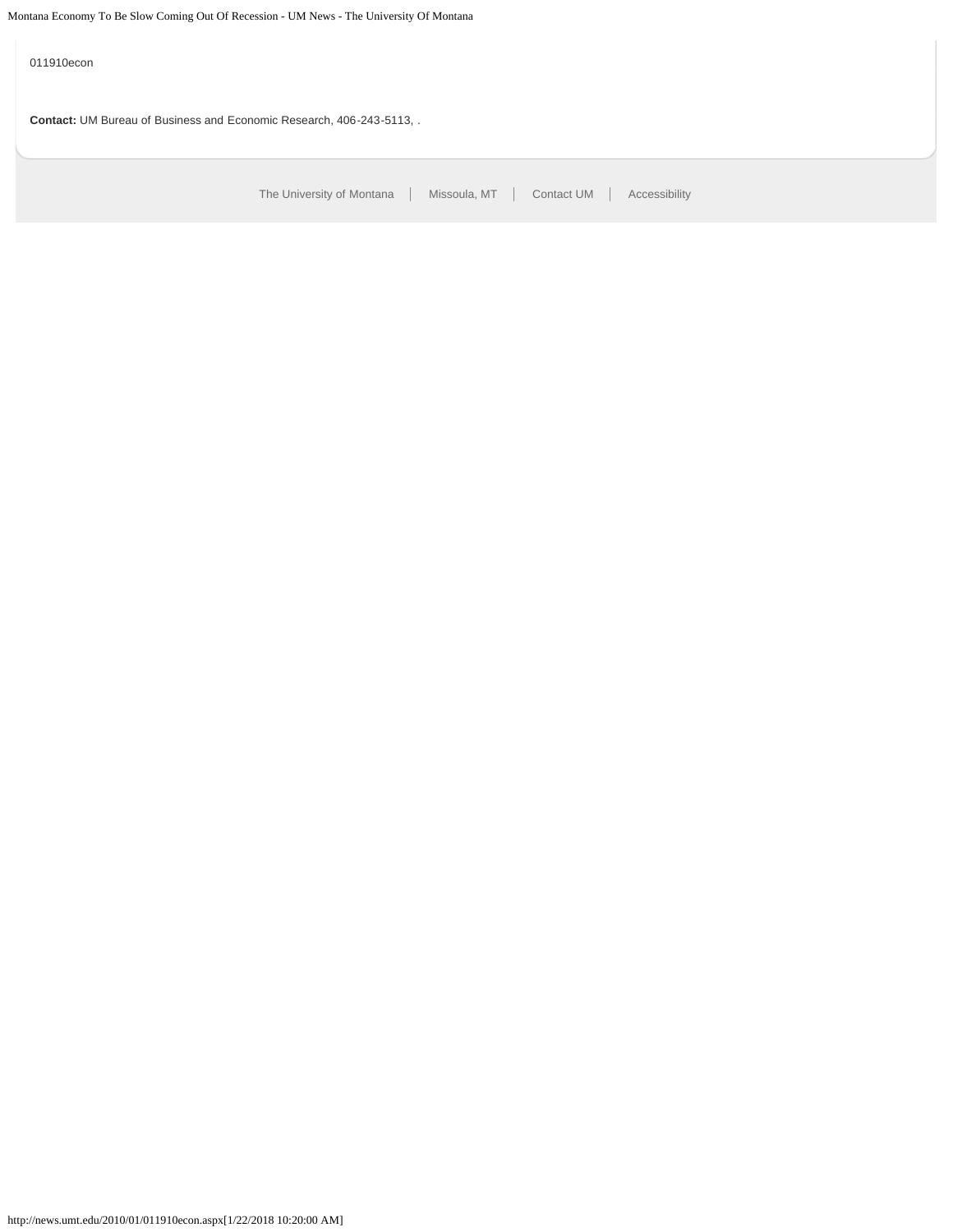<span id="page-33-0"></span>

[my.umt.edu](http://my.umt.edu/) | [A to Z Index](http://www.umt.edu/search/atoz/) | [Directory](http://www.umt.edu/directory/) | [UM Home](http://www.umt.edu/)



Go

Google



January 19, 2010

# **MISSOULA ―**

In honor of the official inauguration of the Confucius Institute at the Maureen and Mike Mansfield Center, The University of Montana will celebrate Chinese Culture Week Monday through Friday, Jan. 25-29.

A six-person delegation from Southwest University of Political Science and Law in Chongqing, China, led by Zhang Guolin and Deng Chaoxi, will join UM President George Dennison, Mansfield Center Director Terry Weidner and Confucius Institute Co-director Qin Jie for a ceremony to mark the occasion. Representatives from the Chinese Embassy in Washington, D.C., also will attend.

UM also will host events that are free and open to the public during Chinese Culture Week:

- A professional dance troupe from Southwest University will perform a series of intricate and colorful dances representing various aspects of Chinese culture at 7 p.m. Tuesday, Jan. 26, in the University Theatre.
- Rocky Mountain Ballet Theatre will hold a Chinese dance workshop at 7 p.m. Wednesday, Jan. 27, in the University Center North Ballroom.
- The University Center will host a Chinese movie night at 7 p.m. Friday, Jan. 29, in Room 330.

"Chinese Culture Week is a perfect way to mark the official opening of the Confucius Institute at The University of Montana and to thank our Chinese partners for their invaluable contributions to our common interest in promoting better understanding between Chinese and Americans," Weidner said.

The Confucius Institute promotes Chinese language and culture education in Montana through distance learning, lectures, performances and more. It is part of a worldwide network of sister institutions funded by the Chinese Ministry of Education. Last year, the institute implemented Chinese language instruction in 10 high schools in five school districts across Montana, the first time Chinese has ever been offered in Montana public schools.

###

For more information, call Jeri Jacobsen of the Mansfield Center at 406-243-2988 or visit [www.umt.edu/mansfield.](http://news.umt.edu/2010/01/www.umt.edu/mansfield)

SL/als Campus, local 011910chns

**Contact:** Jeri Jacobsen, Maureen and Mike Mansfield Center at UM, 406-243-2988, [jeri.jacobsen@mso.umt.edu.](mailto:jeri.jacobsen@mso.umt.edu)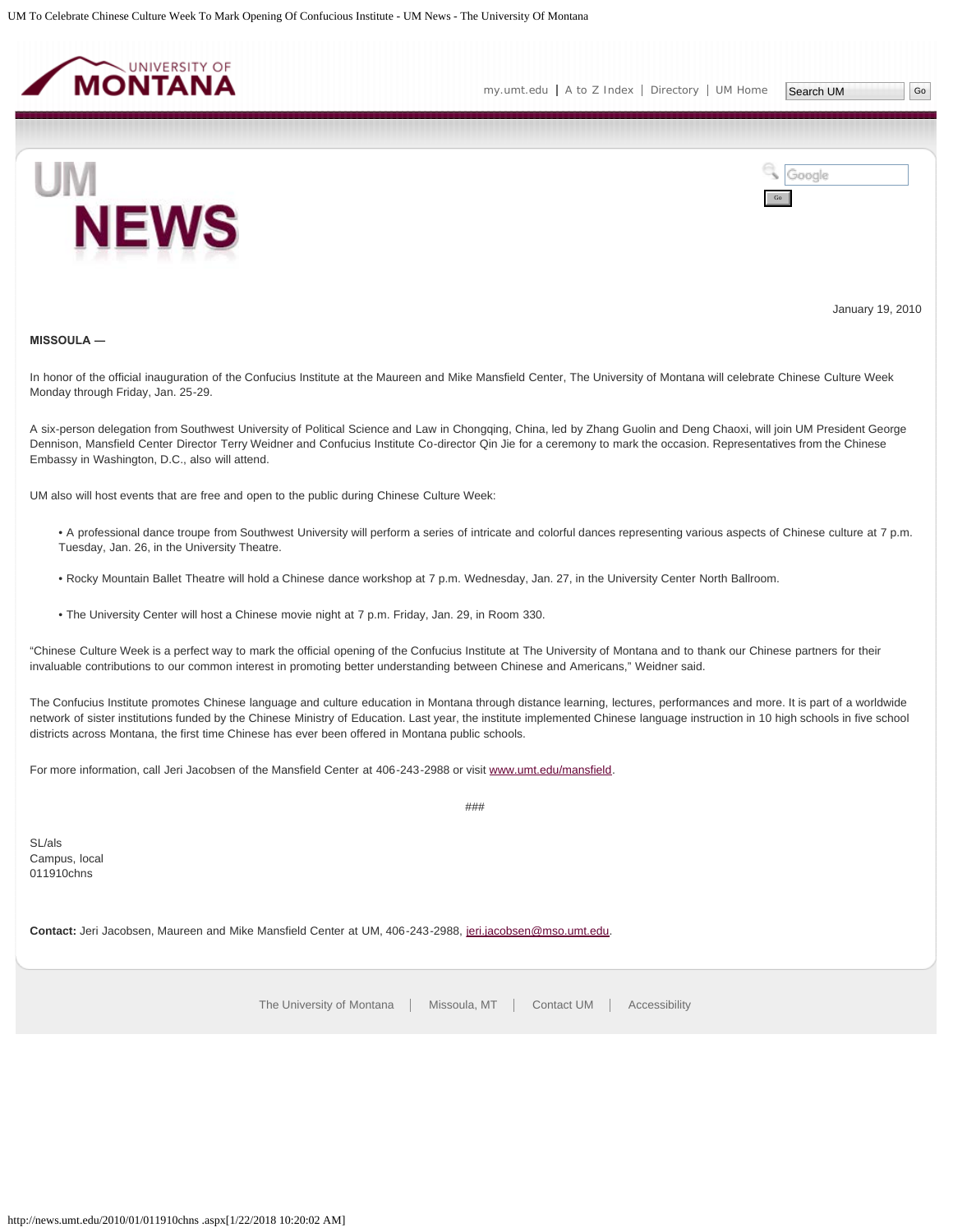<span id="page-34-0"></span>



Google



January 19, 2010

# **MISSOULA ―**

Works from The University of Montana Artist Collective will be on display from Monday, Jan. 25, through Friday, Feb. 19, at the University Center Gallery.

An opening reception will be held from 5 to 7 p.m. Thursday, Jan. 28, at the gallery, located in UC Room 227. The reception is free, and the public is welcome to attend.

The UM Artist Collective is a student organization that sponsors events to showcase works by students of fine arts and to inspire interest in art in the Missoula community. Works in the Artist Collective exhibit were created by some of the organization's most active members, who work through a range of ideas and mediums but are unified in the goal to elevate student art.

Gallery hours are 10 a.m. to 4 p.m. Monday through Friday, and admission is free. For more information, call gallery coordinator Samantha Guenthner at 406-243-4991 or email [ucartgallery@mso.umt.edu](mailto:ucartgallery@mso.umt.edu).

###

AS/als

Campus, local

011910exhb

Contact: Samantha Guenthner, gallery coordinator, 406-243-4991, [ucartgallery@mso.umt.edu.](mailto:ucartgallery@mso.umt.edu)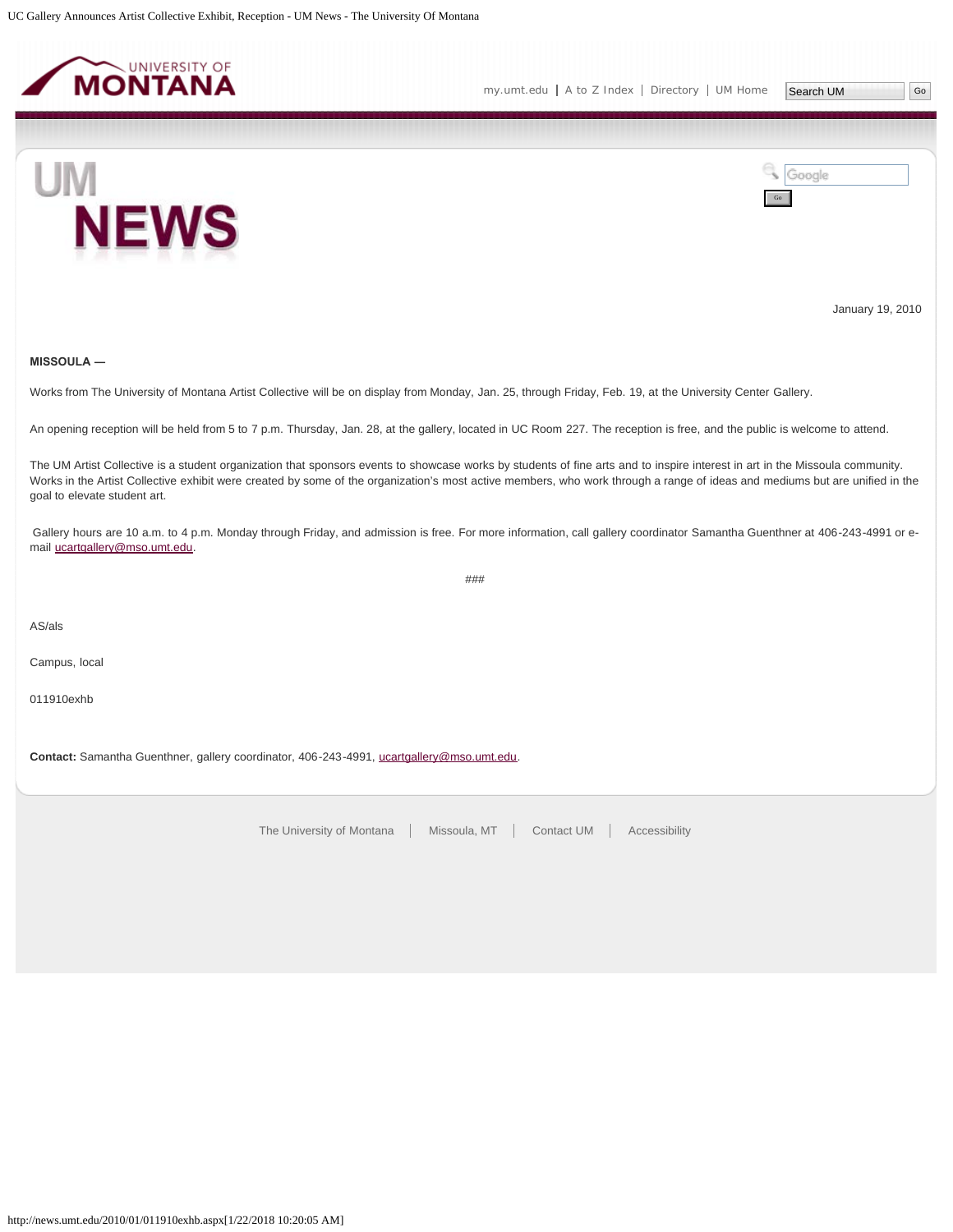<span id="page-35-0"></span>



January 13, 2010

#### **MISSOULA –**

The University of Montana Forum for Living with Appropriate Technology (UM FLAT) has made UM the current spotlight campus on the Association for the Advancement of Sustainability in Higher Education Web site at [http://www.aashe.org](http://www.aashe.org/).

UM FLAT, located at 633 S. Fifth St. E. in Missoula, is a student-run project that demonstrates the practicality of sustainable living with the goal of encouraging the development of efficient and affordable homes.

The project – which is supported by UM, student organizations and Missoula-area businesses and individuals – began in 2008 using two existing homes and a garage on land held by the University. It has become a model community center for sustainability and environmentally focused events and for exhibiting efficient building practices.

UM FLAT provides opportunities that challenge students to develop workable solutions that can be applied to life beyond the classroom. Students in UM's Environmental Studies and the College of Technology's Building and Energy Technology programs began monitoring energy use and resources in 2008. Today, volunteers and students in several UM programs work to remodel and adapt the homes and the garage, as well as the landscape, to incorporate sustainable technologies and practices.

Building components at UM FLAT include superinsulation, solar and wind energy, recycled and reused materials, straw bale construction, passive energy resources, native landscaping, sustainable gardens, a real-time energy monitoring system and more.

The project has grown to become not only a teaching resource, but also a student and faculty research forum for projects related to sustainable living. Workshops that involve the expertise and participation of the Missoula community are held at the site.

To learn more about the project, visit the UM FLAT Web site at [http://www.umt.edu/umflat,](http://www.umt.edu/umflat) call project coordinator Derek Kanwischer at 406-579-3244 or e-mail [umflat@gmail.com.](mailto:umflat@gmail.com)

###

**NOTE TO EDITORS:** Photos of the UM FLAT project are available by calling Derek Kanwischer at 406-579-3244 or e-mailing [umflat@gmail.com](mailto:umflat@gmail.com).

BD Local, specialized western 011310flat

Contact: Derek Kanwischer, UM FLAT project coordinator, 406-579-3244, [umflat@gmail.com.](mailto:umflat@gmail.com)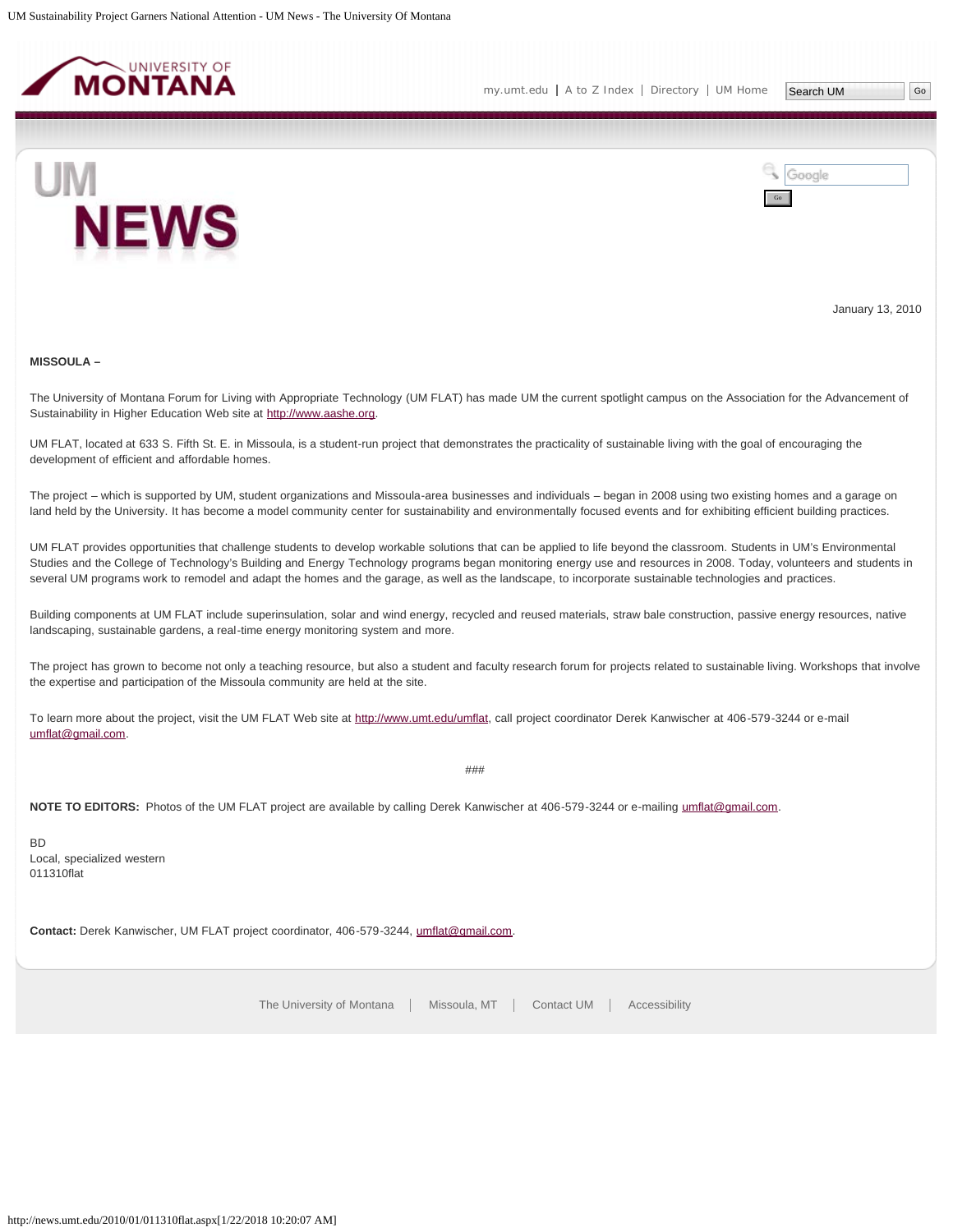<span id="page-36-0"></span>

Google



January 12, 2010

### **HAMILTON –**

Three top musicians and teachers will lead adult students in a four-week course exploring 300 years of piano music this month and next in Hamilton.

"The Wondrous World of Piano Music 1700-2009" will take place from 10 to 11:30 a.m. Fridays, Jan. 29-Feb.19, at 327 Fairgrounds Road in Hamilton. Regular tuition is \$20; those over age 50 pay \$10.

The course is offered by The University of Montana's Continuing Education, College of Visual and Performing Arts and Bitterroot College Program.

Instructors are Steven Hesla, UM music professor; Barbara Blegen, UM adjunct assistant music professor; and Margery McDuffie Whatley, former associate professor at the University of Alabama.

They will present live musical sessions and lead discussions on the elements of style and what makes music convey deep meaning to listeners. The course schedule features:

- Jan. 29 "Steven Hesla with Margery McDuffie Whatley: A Preview of Margery's Recital."
- Feb. 5 "Barbara Blegen: The Music of Beethoven, Schubert and Others."
- Feb. 12 "Steven Hesla and Barbara Blegen: Featuring a Hesla/Blegen Recital Preview."
- Feb. 19 "Steven Hesla and Musical Friends: Continuing the Celebration of Music."

For more information or to register online, visit<http://www.umt.edu/bcp/continuingeducation.aspx>, call UM Continuing Education at 406-243-2905 or e-mail [dannette.fadness@umontana.edu.](mailto:dannette.fadness@umontana.edu)

DF/ps Local, Hamilton media 011110oshe

**Contact:** Dannette Fadness, program coordinator, Osher Lifelong Learning Institute, 406-243-2905, [dannette.fadness@umontana.edu.](mailto:dannette.fadness@umontana.edu)

[The University of Montana](http://www.umt.edu/) | Missoula, MT | [Contact UM](http://www.umt.edu/comments) | [Accessibility](http://www.umt.edu/home/accessibility)

###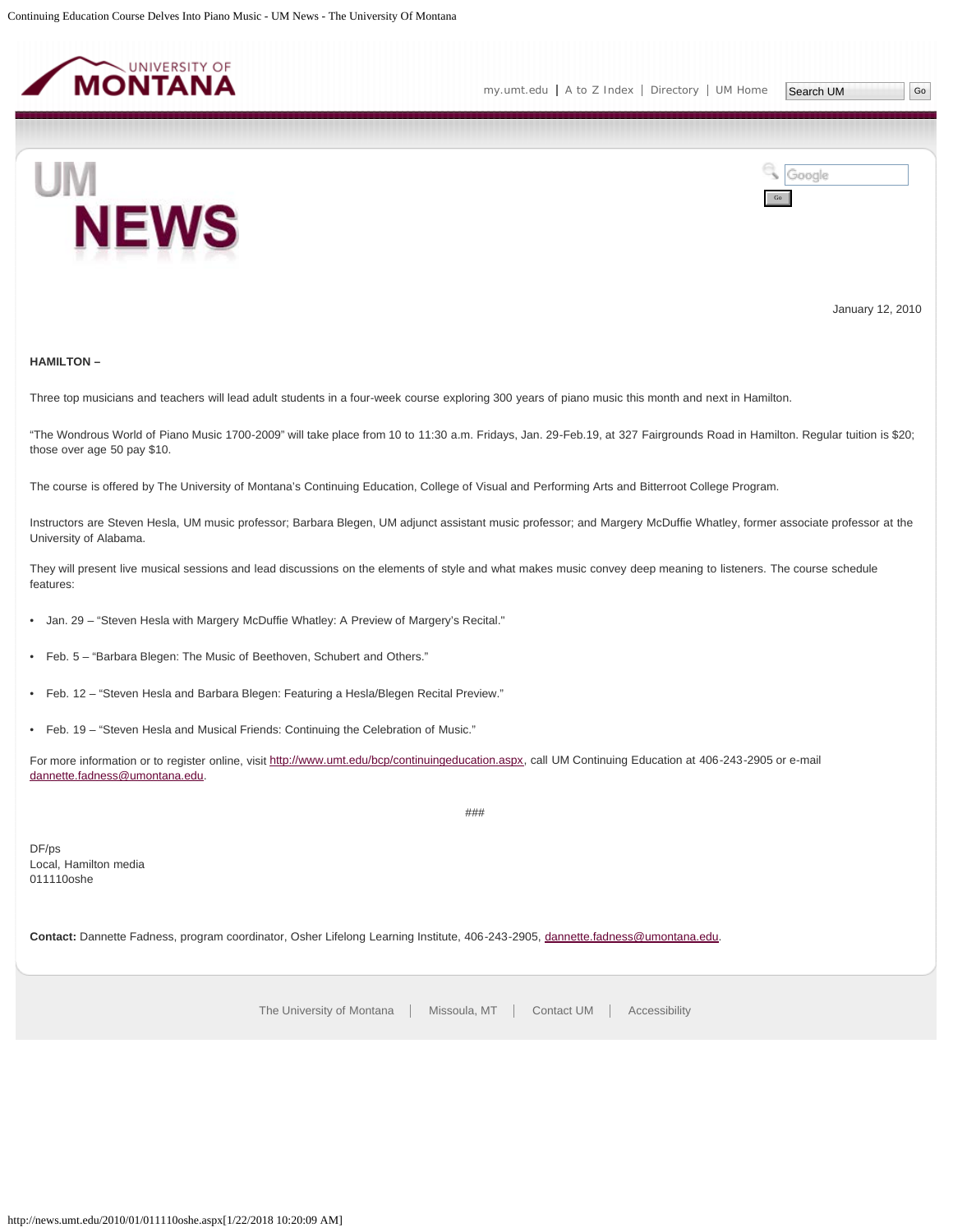<span id="page-37-0"></span>

[my.umt.edu](http://my.umt.edu/) | [A to Z Index](http://www.umt.edu/search/atoz/) | [Directory](http://www.umt.edu/directory/) | [UM Home](http://www.umt.edu/)

Search UM | Go

Go

Google



January 12, 2010

MISSOULA ―

Applications are now open for The University of Montana's Alumni Association Scholarship, which is available to any UM student who has a parent or grandparent who attended the University.

Applicants must have attained junior status before the beginning of fall semester 2010, and be a full-time student for the fall 2010 and spring 2011 semesters. Graduate students who received baccalaureate degrees from UM also are eligible for the scholarship. Completed applications are due to the Office of Alumni Relations by 5 p.m. Friday, Feb. 19.

The amount of the scholarship varies each year. Last year's recipient was awarded \$4,000, and the Alumni Association's board of directors will determine the amount of this year's award at its January meeting. Winners will receive the scholarship funds in two equal installments during the 2010-11 academic year.

The application requires verification of eligibility, and applicants must answer a single essay question: What has been your most rewarding campus or community contribution while at The University of Montana? Supporting documentation required includes a current resume and transcript. The application can be completed online or downloaded from the association's Web site at [http://www.grizalum.org.](http://www.grizalum.org/)

###

For more information about the scholarship, call Susan Cuff at 406-243-5211 or e-mail [susan.cuff@umontana.edu.](mailto:susan.cuff@umontana.edu)

SK/als Local, campus 011110alum

**Contact:** Susan Cuff, associate director, UM Office of Alumni Relations, 406-243-5211, [susan.cuff@umontana.edu.](mailto:susan.cuff@umontana.edu)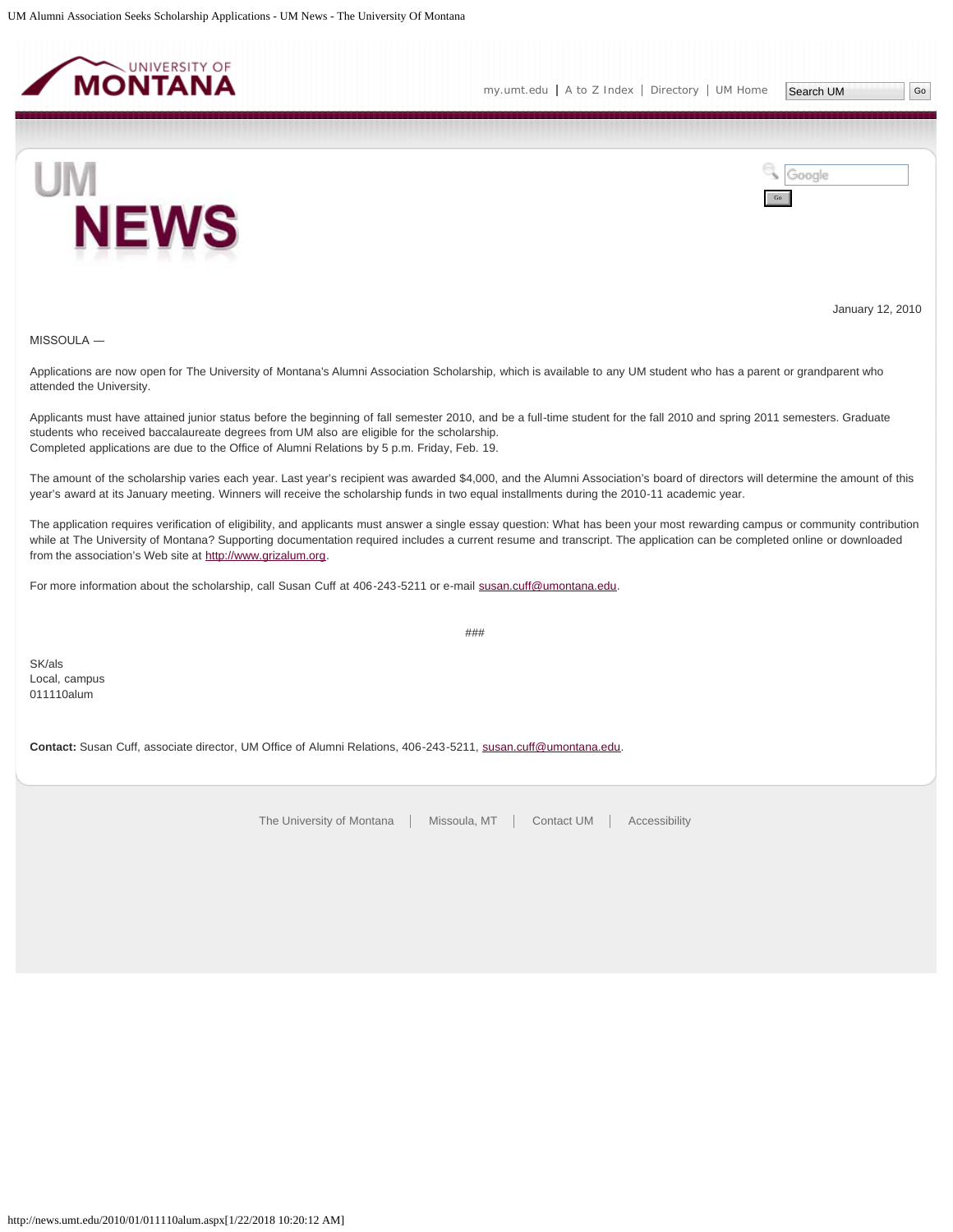<span id="page-38-0"></span>

[my.umt.edu](http://my.umt.edu/) | [A to Z Index](http://www.umt.edu/search/atoz/) | [Directory](http://www.umt.edu/directory/) | [UM Home](http://www.umt.edu/)

Search UM

Go

Google



January 11, 2010

#### **MISSOULA –**

The University of Montana and the Alaska Native Tribal Health Consortium have been awarded a \$926,000 National Institute of Environmental Health Sciences Challenge Grant to fund a two-year effort to address indoor air quality and respiratory health problems among Alaskan Natives.

Working with schools in seven rural Alaska Native villages, grant researchers will collaborate to identify levels of indoor air pollution and rates of respiratory diseases in the communities.

"This new partnership with ANTHC will help us identify exposure risks and provide public health training where it's most needed by targeting rural villages facing health disparities and endemic health care shortages," said UM Assistant Professor Tony Ward, principal investigator for the Challenge Grant.

At each of the seven rural Alaska Native villages, local health specialists will be hired and trained to identify air pollution issues of importance, as well as characterize respiratory disease within the remote villages. Initial efforts will focus on introducing a health promotion initiative involving youth and creating environmental health jobs for adult community members.

Designed to raise awareness and improve indoor air quality, this new project is based on an innovative outreach and education program previously established by UM researchers in rural schools located in Montana, Idaho and other communities in Alaska. More information about that project, Montana's Air Toxics Under the Big Sky, is on the UM Center for Environmental Health Sciences Web site at [http://www.umt.edu/cehs/AirTox.html.](#page-38-0)

The Alaska Native Tribal Health Consortium, the designated subcontractor under the grant, is a nonprofit health organization owned and managed by the Alaska Native tribal governments and their regional health organizations.

More than 18,000 scientists were involved in the peer review process of 20,000 Challenge Grant applications, with only 200 NIH Challenge Grants awarded nationwide. The grants are funded through the American Recovery and Reinvestment Act of 2009, aimed at stimulating economic recovery by funding biomedical and behavioral research and fostering community-based partnerships and interventions to strengthen the environmental public health infrastructure and eliminate health disparities.

###

TW/bd Local, dailies, Alaska dailies 010810alsk

**Contact:** Tony Ward, UM assistant professor, 406-243-4092, [tony.ward@umontana.edu.](mailto:tony.ward@umontana.edu)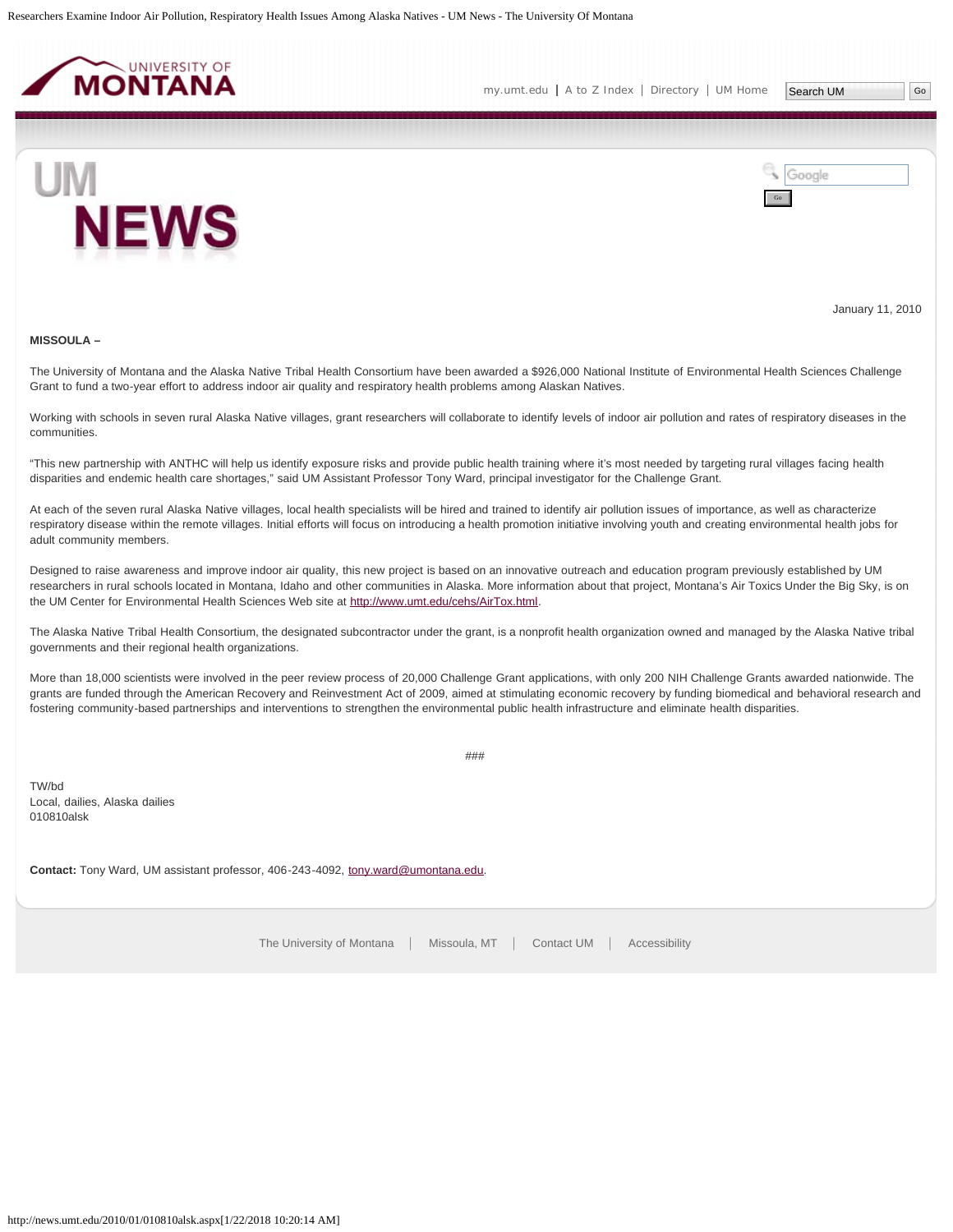<span id="page-39-0"></span>

Google

Go



January 08, 2010

# **MISSOULA -**

Community members age 50 and older can explore topics ranging from history, literature and writing to Big Sky Country, the Middle East and Xinjiang, China, in winter courses offered by the Osher Lifelong Learning Institute at The University of Montana.

The courses, taught by dynamic UM and community educators, will take place during January and February. Registration is now open for all winter courses:

### **Thursdays**

- "Samuel Beckett: Revolutionary Dramatist" Fred McGlynn
- "The Deerfield Massacre, 1704: Indians and Europeans on a Deadly Frontier" Kenneth Lockridge
- "Culinary Culture II" Ray Risho
- "A Mathematical Sampler" Diane Burrell
- "Fist Fights and First Kisses: Rites of Passage in Literature" Jim Sieg
- "Tragedies of 'Manifest Destiny': The Big Horn and Yellowstone Expedition of 1876 Against the Sioux and Cheyenne, and the Nez Perce Campaign of 1877" Kermit Edmonds
- "Is God Green? Looking at Religion, Nature and the Environment" Dan Spencer

### **Fridays**

- "China's Montana: Xinjiang" Steven Levine
- "Color Mixing and Critique" Marilyn Bruya
- "Big Sky Country: Some Favorite Memories and Reflections" Hal Stearns
- "Obama and the Middle East: From Aretha Franklin to Caligula" Mark Johnson
- "Writing the Story from Start to Finish" Dorothy Patent
- "Chemistry in the Kitchen" Greg Patent
- "Promenading Toward Democracy: How the Square Dance Reflected American Ideals and Community" Mark Matthews

Complete course descriptions, times and locations are on the institute's Web site at<http://www.umt.edu/ce/plus50>.

An annual institute membership fee of \$20 is required to enroll. Registration for each course costs \$60 plus fees where applicable. A variety of discounts are offered this winter:

- Take two courses for \$100 a 33 percent savings off the second class.
- Become a new member and receive \$10 off a winter or spring course.
- Recruit friends to join and receive \$10 off a winter course for each new member.

To register or for more information, call UM Continuing Education at 406-243-2905 or e-mail [dannette.fadness@umontana.edu.](mailto:dannette.fadness@umontana.edu)

The institute also will host its third annual "Behind the Scenes at the Symphony" in conjunction with the Missoula Symphony Orchestra. The orchestra's music director, Darko Butorac, and executive director, John Driscoll, will offer glimpses of what goes into a Missoula Symphony performance during two different presentations from 3:30 to 5 p.m. Tuesday, Feb. 16 and 23, in UM's Todd Building Room 204. Then, participants can attend a symphony rehearsal at 7 p.m. Thursday, Feb. 25, in the University Theatre.

"Behind the Scenes at the Symphony" is free to institute members, but space is limited. To RSVP, call 406-243-2905 or e-mail [dannette.fadness@umontana.edu.](mailto:dannette.fadness@umontana.edu)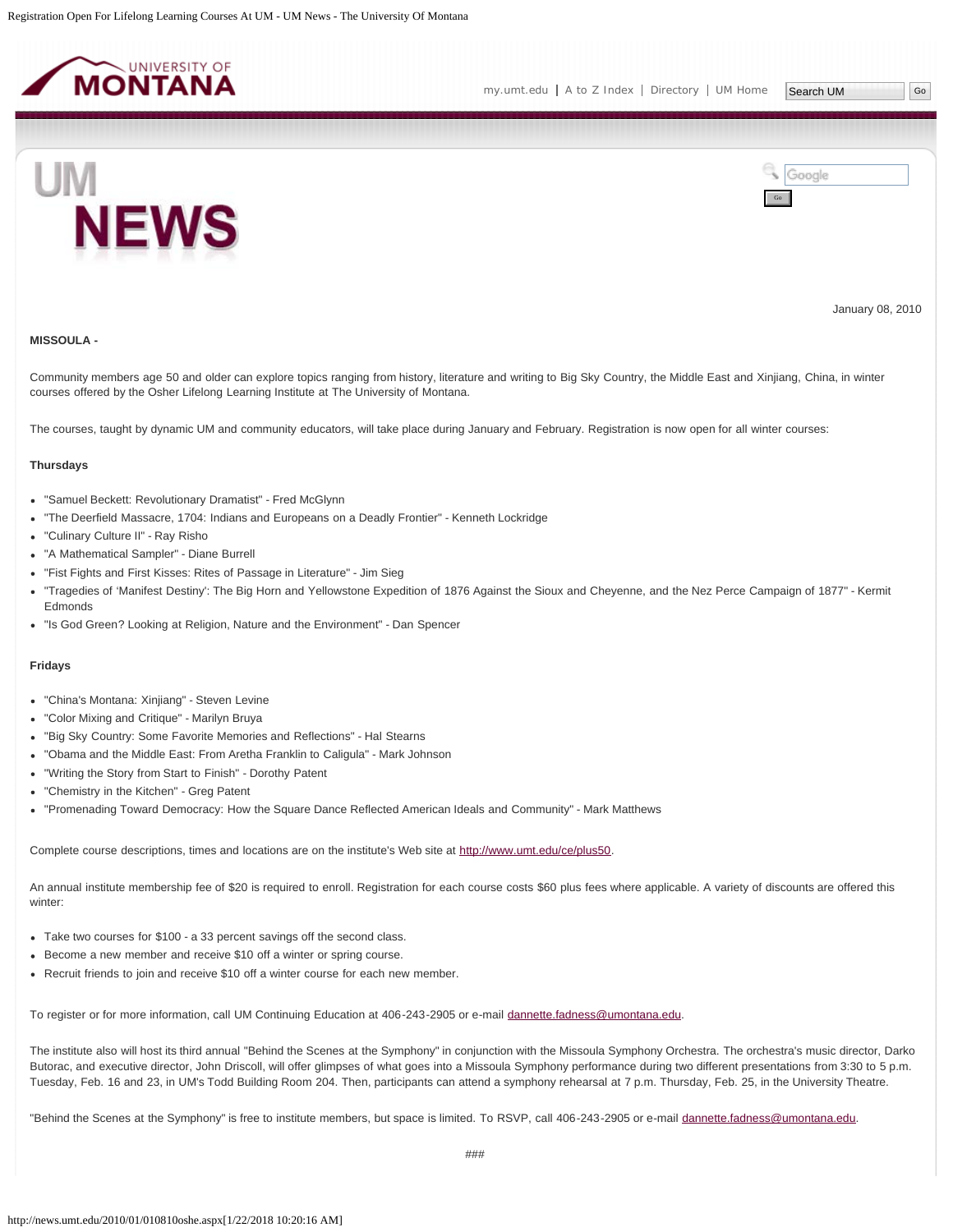Registration Open For Lifelong Learning Courses At UM - UM News - The University Of Montana

[The University of Montana](http://www.umt.edu/) | Missoula, MT | [Contact UM](http://www.umt.edu/comments) | [Accessibility](http://www.umt.edu/home/accessibility) DF/ps Local, state 010710oshe Contact: Dannette Fadness, program coordinator, Osher Lifelong Learning Institute, 406-243-2905, [dannette.fadness@umontana.edu.](mailto:dannette.fadness@umontana.edu)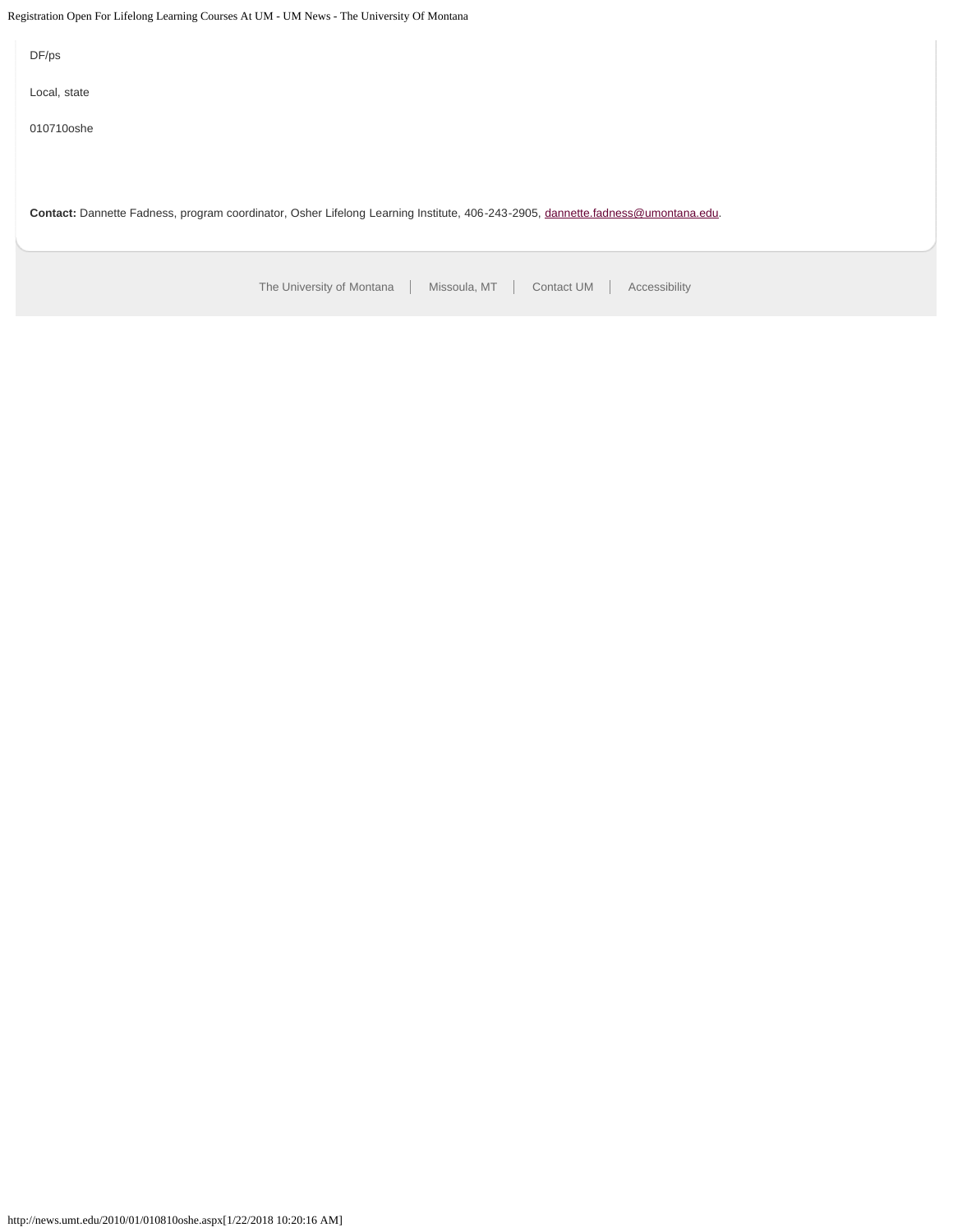<span id="page-41-0"></span>



January 06, 2010

#### MISSOULA -

The 2010 Community Lecture Series at The University of Montana will begin Tuesday, Feb. 16, and tickets are now available for purchase.

This year's series - "The Power to Move: Books and Art that Changed Our Lives" - features lectures by six outstanding UM faculty members who will examine selected books and works of art that changed the way we think and behave. Those who attend the lecture series do not need to be familiar with the books or works of art to be discussed and can learn about them at the events.

Lectures will take place from 7 to 8:30 p.m. Tuesdays, Feb. 16 through March 23, at the University Center Theater. Each event will include a question-and-answer session.

Cost for the complete lecture series is \$20 for the general public, \$15 for UM Alumni Association dues-paying members and \$10 for students. Tickets can be purchased online at [http://www.grizalum.org](http://www.grizalum.org/) or by calling the UM Office of Alumni Relations at 406-243-5211. Space is limited.

The moderator and facilitator of this year's lecture series is Professor Linda Gillison, chair of UM's Department of Modern and Classical Languages and Literature.

Following is the lecture series schedule:

Feb. 16: "How the Bible Came to Be" by liberal studies/religious studies Assistant Professor Nathanial Levtow.

Feb. 23: "The Trails We Trod from 'Uncle Tom's Cabin'" by history and African-American studies Assistant Professor Tobin Shearer.

March 2: "Responding to Our 'Silent Spring'" by environmental studies Associate Professor Dan Spencer.

March 9: "Resolving Gunnar Myrdal's 'An American Dilemma'" by history Associate Professor Jeff Wiltse.

March 16: "Matisse and Van Gogh: The Shock of Post-Impressionist Painting" by art Associate Professor Valerie Hedquist.

March 23: "'Riots of Spring': Stravinsky and Musical Modernism" by music Assistant Professor James Randall.

###

BD Local, specialized western 010610comm

**Contact:** UM Office of Alumni Relations, 406-243-5211, ; Jay Kettering, UM Alumni Association on-campus events coordinator, 406-243-6439, [jay.kettering@umontana.edu](mailto:jay.kettering@umontana.edu); Professor Linda Gillison, lecture series facilitator, 406-243-2719, [linda.gillison@umontana.edu.](mailto:linda.gillison@umontana.edu)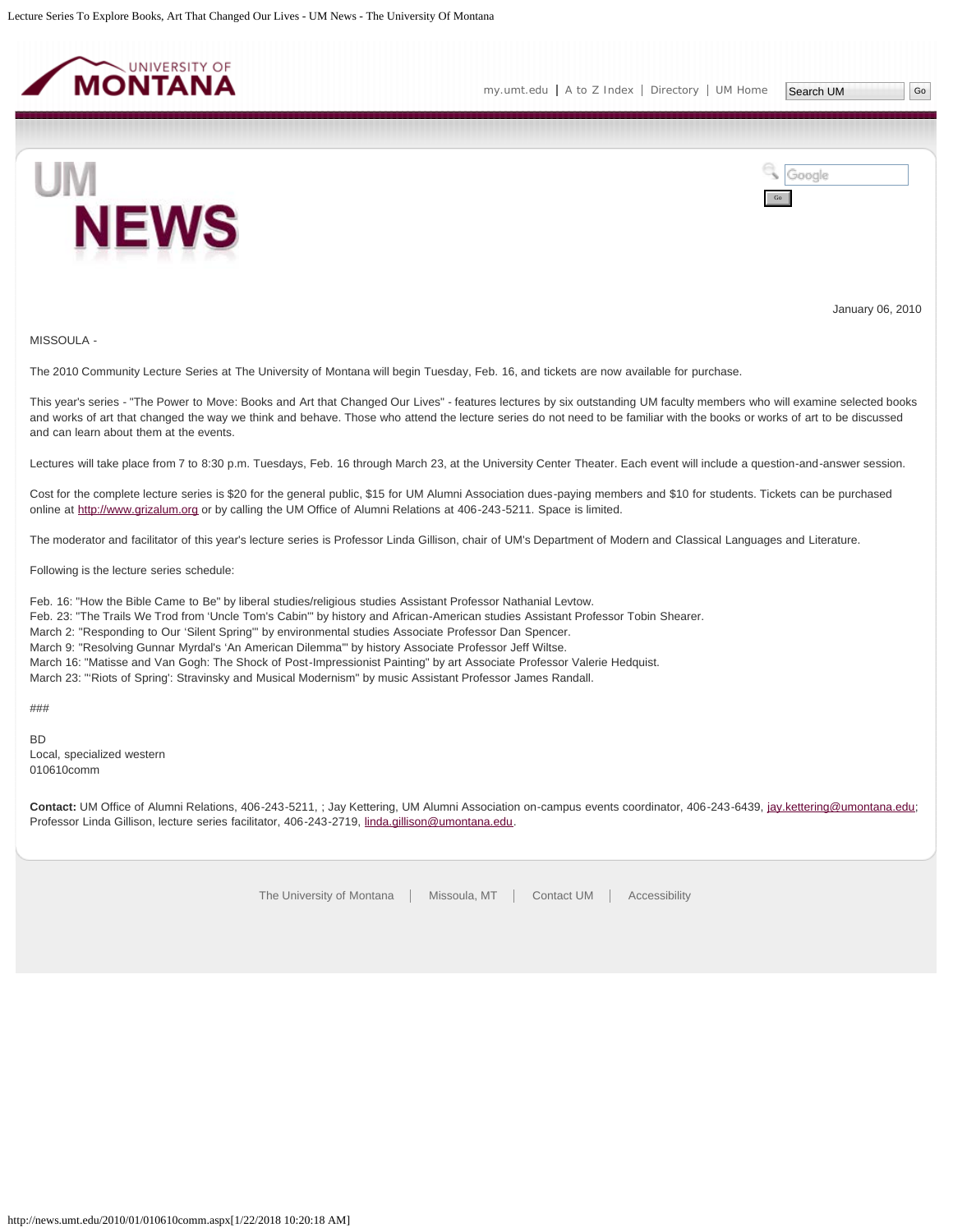<span id="page-42-0"></span>

[my.umt.edu](http://my.umt.edu/) | [A to Z Index](http://www.umt.edu/search/atoz/) | [Directory](http://www.umt.edu/directory/) | [UM Home](http://www.umt.edu/)

Go

Google



January 06, 2010

### **MISSOULA –**

New York City's Vampire Weekend will return to Missoula on Tuesday, March 16, for an all-ages concert at the Wilma Theatre, presented by KBGA College Radio 89.9 FM in partnership with University of Montana Productions.

Doors open at 8 p.m., and the show starts at 9 p.m. Tickets are \$23 and go on sale at 10 a.m. Friday, Jan. 8, at Rockin Rudy's and The Source in the University Center and online at [http://www.inticketing.com.](http://www.inticketing.com/)

Vampire Weekend's previous two shows in Missoula have been at the Badlander, but the indie rock band's growing popularity warrants the Wilma's bigger venue.

On the heels of the band's self-titled first album, Vampire Weekend will release its second album, "Contra," Jan. 12, with influences ranging from third-wave ska and Congolese thumb pianos to Bollywood, Beethoven and the Beastie Boys.

"It's sadder than the first one," said singer Ezra Koenig, "a bit more sentimental."

Drummer Christopher Tomson said, "I think we sound more like Vampire Weekend than we did on the first record."

For more information, visit KBGA online at [http://www.kbga.org](http://www.kbga.org/) or UM Productions at [http://www.umproductions.org](http://www.umproductions.org/).

ZP/ps Local, specialized western 010610vamp

**Contact:** Zach Partin, promotions director, KBGA College Radio, 406-243-6139, [promotions@kbga.org](mailto:promotions@kbga.org).

[The University of Montana](http://www.umt.edu/) | Missoula, MT | [Contact UM](http://www.umt.edu/comments) | [Accessibility](http://www.umt.edu/home/accessibility)

###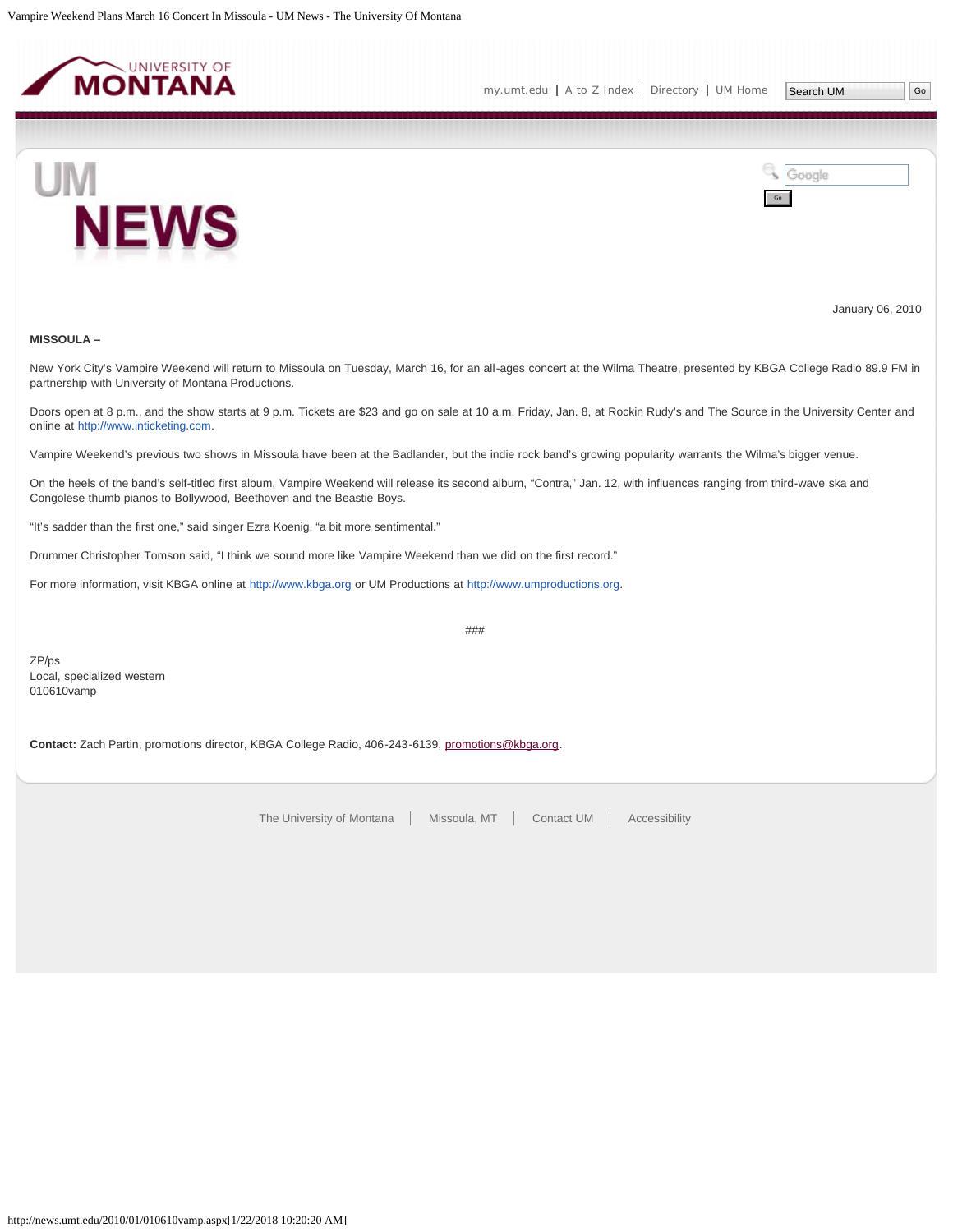<span id="page-43-0"></span>



January 05, 2010

# **MISSOULA –**

Leading University of Montana researchers have released results of a new study that shows climate change will increase drought stress in northern Rocky Mountain forests, leading to increased potential for insect infestations and risk of more frequent and severe wildfires.

The peer-reviewed study, conducted by UM forestry researchers, finds that longer periods of drought will stress the forest ecosystem that includes areas in Montana, Wyoming and Idaho, with increased insect epidemic and wildfire disturbances. The economic impact of highest concern is the potential of a catastrophic wildfire in the region, which could affect more than 360,000 people who live in homes in the forest-urban interface that are valued at \$21 billion.

"As temperatures rise, we will see about two months of additional drought stress each year by late this century," said study author Steve Running, Regents Professor of Ecology in UM's College of Forestry and Conservation. "And the worse global warming gets, the more significant the consequences for forests."

#### Key findings of the study include:

■ As temperatures rise, projected changes in northern Rocky Mountain forests include fewer days with snow on the ground, earlier peak snowmelt, a longer growing season and about two months of additional ecosystem drought stress each year by late this century.

■ Increasing drought stress will increase forest disturbances, including insect epidemics and wildfires. These disturbances have large impacts on society and the natural world.

■ The economic impact of highest concern is the potential for a truly catastrophic wildfire in the region. There are now 360,000 people living in homes valued at \$21 billion in the forest-urban interface in this region that are directly vulnerable to wildfire.

■ If climate becomes drier, net carbon uptake would be reduced to the extent that most forests in the region would switch from absorbing carbon to releasing it by late this century.

"Global warming will cause the spring snowmelt to occur four to six weeks earlier and the summer drought period to be six to eight weeks longer," Running said. "By the 2080s, these dramatic shifts will leave the forests stressed and increasingly vulnerable to insect infestation and wildfire."

The new study shows that the forests of the U.S. northern Rocky Mountains are highly sensitive to projected climate change. Even under conservative projections of future climate change, Running said dramatic effects on these forests are expected.

Documented climatic changes in the last 50 years have significantly altered the conditions in which forests grow, and the research shows that forests already are responding to observed climate change. These changes are projected to intensify in the coming years.

Forests in relatively dry regions such as the northern Rocky Mountains live in a perpetually water-limited state, Running said. During most of the growing season, when light and low temperatures do not limit growth, water is the most important limiting factor. Productivity depends on moisture conditions during the main part of the growing season. Spring, summer and autumn temperatures, summer precipitation levels, and the previous winter's snowpack determine those moisture conditions.

Climate projections for the northern Rocky Mountains over the course of this century include an annual average warming trend of 3.6 to 7.2 degrees Fahrenheit. Lower emissions of heat-trapping gases will result in temperature increases near the lower end of this range and higher emissions near the higher end. Running said winter temperatures are projected to increase more than those in the other seasons. Precipitation, runoff and stream-flow patterns also will change, with both the amounts of water and the timing of runoff and stream flow being affected.

Over the course of this century, the growing season in the northern Rocky Mountains is expected to increase by about two months, Running said. The growing season will shift one to two months earlier in the spring. Late summer drought will be extended by six to eight weeks. One of the results of this extended drought will be an increased risk that small streams will dry up.

The study was funded by the National Commission on Energy Policy, a bipartisan, nonprofit organization that examines key policy issues related to energy.

###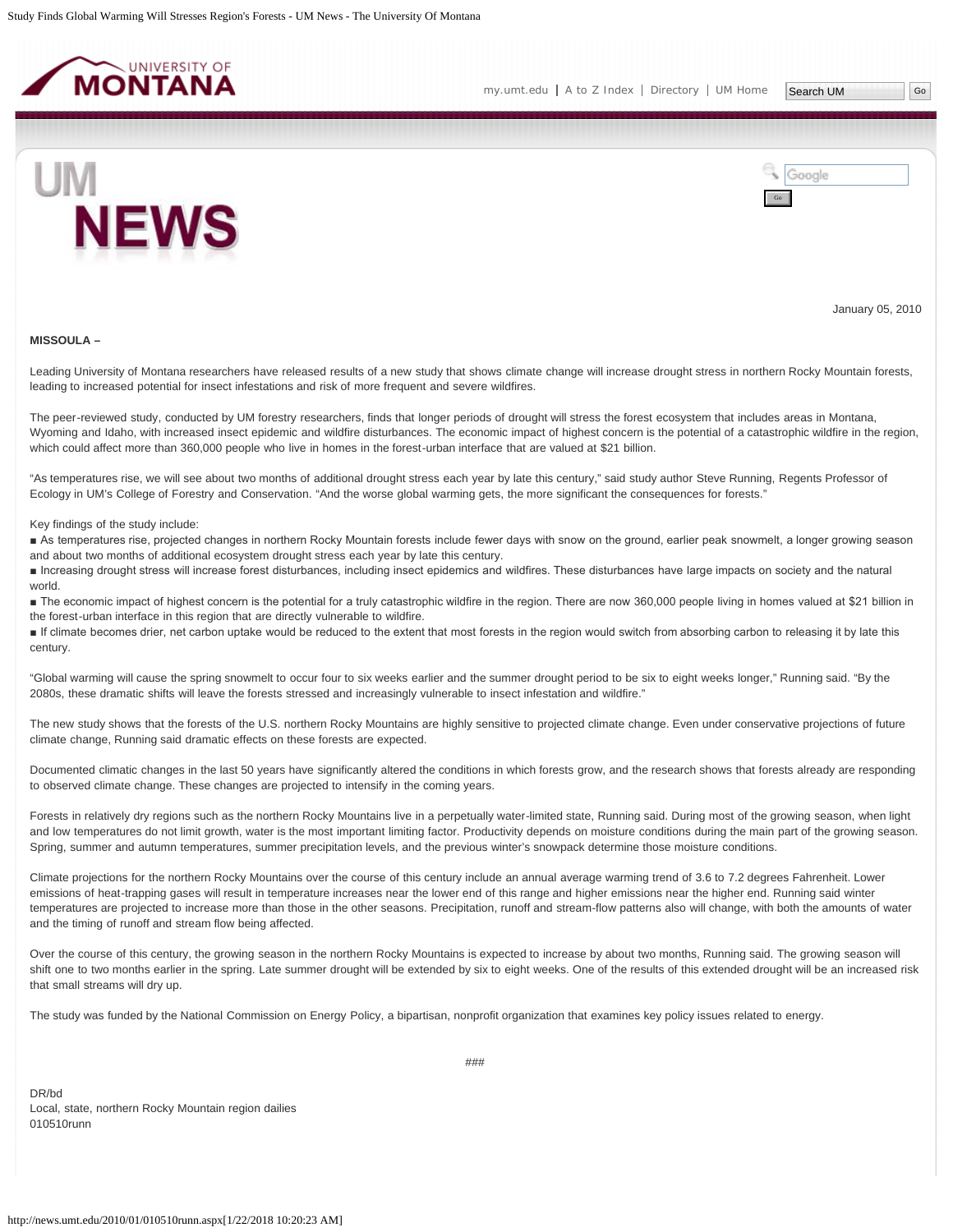**Contact:** Steven Running, UM Regents Professor of Ecology, 406-243-6311, [swr@ntsg.umt.edu](mailto:swr@ntsg.umt.edu).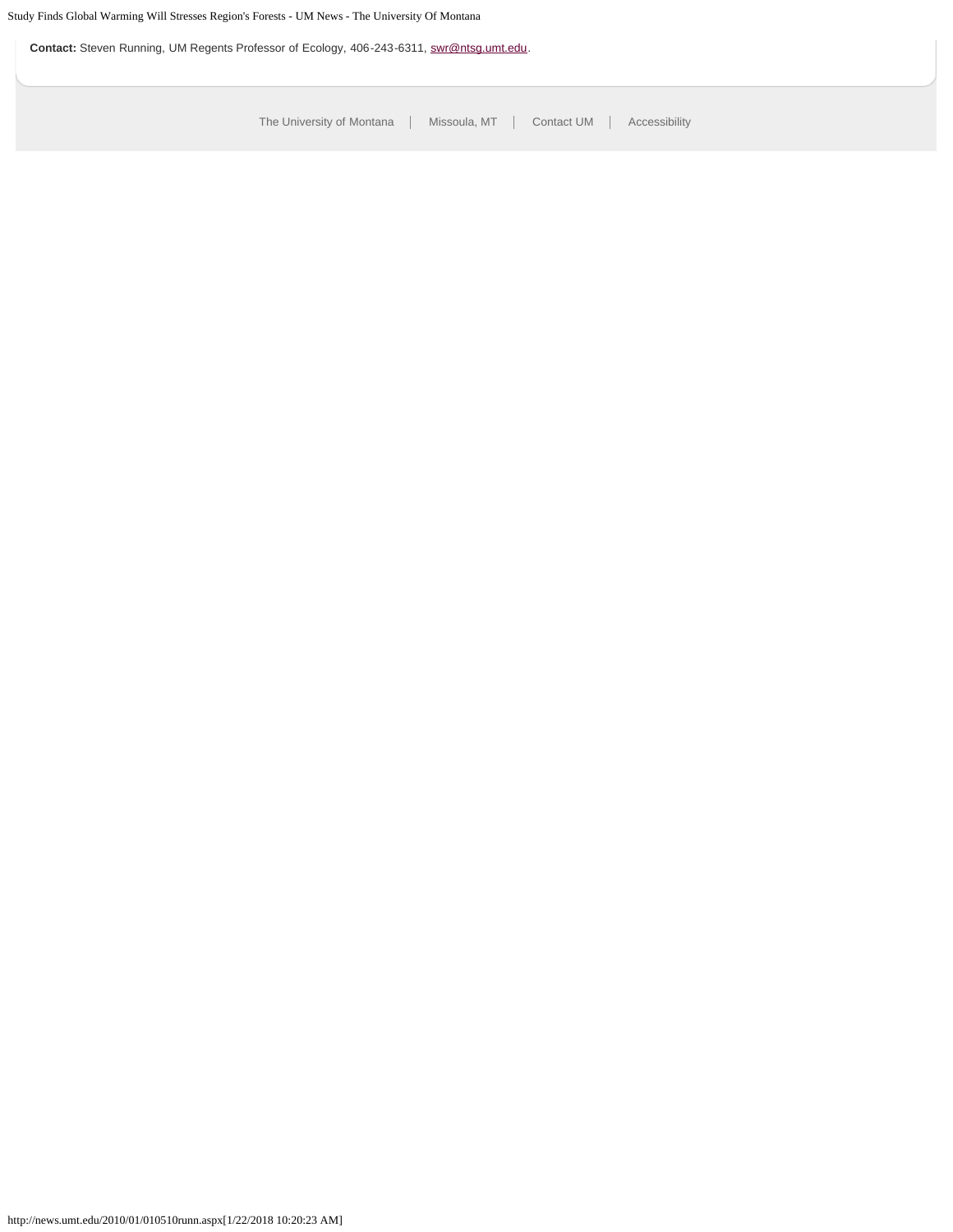<span id="page-45-0"></span>



January 04, 2010

### **MISSOULA –**

The premiere of "My Ex-Husband's Visit" and "The Lost Montana Monolog" will be the feature performances of "A Mid-Winter Showcase" to be held Jan. 22, 23 and 24 at the Dunrovin Ranch Dance Hall in Lolo.

"My Ex-Husband's Visit" and "The Lost Montana Monolog" were written by University of Montana staff member Wendy Woollett, a "cancer over-comer" and author of "The Montana Monologs." The event is a fundraiser for the Guardian Angels Foundation, a nonprofit organization that gives financial assistance to cancer patients with uninsured medical expenses.

The showcase will take place at 7 p.m. Friday and Saturday, Jan. 22-23, with a matinee performance from 2 to 5 p.m. Sunday, Jan. 24. Cost for the Friday or Saturday evening performance is \$20. The Sunday matinee includes a light barbecue dinner and cast party after the performance. Cost of Sunday's event is \$30. Reservations are requested.

The Dunrovin Ranch Dance Hall is heated but is an outdoor venue, so those who attend the performances should bundle up and be prepared for the weather. To make reservations, call the Dunrovin Ranch at 406-273-7745 or e-mail [info@dunrovinranchmontana.com.](mailto:info@dunrovinranchmontana.com)

###

BD Local, specialized western 010410dunr

**Contact:** Dunrovin Ranch, 406-273-7745, [info@dunrovinranchmontana.com.](mailto:info@dunrovinranchmontana.com)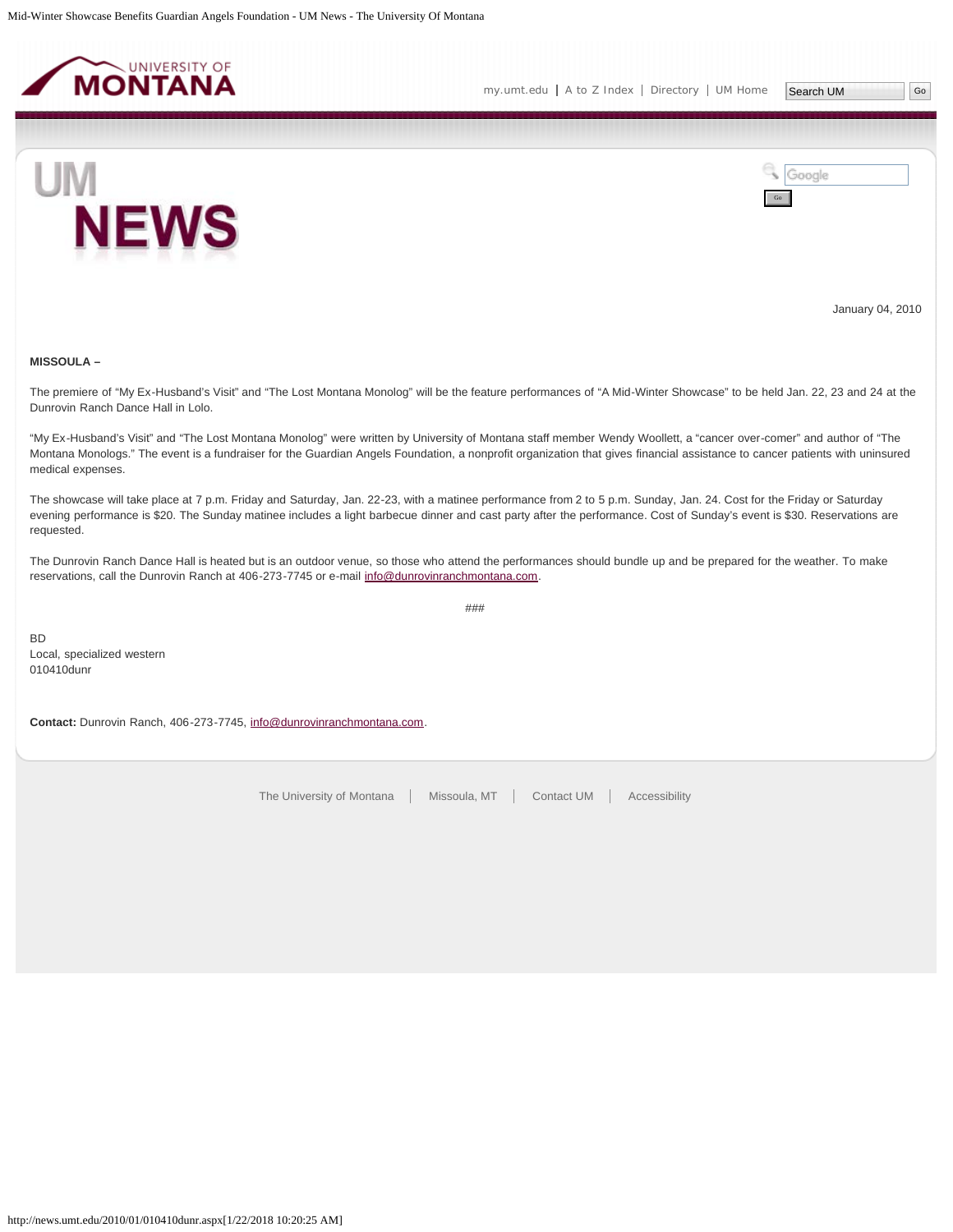<span id="page-46-0"></span>



January 26, 2010

**MISSOULA –**

George M. Dennison, president of The University of Montana since 1990, plans to retire.

UM's longest-serving president announced his intention during a Monday, Jan. 25, Campus Convocation in the University Theatre. Dennison will retire Aug. 15 – or as soon thereafter as the Board of Regents identify a successor – 20 years to the day since he arrived on campus to assume the presidency. He is UM's 16th president.

"I consider it a high honor and rare privilege to have served as president of a wonderful institution – made so by the people who constitute it," Dennison said. "I have enjoyed the past 20 years more than words can convey, in large measure because of the quality of people who constitute The University of Montana.

"Make no mistake, presidents come and go, but students, faculty, staff and alumni remain," Dennison said. "You deserve the credit for making (UM) a remarkable success. I can take my leave knowing that my alma mater remains in good hands and will continue to develop, whatever the challenges before it."

The search process to identify UM's next president will begin in the next several weeks. "I will do all I can to assist, but intend to stay out of the way," Dennison said with a smile.

He plans to write a history of UM during the next three years. He also will consider teaching opportunities as they present themselves.

A historian by training, Dennison received a bachelor's degree with highest honors in history from UM in 1962. He received a master's degree from UM in 1963 and a doctorate in history from the University of Washington in 1967.

Dennison came to Montana from Kalamazoo, Mich., where he served as the provost and vice president for academic affairs of Western Michigan University (1987-90). In earlier years, he spent time at the universities of Arkansas and Washington prior to 18 years at Colorado State University in Fort Collins.

At Colorado State, he started as a history professor and then served in numerous other positions. He simultaneously held the positions of associate dean of the College of Arts, Humanities and Social Sciences and associate dean of the Graduate School for International Development Studies. He also served as acting academic vice president, associate academic vice president and director of Admissions and Records.

###

CBS

Local, state media

012510denn

**Contact:** UM President's Office, 406-243-2311, .